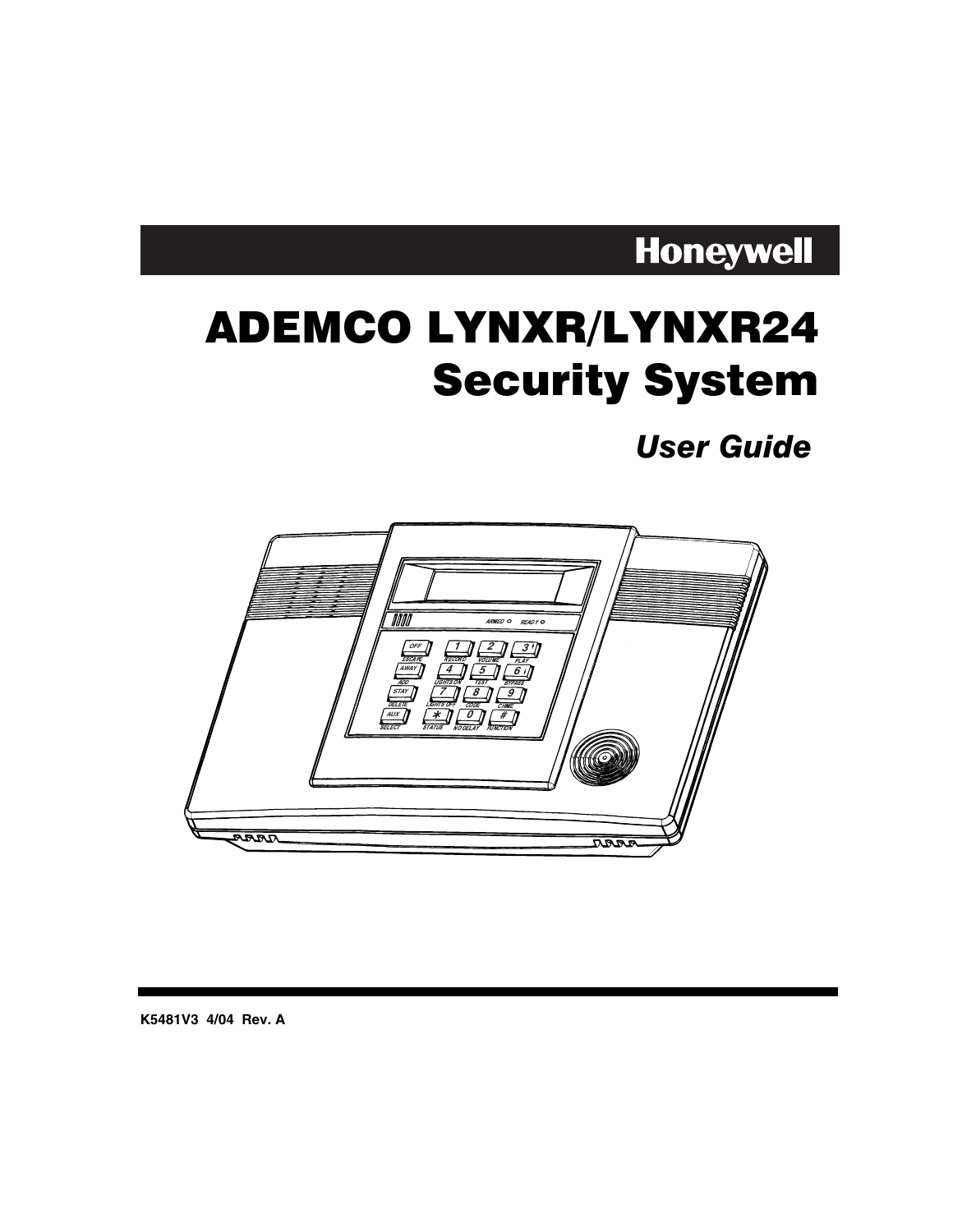## **TABLE OF CONTENTS**

| National Fire Protection Association's Smoke Detector Recommendations 36 |  |
|--------------------------------------------------------------------------|--|
|                                                                          |  |
|                                                                          |  |
|                                                                          |  |
|                                                                          |  |
|                                                                          |  |
|                                                                          |  |
|                                                                          |  |
|                                                                          |  |
|                                                                          |  |
|                                                                          |  |
|                                                                          |  |
|                                                                          |  |
|                                                                          |  |
|                                                                          |  |
|                                                                          |  |
|                                                                          |  |
|                                                                          |  |
|                                                                          |  |
|                                                                          |  |
|                                                                          |  |
|                                                                          |  |
|                                                                          |  |
|                                                                          |  |
|                                                                          |  |
|                                                                          |  |
|                                                                          |  |
|                                                                          |  |
|                                                                          |  |
|                                                                          |  |
|                                                                          |  |
|                                                                          |  |
|                                                                          |  |
|                                                                          |  |
|                                                                          |  |
|                                                                          |  |
|                                                                          |  |
|                                                                          |  |

Congratulations on your ownership of a Honeywell Security System. You have made a wise decision in choosing it, for it represents the latest in security protection technology today. Honeywell is the world's largest manufacturer of security systems, and millions of premises are protected by Honeywell products.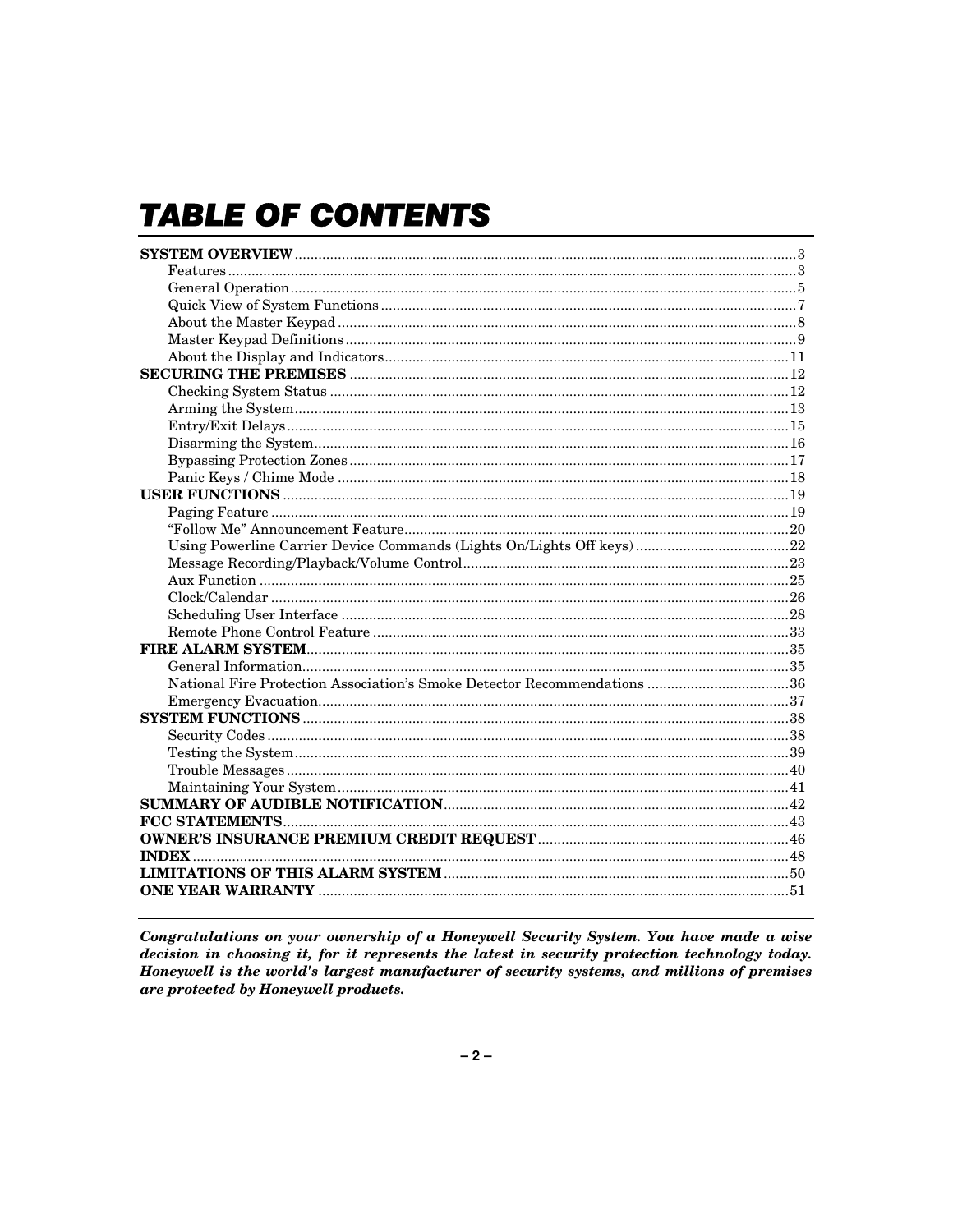## **SYSTEM OVERVIEW**

### *Features*

### **General Information**

This system offers you three forms of protection: burglary, fire, and emergency, depending on the configuration of your system. The system consists of a master keypad for controlling system operation, various wireless sensors that provide perimeter and interior burglary protection, and optional smoke or combustion detectors to provide early fire warning. In addition, optional wireless keypads may have been installed to allow you to control the system away from the master keypad.

The system uses microcomputer technology to monitor all protection zones and system status, display appropriate information on the keypad display, and initiate appropriate alarms. Your system may also have been programmed to automatically send alarm or status messages over the phone lines to a central alarm monitoring station.

**The user features of this security system are listed below. Ask your installer which features have been programmed for your system.** 

- **STAY and AWAY arming modes:** By using these modes you can protect either the perimeter only, or the entire premises.
- **3 panic key functions:** Designated keys allow you to manually activate fire, personal emergency, or silent alarms. Refer to the *PANIC KEYS* section for detailed information.
- **Paging feature:** If programmed by your installer this feature alerts you to certain system conditions by displaying code numbers that indicate the type of condition that has occurred. In addition, pressing the AUX key can send a predefined message to your pager, if programmed to do so (see AUX key function below). Refer to the *PAGING FEATURE* section for detailed information.
- **Follow me system announcements:** Allows the LYNXR/LYNXR24 to dial a number, programmed by your installer, and deliver system announcements.
- **Follow me reminder announcements:** Allows the LYNXR/LYNXR24 to dial a number, that you have specified, at a programmed time and day and deliver a message programmed by your installer.
- **Real-time clock:** Keypad displays current time. Refer to the CLOCK/CALENDAR section for procedures for setting the time.
- **Voice announcement of system status:** The master keypad's built-in speaker announces system status at the press of a key. Refer to the *CHECKING SYSTEM STATUS* section for detailed information.
- **Message center:** The system allows recording and play back of brief messages. Refer to the *RECORDING/PLAYBACK MESSAGES* section for procedures.
- **Device activation:** Designated keys allow you to turn lights and/or other devices on and off. In addition, some devices (e.g., a light) may be programmed to activate automatically as a result of a system event such as an alarm or trouble condition. Refer to the USING POWERLINE CARRIER DEVICE COMMANDS section for detailed information.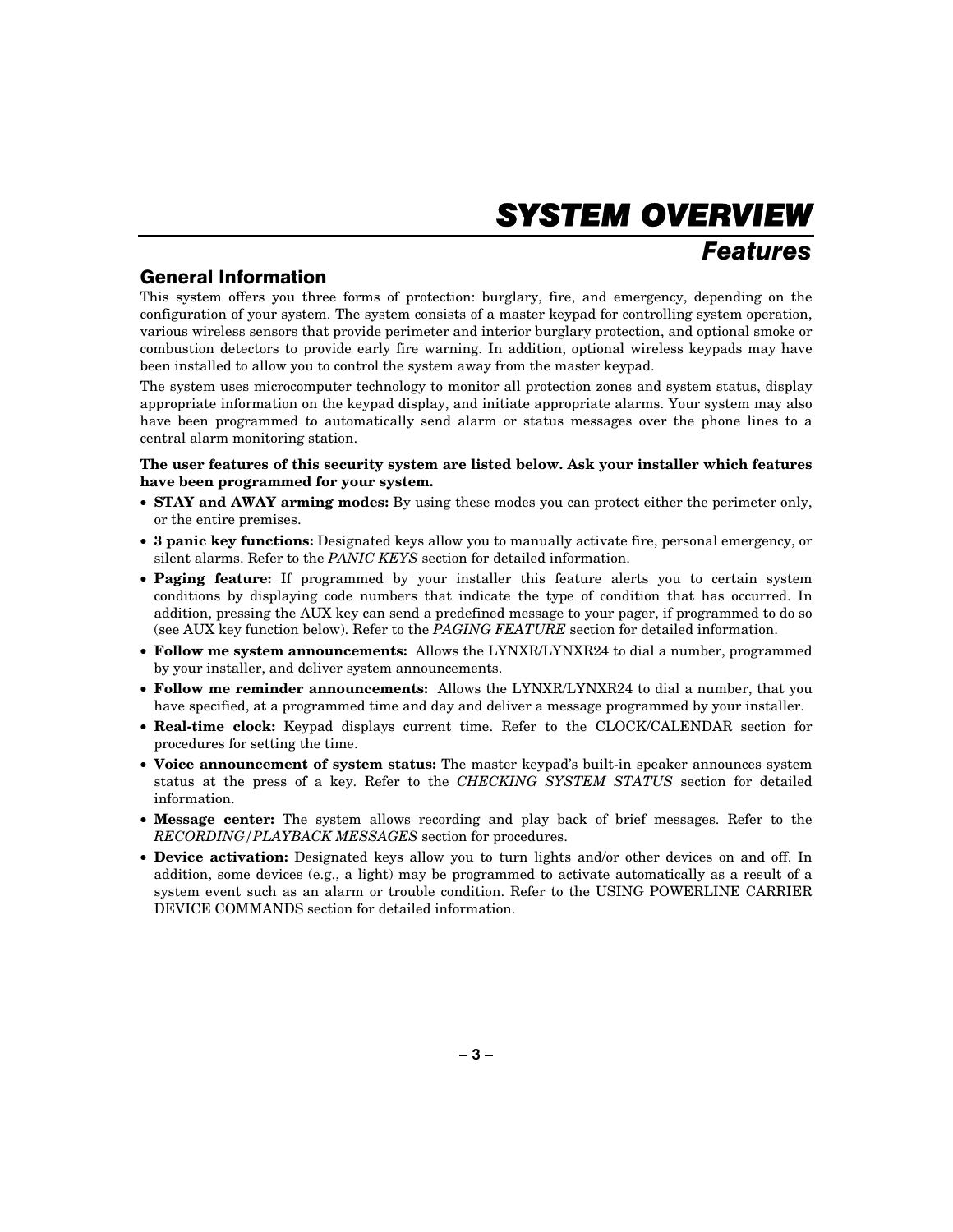## **SYSTEM OVERVIEW**

### *Features*

- **AUX key function:** Designated key lets you activate a predefined series of keystrokes with a single press of the **AUX** key plus user code, or manually send a pager message. It will also allow you to manually send a voice message to phone number that has been programmed by your installer. Ask your installer which of these features has been assigned to the  $\overline{AUX}$  key in your LYNXR/LYNXR24. Refer to the AUX FUNCTION section for detailed information.
- **Scheduling feature:** Allows you to schedule the automatic activation or deactivation of X-10 devices or program events (e.g. alarm clock, reminder, and latch key).
- **Phone Control:** Provides a remote interactive phone capability that permits access to the security system from any off-site touch-tone telephone.
- **Security Codes:** The system is capable of supporting an Installer code, Master user code and six additional User codes. Refer to the *SECURITY CODES* section for detailed information.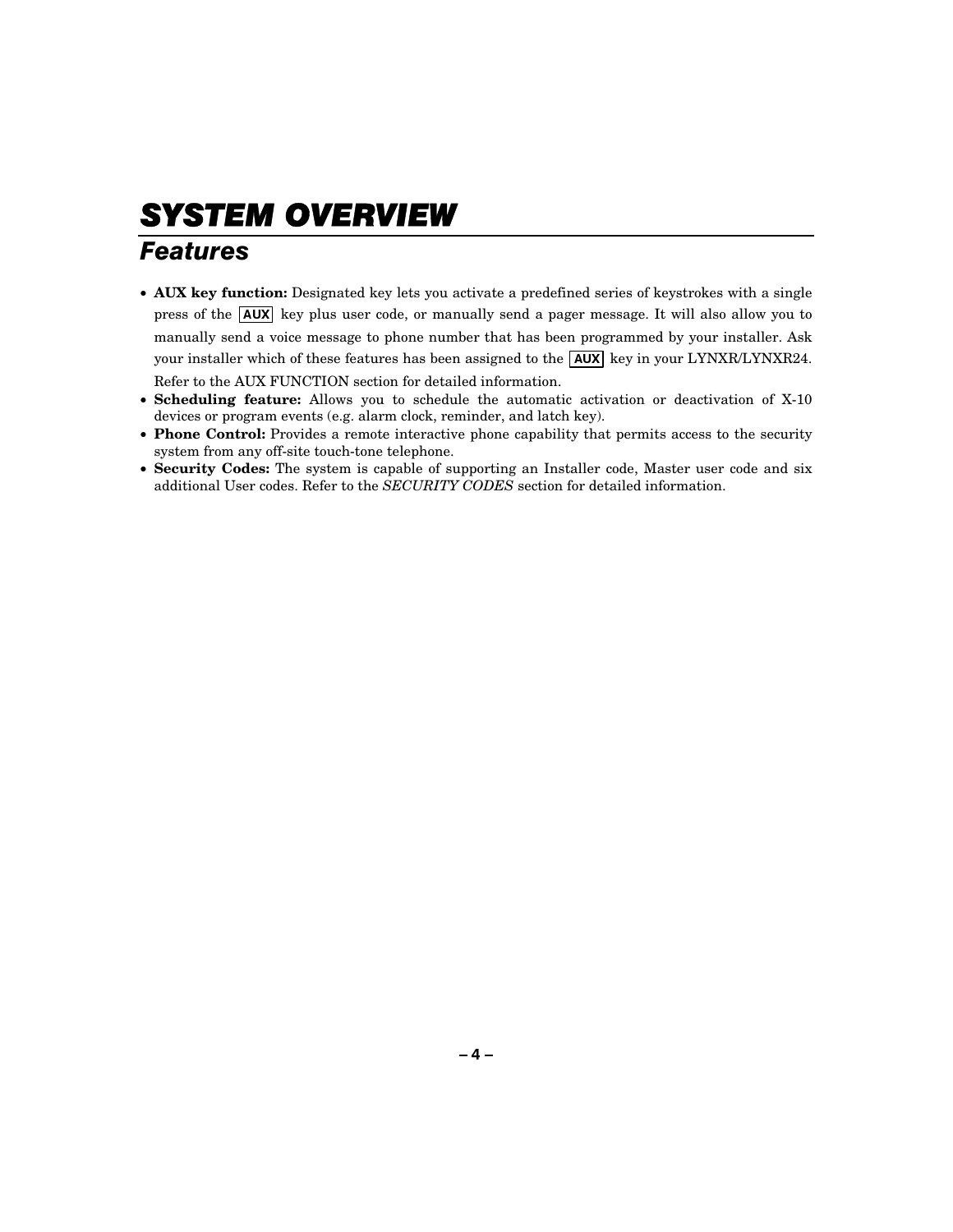## SYSTEM OVERVIEW **General Operation**

### Zones

Your system's sensing devices have been assigned to various "zones." For example, the sensing device on your entry/exit door may have been assigned to zone 01, sensing devices on windows in the master bedroom to zone 02, and so on. These numbers appear on the display when an alarm or trouble condition occurs.

### $U_L$

### LYNXR/LYNXR24 is not intended for UL985 Household Fire applications unless a 24hour backup battery (P/N LYNXRCHKIT-HC) is installed.

### **Fire Protection**

The fire protection portion of your security system (if used) is always active and will sound an alarm if a fire condition is detected. Refer to the *FIRE ALARM SYSTEM* section for important information concerning fire protection, smoke detectors and planning emergency exit routes from the premises.

### **Burglary Protection**

Your system provides two modes of burglary protection: STAY and AWAY. STAY mode protects the perimeter only, allowing you to freely move within inside the premises. AWAY mode protects the entire system. Both modes provide an entry delay time that allows you to reenter the premises without setting off an alarm. For additional security, you can turn the entry delay off when arming the system

by using the  $\overline{NO$  DELAY key in combination with the desired arming key. The system also allows you

to bypass selected zones before arming the system, if desired. Refer to the *BYPASSING PROTECTION ZONES* section. The system also provides a CHIME mode, for alerting users to the opening of protected doors and windows while the system is disarmed.

You must turn on ("arm") the burglary protection portion of your system before it will sense burglary alarms. To arm the system, enter your user code then press the desired arming key (AWAY or STAY). Refer to the *ARMING THE SYSTEM* section for detailed procedures and information.

### **Security Codes**

At the time of installation, you were assigned a personal 4-digit security or "master user" code. You must enter the user code when arming and disarming the system, and when performing other system functions. As an additional security feature, other users who do not need to know your code can be assigned up to 6 different security codes. Refer to the *SECURITY CODES* section for procedures on adding security codes to the system.

### **Alarms**

When an alarm occurs, the keypad and external sounders will sound for about 15-seconds, and the keypad will display the zone(s) causing the alarm. After 15-seconds, the siren stops temporarily and voice announcements of the zones in alarm begins. When these zones have been announced, the siren sounds again and the cycle repeats itself, until the system is disarmed (code + OFF) or until alarm bell timeout occurs. If your system is connected to a central monitoring station, an alarm message will be sent. To stop the alarm sounding, simply disarm the system. The zone(s) causing the alarm remain displayed indicating memory of alarm. Refer to the *DISARMING THE SYSTEM* section for information about clearing the memory of alarm display.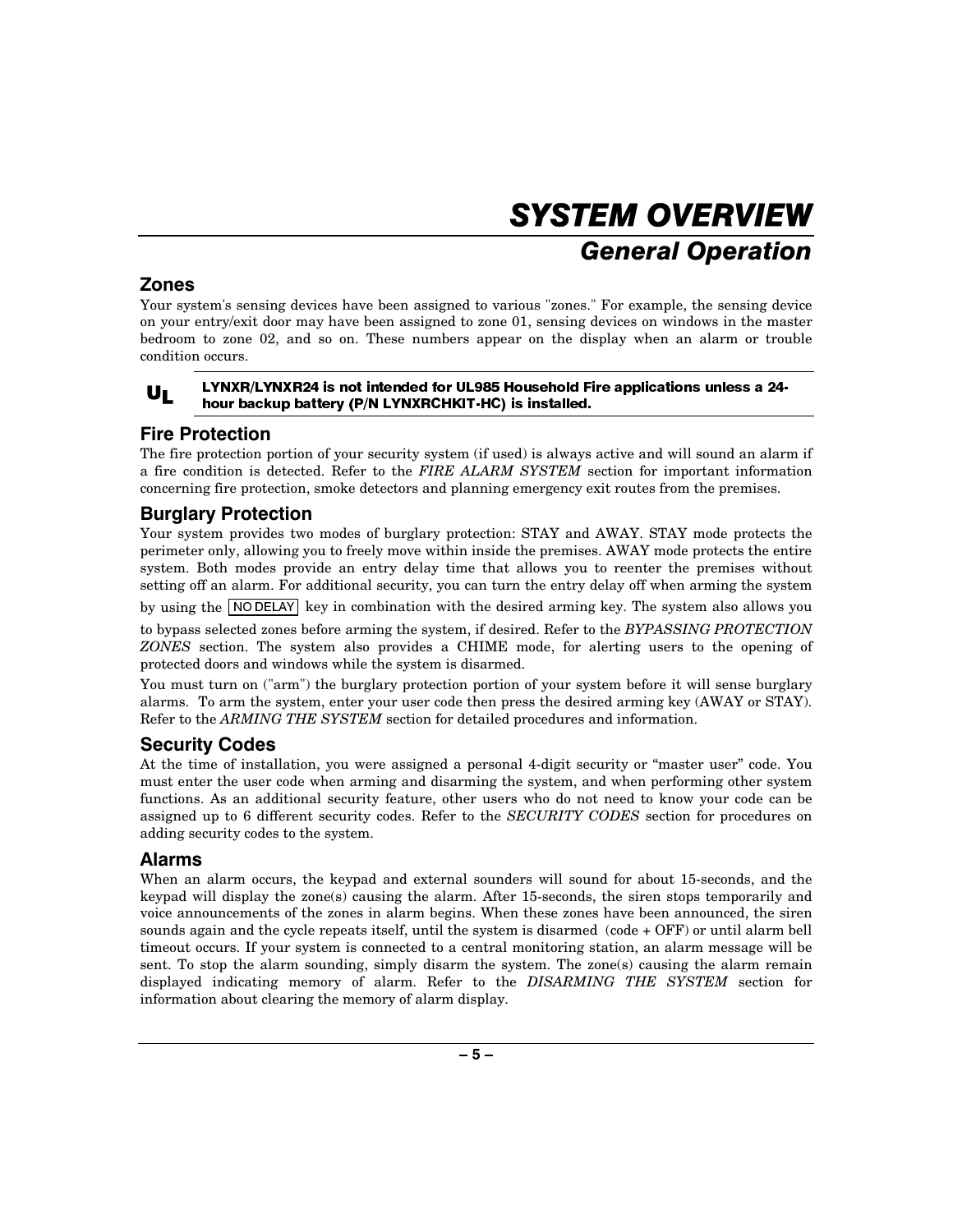## QUICK VIEW OF SYSTEM FUNCTIONS

| NOTE:<br>= Boxes represent the entering of your 4-digit user code.                                                         |
|----------------------------------------------------------------------------------------------------------------------------|
| <b>SECURITY FUNCTIONS</b>                                                                                                  |
| Checking system status: ------------- STATUS                                                                               |
| To arm in STAY mode: ----------------<br>$*$ + $STAY$                                                                      |
| To restart exit delay: ------------------- STAY (only if programmed and system armed in Stay mode)                         |
| $+$ AWAY<br>To arm in AWAY mode: ---------------                                                                           |
| To arm with NO DELAY: -------------<br>$+$ AWAY or STAY + NO DELAY                                                         |
| To arm if Quick Arm is active: ----- AWAY or STAY<br>(hold down for at least 2 seconds)                                    |
| To disarm system and silence alarms:<br>$+$ OFF                                                                            |
| To bypass a zone(s): ---------------------<br>$+$ BYPASS + 2-digit zone number(s)                                          |
| To turn Chime mode on or off: ----- $\boxed{\text{FUNCTION}}$ + $\boxed{\text{CHIME}}$                                     |
| Security code is not required if Quick Arm is active. Instead, press and hold down the STAY or AWAY key.                   |
| <b>MESSAGE CENTER</b>                                                                                                      |
| To record a message: ------------------ FUNCTION<br>RECORD<br>$+$                                                          |
| To stop recording before end of 85 secs:<br><b>OFFI</b>                                                                    |
| To play back a message: ---------------- $\boxed{\text{FUNCTION}}$ + $\boxed{\text{PLAN}}$                                 |
|                                                                                                                            |
|                                                                                                                            |
| <b>VOLUME ADJUSTMENT</b>                                                                                                   |
| $\boxed{\text{FUNCTION}} + \boxed{\text{VOLUME}} + [3] \text{ or } [6]$<br>To adjust message playback/announcement volume: |
| To mute system announcements: $\cdot$ FUNCTION + VOLUME + OFF                                                              |
| To restore/unmute announcements:<br>$ $ FUNCTION $  +  $ VOLUME $  +  3 $ or [6]                                           |
| <b>REMOTE PHONE CONTROL OPERATION</b>                                                                                      |
| To remotely disarm: ---------------------<br>$+$ [1]                                                                       |
| To remotely arm in AWAY mode: -<br>$+$ [2]                                                                                 |
| To remotely arm in STAY mode: --<br>+ [3]                                                                                  |
| To remotely arm in AWAY or STAY mode with NO DELAY:<br>$+$ [2] or [3] + [0]                                                |
| To remotely activate X-10 devices 1-6: -------- $[#] + [4] +$ device no.                                                   |
| To remotely activate X-10 devices $7 & 8: \cdots$<br>+ [#] + [4] + device no.                                              |
| To remotely deactivate X-10 devices 1-6: ----- $[#] + [7] +$ device no.                                                    |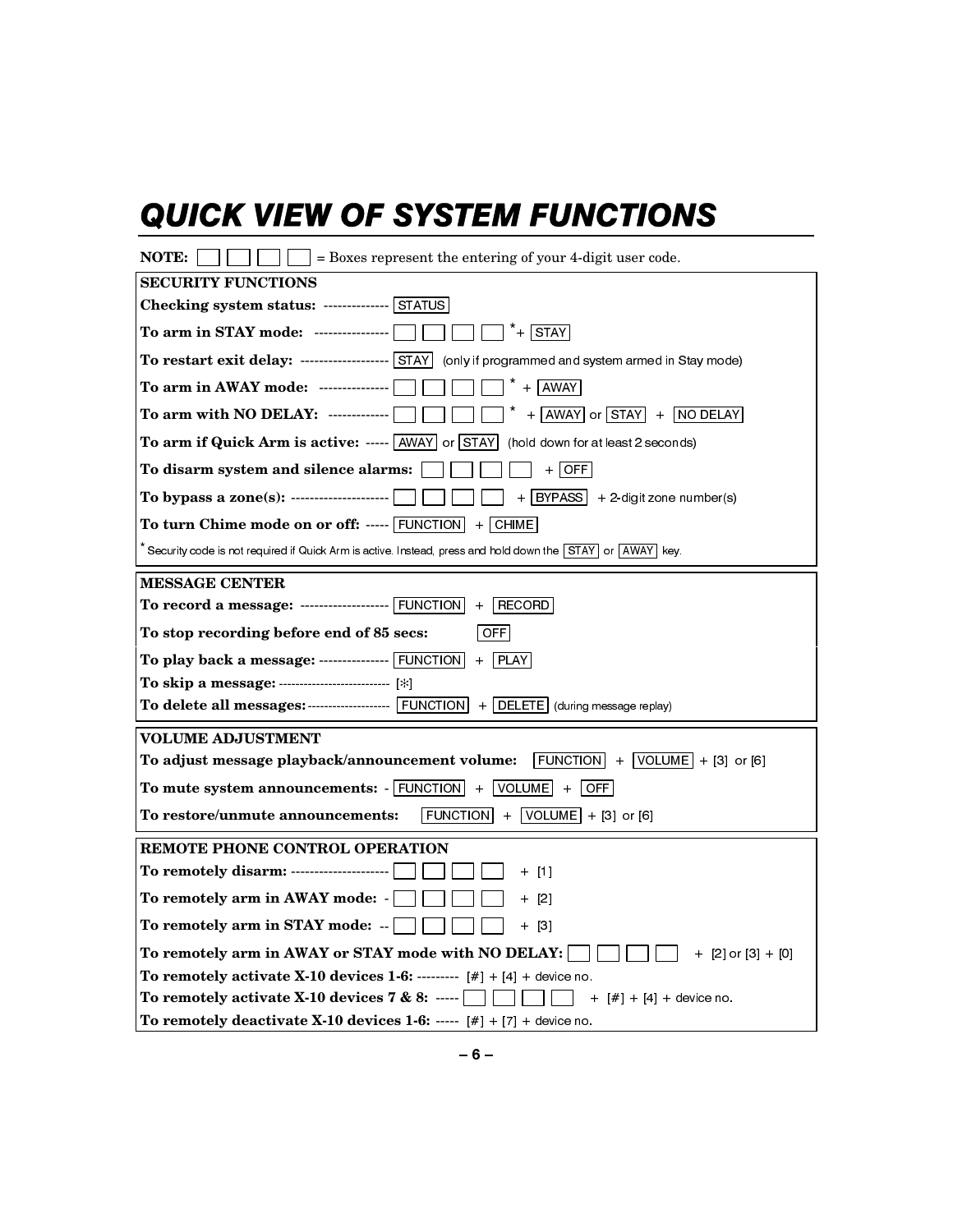## QUICK VIEW OF SYSTEM FUNCTIONS

| To remotely deactivate X-10 devices 7 & 8:<br>+ $[#]$ + $[7]$ + device no                                                                                                                                                                                                                                      |
|----------------------------------------------------------------------------------------------------------------------------------------------------------------------------------------------------------------------------------------------------------------------------------------------------------------|
| To remotely bypass a zone: ----------<br>$+$ [6] $+$ zone no.                                                                                                                                                                                                                                                  |
| To remotely activate forced bypass: ------------<br>$+$ [6] $+$ [#]*                                                                                                                                                                                                                                           |
| To remotely check system status:<br>- [*]                                                                                                                                                                                                                                                                      |
| To hang up: ----------------------------------<br>[9]<br>$+$                                                                                                                                                                                                                                                   |
| *If forced bypass was enabled by your installer.                                                                                                                                                                                                                                                               |
| <b>OTHER FUNCTIONS</b>                                                                                                                                                                                                                                                                                         |
| To set the time and date: ------------<br>$FUNCTION$ + [63]<br>$+$                                                                                                                                                                                                                                             |
| $+$ FUNCTION + [64]                                                                                                                                                                                                                                                                                            |
| <b>To activate X-10 devices 1-6:</b> $\frac{1}{2}$ $\frac{1}{2}$ $\frac{1}{2}$ $\frac{1}{2}$ $\frac{1}{2}$ $\frac{1}{2}$ $\frac{1}{2}$ $\frac{1}{2}$ $\frac{1}{2}$ $\frac{1}{2}$ $\frac{1}{2}$ $\frac{1}{2}$ $\frac{1}{2}$ $\frac{1}{2}$ $\frac{1}{2}$ $\frac{1}{2}$ $\frac{1}{2}$ $\frac{1}{2}$ $\frac{1}{2}$ |
| To activate X-10 devices 7 & 8: -----  <br>$+$ FUNCTION $ $ + LIGHTS ON $ $ + device number                                                                                                                                                                                                                    |
| To deactivate $X-10$ devices $1-6$ : ---- FUNCTION<br>$+$ LIGHTS OFF $+$ device number                                                                                                                                                                                                                         |
| To deactivate X-10 dev. 7 & 8: ------<br>$+$ FUNCTION $ $ + LIGHTS OFF $ $ + device number                                                                                                                                                                                                                     |
| $+$ CODE + user no. (02-08) + user code<br>To add a user code: ---------------------                                                                                                                                                                                                                           |
| $+$ CODE + user number (02-08)<br><b>To delete a user code</b> (except Master Code):                                                                                                                                                                                                                           |
| To turn Test mode on: ------------------<br><b>TEST</b><br>$+$                                                                                                                                                                                                                                                 |
| To turn Test mode off: ----------------- <br>$+$ $\vert$ OFF $\vert$                                                                                                                                                                                                                                           |
| <b>To use the defined AUX function:</b> - Press and hold $ AUX $ key 2 seconds (4 beeps) +                                                                                                                                                                                                                     |
| To send message to pager: ------------ Press and hold AUX key 2 seconds (4 beeps)                                                                                                                                                                                                                              |
| $+$ FUNCTION + [65] + Enter up to 24<br>To program "Follow Me" reminder phone #:                                                                                                                                                                                                                               |
| digits                                                                                                                                                                                                                                                                                                         |
| To delete "Follow Me" reminder phone #:<br><b>FUNCTION</b><br>$+$ [65]                                                                                                                                                                                                                                         |
| ** Only the master code can be used to add or delete another user code                                                                                                                                                                                                                                         |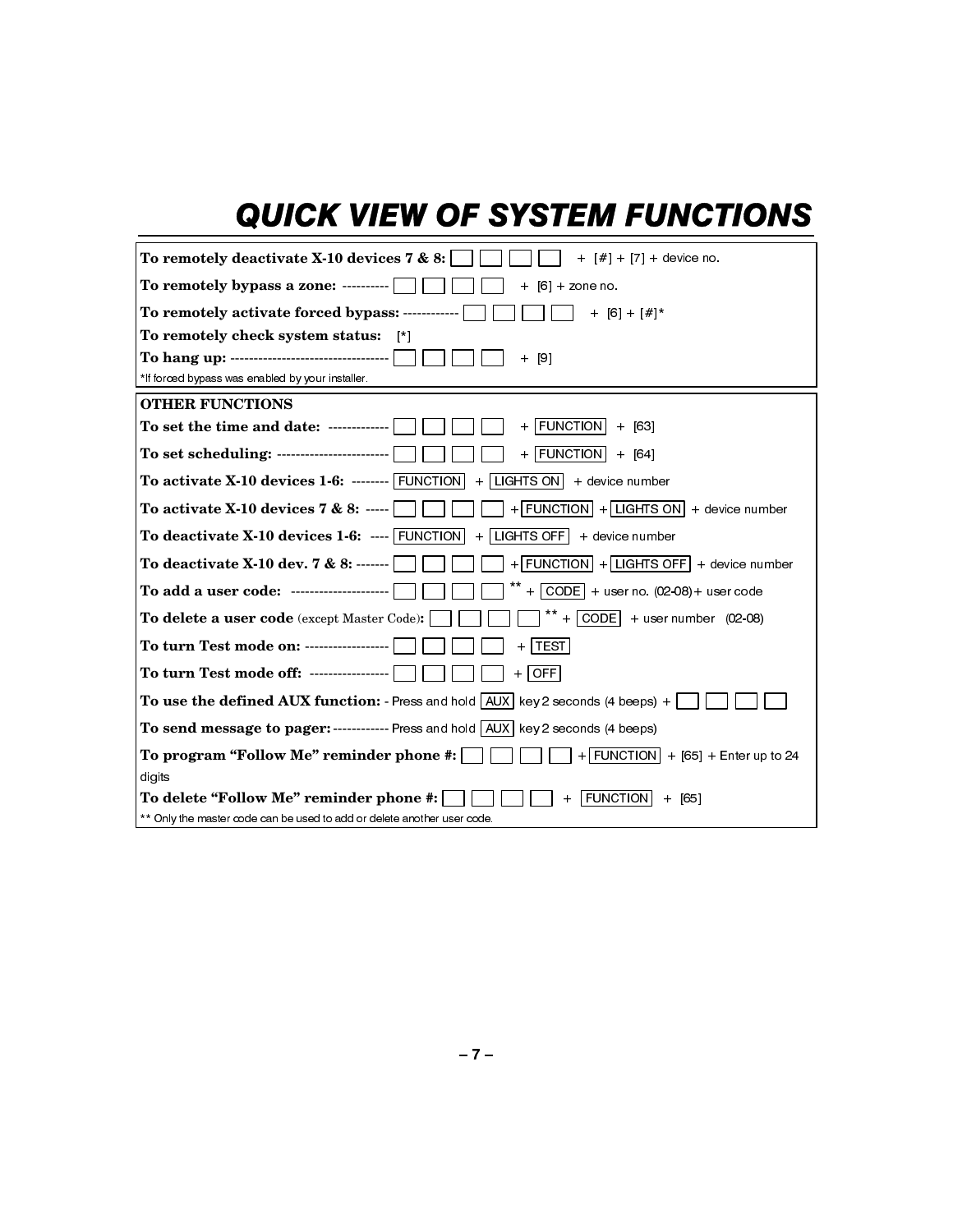## SYSTEM OVERVIEW

### About the Master Keypad

### General

**IMPORTANT:** If the keypad beeps rapidly upon entering the premises, an alarm has occurred during your absence and an intruder may still be on the premises. LEAVE IMMEDIATELY and CONTACT THE POLICE from a nearby safe location.

The keypad allows you to control all system functions. The keypad features telephone-style keys and a Liquid Crystal Display (LCD), which shows the nature and location of all occurrences.



The keypad also features a built-in sounder, which will sound during alarms and troubles. The keypad also "beeps" during certain system functions, such as during entry/exit delay times, in Chime mode, and when depressing any of the keys (to acknowledge the key press). In addition, a built-in speaker announces system status.

The voice announcement volume is adjustable, however the "beeps" that sound in response to alarms always sound at the maximum volume level. All other "beeps" (trouble, chime, exit/entry, etc) can be set to either low or high volume.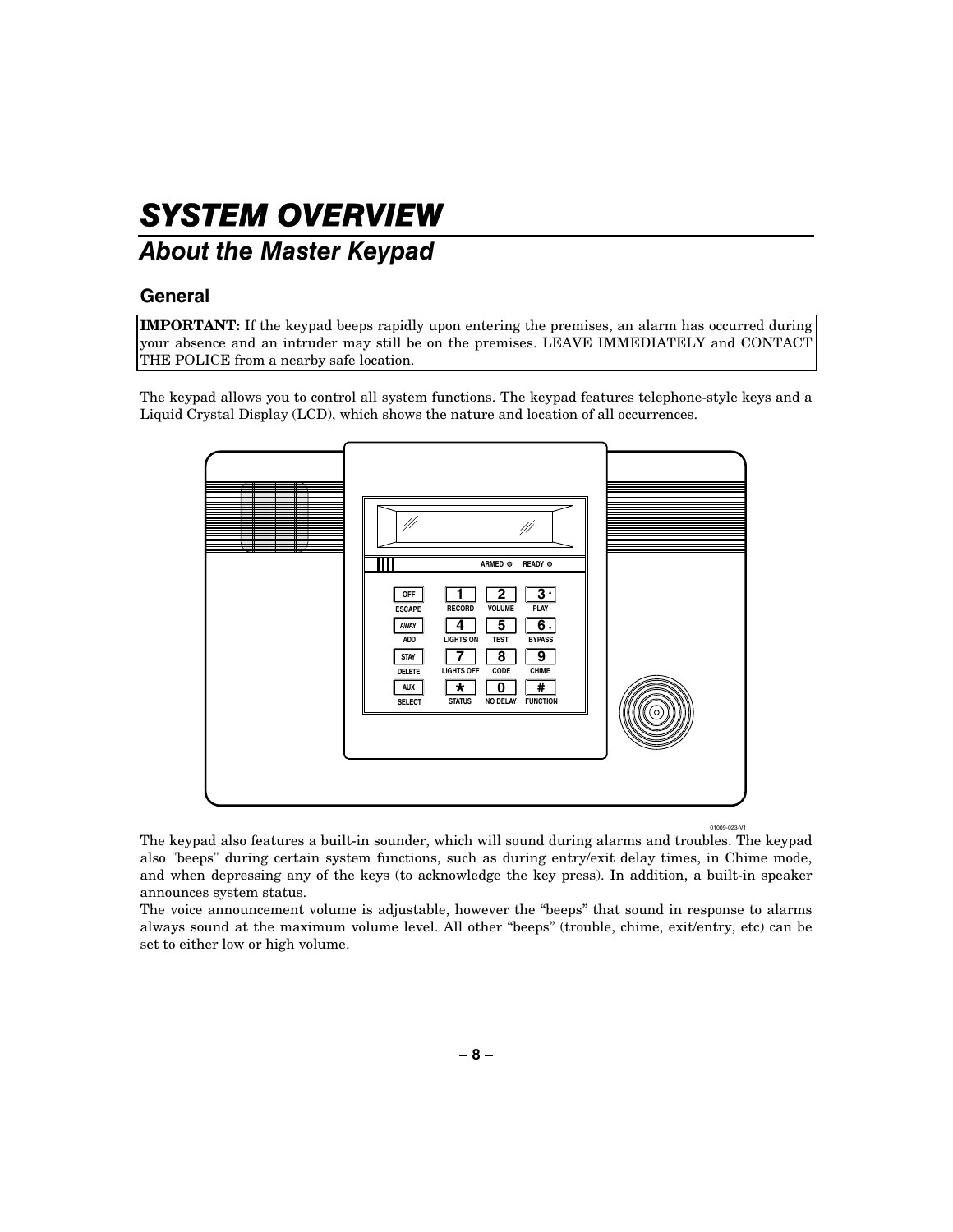## SYSTEM OVERVIEW

### **Master Keypad Definitions**



#### **IMPORTANT!**

When you use the keypad to enter codes and commands, press the keys within 2 seconds of one another. If 2 seconds elapse without a key depression, the entry is aborted and must be repeated from its beginning.

**NOTE:** Different timeouts may occur when defining auxiliary functions and setting the real-time clock.

**Note:** The system functions described below are for reference only and require additional key entries to activate.

- 1. **DISPLAY WINDOW:** Liquid Crystal Display (LCD). Displays protection point identification and system status, messages, and user instructions.
- 2. **ARMED INDICATOR:** (RED) Lit when the system has been armed (STAY, AWAY, NO DELAY). Blinks when armed and fault exists.
- 3. **READY INDICATOR:** When lit, indicates system is ready to be armed; blinking indicates system is not ready (a zone is open).
- 4. **PLAY KEY:** Announces a user's message if one was previously recorded. See RECORD function. Used to adjust volume of voice messages.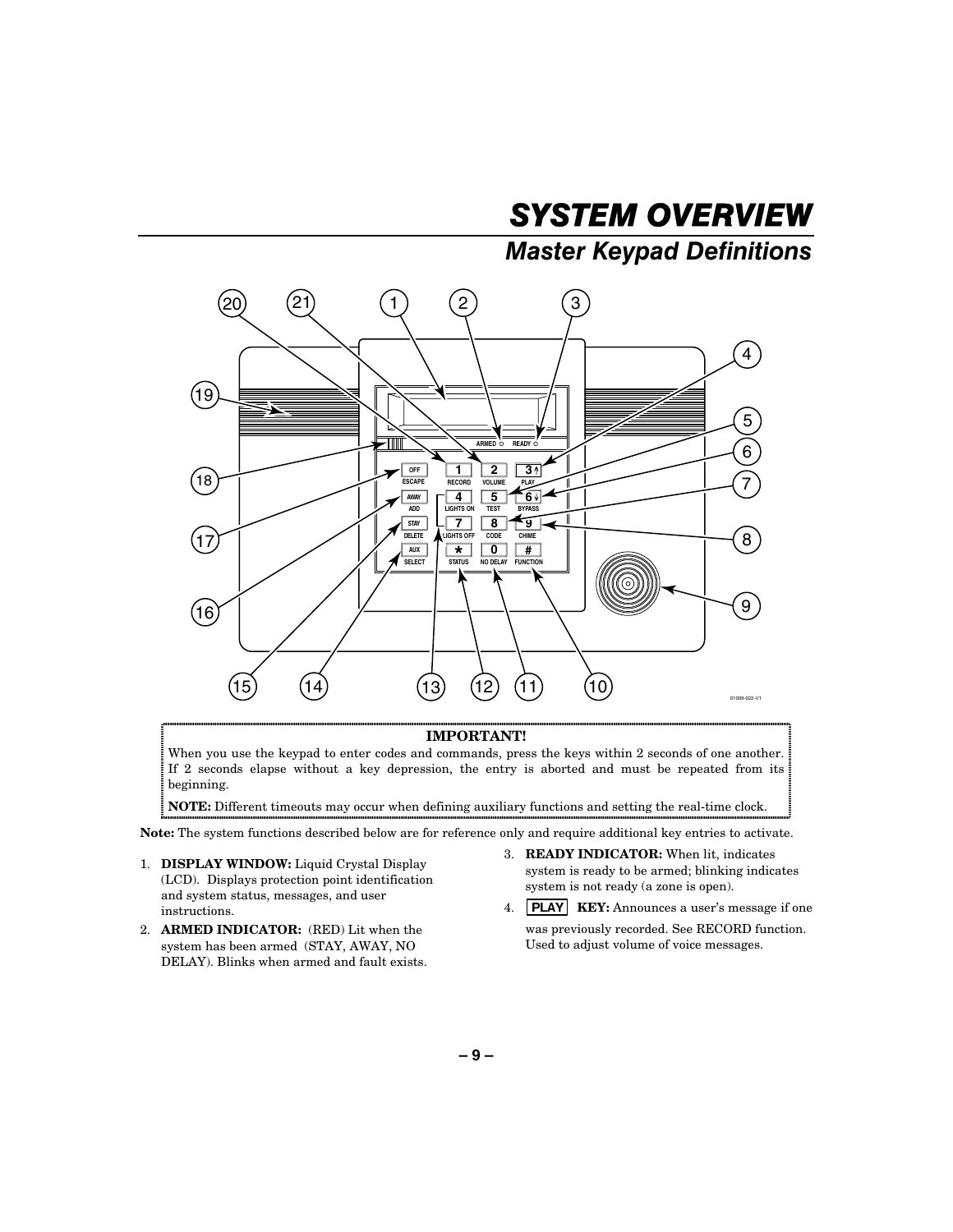## **SYSTEM OVERVIEW Master Keypad Definitions**

- 5. **TEST KEY:** Tests the system and alarm sounder.
- 6. **BYPASS KEY:** Removes individual protection zones from being monitored by the system. Displays currently bypassed zones. Used to adjust volume of voice messages.
- 7. CODE KEY: Allows entry of additional user codes that can be given to other system users.

8. **CHIME** KEY: Turns the Chime mode on and

off. When on, any entry through a protected delay or perimeter zone while the system is disarmed will cause a tone and voice descriptor to sound at the keypad.

- 9. **INTERNAL SOUNDER:** Source of alarm sounds (see "Summary of Audible Notifications" section).
- 10. **FUNCTION KEY:** Allows alternate key

functions. It is used as a "repeat" key during Clock/Calendar setting.

- 11. NO DELAY KEY: Used with STAY or AWAY function to eliminate the entry delay. Alarm sounds immediately if entry is opened.
- 12. **STATUS KEY:** When pressed prior to arming, the keypad will display all open zones, and will announce system status.
- 13. | LIGHTS ON | / | LIGHTS OFF | KEYS: Turns lights or other devices on or off, if programmed by the installer.
- 14. **AUX** / **SELECT KEY:** Can be programmed to either perform a predefined function or to send a preset message to a pager or a "Follow Me" system phone number.
- 15. **STAY** / **DELETE KEY:** Arms the perimeter burglary protection, guarding protected doors, windows and other perimeter protection points, and sounds an alarm if one is opened. Interior protection is not armed, which allows movement within your house without causing an alarm. Entrance can be made through an entry delay zone without causing an alarm if the system is disarmed before the entry delay time expires. Used to delete messages.
- 16. **AWAY** / **ADD KEY:** Completely arms both perimeter and interior burglary protection for backup protection by sensing an intruder's movements through protected interior areas as well as guarding protected doors, windows, etc. Entrance can be made through an entry delay zone without causing an alarm if the system is disarmed before the entry delay time expires. Used to accept "Follow Me" phone number and Clock/ Calendar mode entries.
- 17. **OFF** / **ESCAPE KEY:** Disarms the burglary

portion of the system, silences alarms and audible trouble indicators, and clears alarm trouble display after the problem has been corrected. Used to exit/abort "Follow Me" phone number and Clock/Calendar mode.

- 18. **MICROPHONE:** Used to record personal messages up to 85 seconds long.
- 19. **SPEAKER:** Source of audible internal warning and confirmation sounds, status announcements, as well as alarms (see "Summary of Audible Notifications").
- 20. **RECORD:** Activates the recording function to record personal messages.
- 21. **VOLUME:** Sets the volume of system announcements and status beeps.
- –– **KEYS 0-9:** Used to enter your individual security access code(s).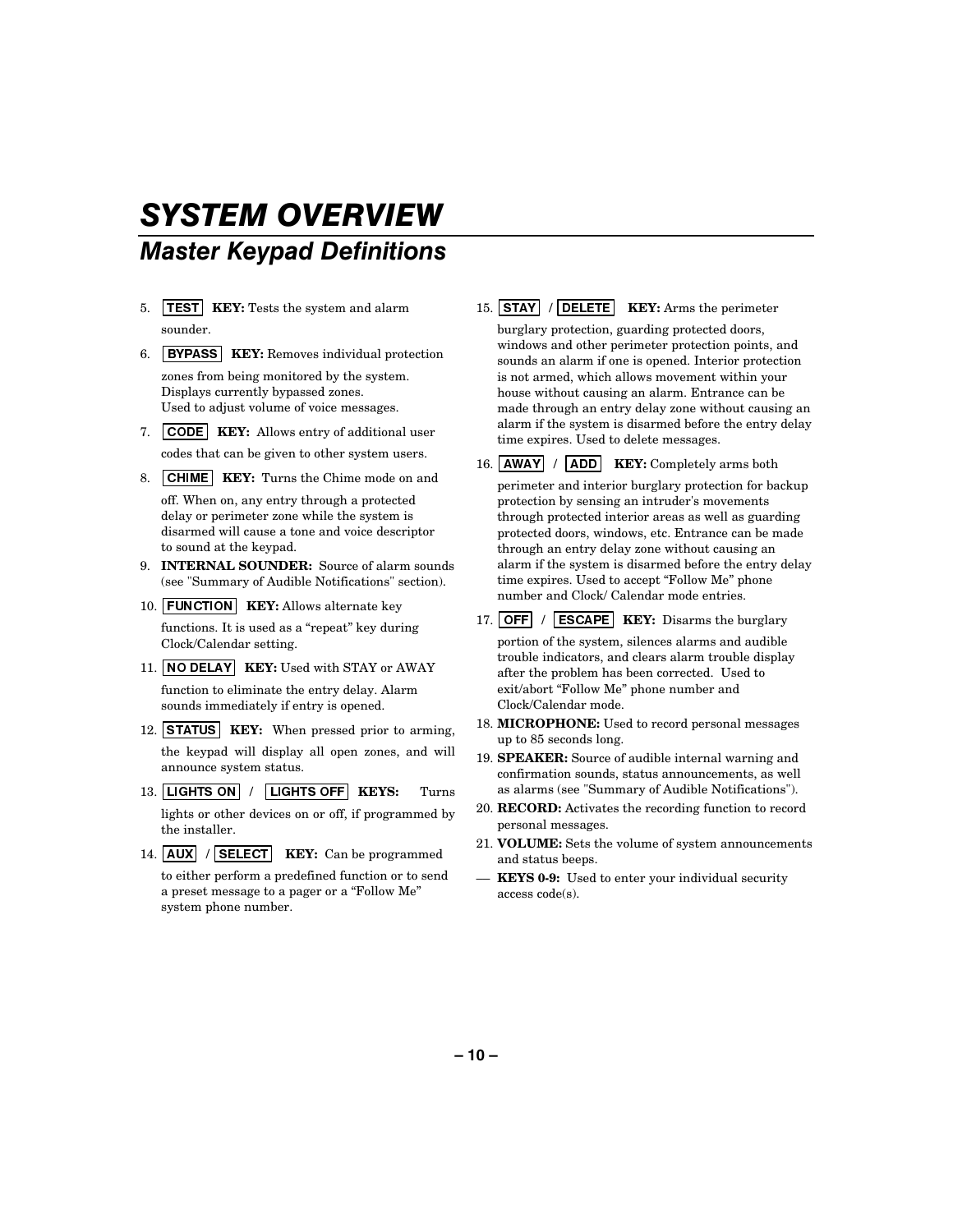## SYSTEM OVERVIEW

## About the Display and Indicators

### Display Definitions (for other displays, see Trouble Messages)



| <b>ALARM:</b>       | Appears when the system is armed and an intrusion has been detected (also appears during a<br>fire alarm or audible emergency alarm). Accompanied by the protection zone that is in alarm.                                                                        |
|---------------------|-------------------------------------------------------------------------------------------------------------------------------------------------------------------------------------------------------------------------------------------------------------------|
| <b>AWAY:</b>        | All burglary zones, interior and perimeter, are armed.                                                                                                                                                                                                            |
| <b>INSTANT:</b>     | Entry delay is turned off.                                                                                                                                                                                                                                        |
| <b>STAY:</b>        | Perimeter burglary zones, such as protected windows and doors, are armed.                                                                                                                                                                                         |
| UL                  | LYNXR/LYNXR24 is not intended for UL985 Household Fire applications unless a 24-hour backup<br>battery (P/N LYNXRCHKIT-HC) is installed.                                                                                                                          |
| FIRE:               | Appears when a fire alarm or fire fault is present. Accompanied by a display of the zone that is<br>in alarm.                                                                                                                                                     |
| <b>LOW BAT:</b>     | Low battery condition in a wireless sensor (if zone number is displayed) or low system battery (if<br>no zone number is displayed). If 00 is displayed, a wireless keypad (5827) has a low battery<br>condition.                                                  |
| AC:                 | Appears when AC power is present. If not displayed, the system is operating on backup battery<br>power.                                                                                                                                                           |
| <b>CHIME:</b>       | Appears when the Chime feature is activated.                                                                                                                                                                                                                      |
| TEST:               | Appears when the system is in Test mode.                                                                                                                                                                                                                          |
| REC:                | Appears when the system is in Recording mode.                                                                                                                                                                                                                     |
| <b>MESSAGE:</b>     | Appears when a message has been recorded and has not yet been played back.                                                                                                                                                                                        |
| <b>BYPASS:</b>      | Appears when one or more burglary protection zones have been bypassed.                                                                                                                                                                                            |
| <b>FAULT:</b>       | Appears at any time a malfunction is discovered in the system; or any time an open is detected<br>in a fire zone; or when a fault in a day/night burglary zone is discovered during a disarmed<br>period. Accompanied by a display of the zone number in trouble. |
| PH:                 | Appears in place of the clock when the speaker phone mode is active.                                                                                                                                                                                              |
| <b>LED Meanings</b> |                                                                                                                                                                                                                                                                   |
| <b>ARMED LED:</b>   | $ON = System\,$                                                                                                                                                                                                                                                   |
| (Red)               | $OFF = System$ disarmed                                                                                                                                                                                                                                           |
|                     | Blinking = System armed, but a fault exists                                                                                                                                                                                                                       |
| <b>READY LED:</b>   | $ON = System$ disarmed, ready to arm                                                                                                                                                                                                                              |

 $\textbf{(Green)} \qquad \qquad \textbf{OFF} = \textbf{System} \text{ armed}$ 

Blinking = System disarmed, not ready to arm (a fault exists)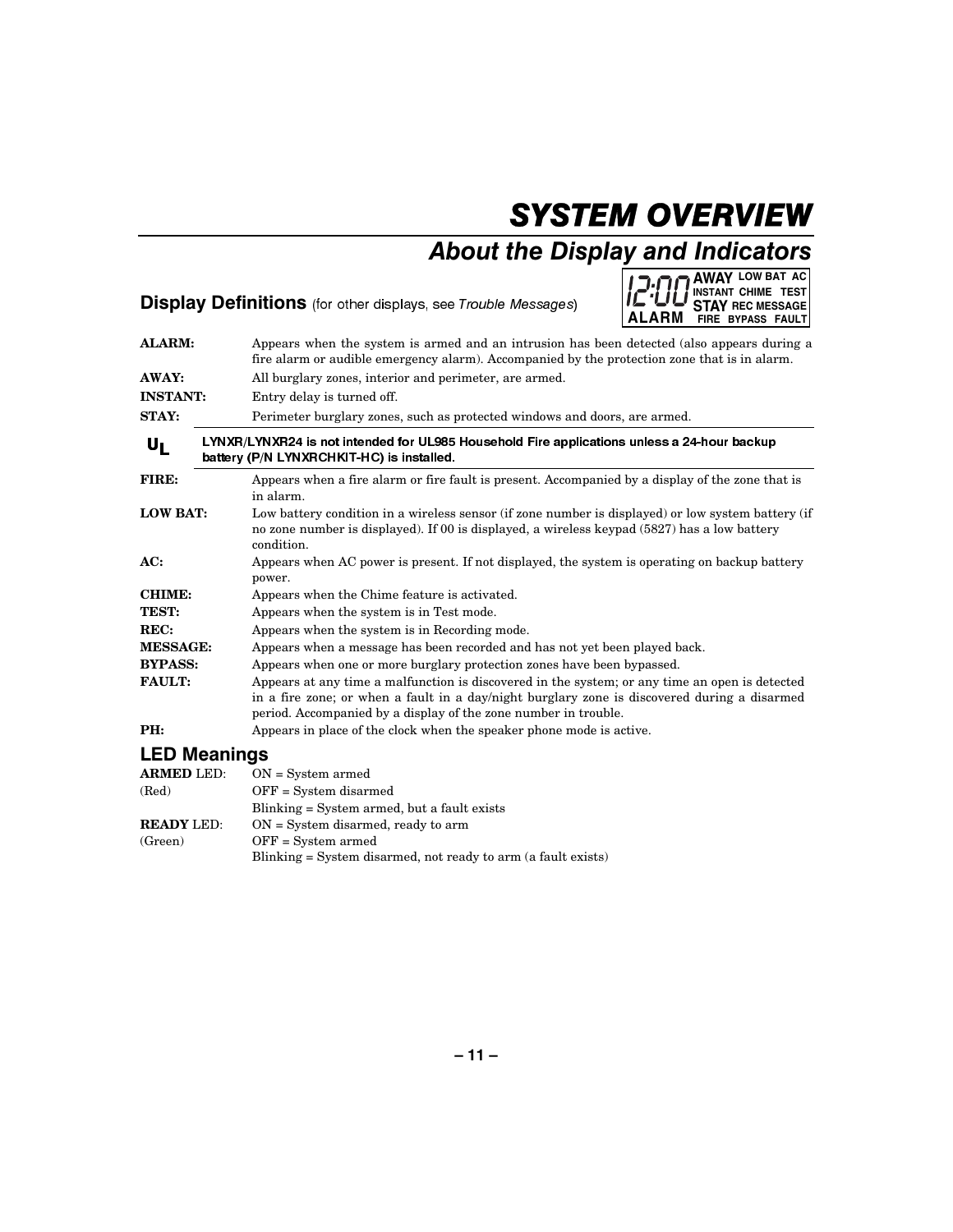## **SECURING THE PREMISES**

### **Checking System Status General Information**

Before arming your system, all protected doors, windows, and other protection zones must be closed or bypassed (see the *BYPASSING PROTECTION* section). Pressing the  $\boxed{\text{STATUS}}$  key will announce all zones that are faulted, as well as any other abnormal system condition, making it easier for you to secure any open zones.

**READY LIGHT:** The green READY indicator on the keypad will be lit if the system is ready to be armed. If blinking, the system is not ready.

### Press the  $|\textsf{STATUS}|$  Key

Press the **STATUS** key once to announce the general status of the system. Depending on the current state of the system the following phrases may be heard:

disarmed, ready to arm [message] [check system]

disarmed, [not ready to arm], [message]

armed [away] [stay] [instant] [check system] [message]

**NOTE:** The phrases shown in brackets are variable, and are announced only if appropriate in the current state of the system.

Press the  $\overline{\text{STATUS}}$  key a second time<sup>†</sup> to announce specific system status. Depending on the current state of the system the following phrases may be heard:

fire alarm [zone voice descriptors] alarm [zone voice descriptors] fire fault [zone voice descriptors] fault [zone voice descriptors] low battery [zone voice descriptor] system low battery check system AC loss zones bypassed FRUME Chime Chime **Channel Channel Channel Chime** (second depression must be made within 10 seconds of the first)

**VOLUME LEVEL:** The volume level of system announcements can be increased or decreased. Refer to the *MESSAGE RECORDING/PLAYBACK* section for the procedure.

### **System Can Be Armed**

The READY LED will be lit once all protection zones have been closed or bypassed. You may now arm the system as usual.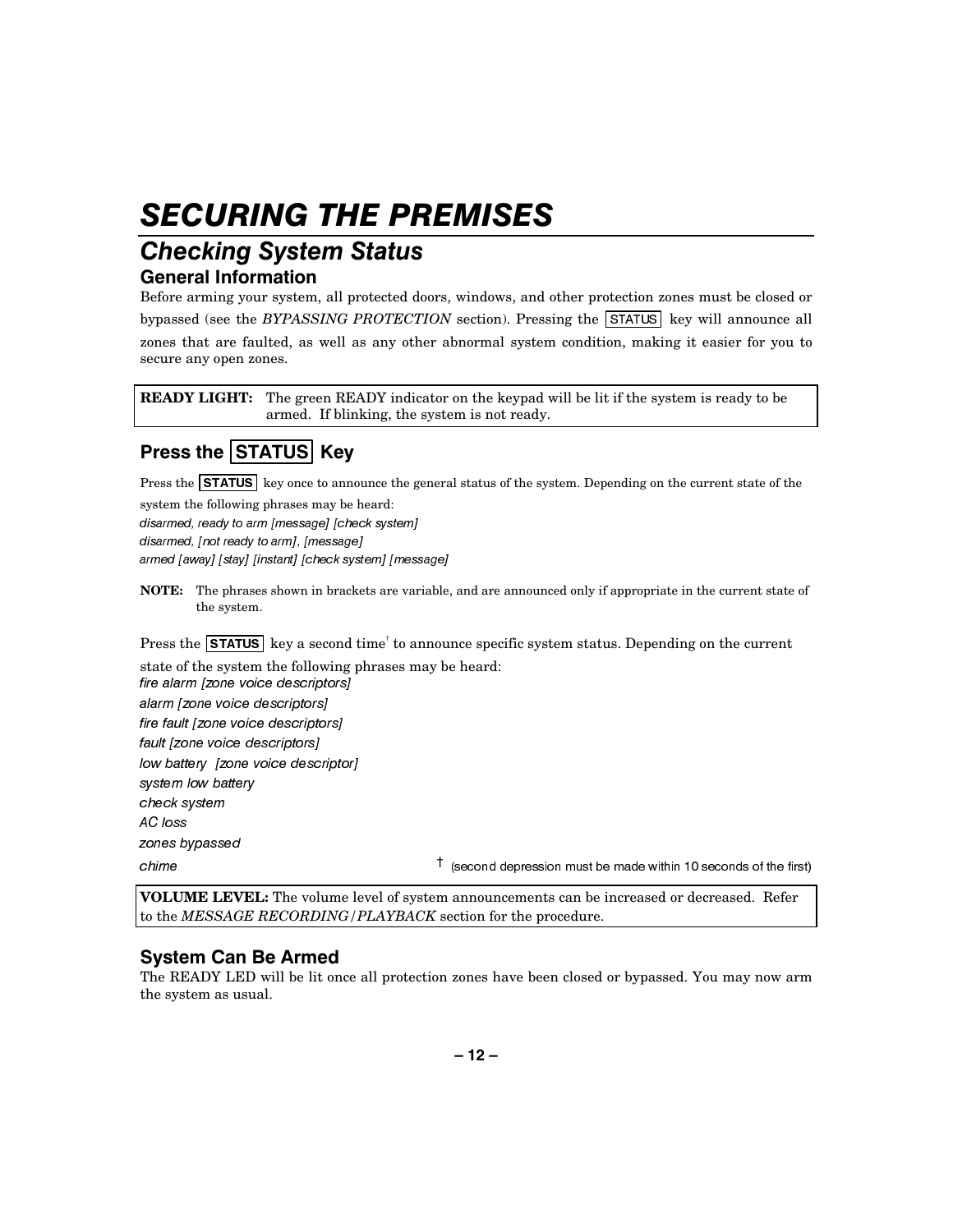## **SECURING THE PREMISES Arming the System**

### **Arming in Stay Mode**

Use this mode when you are staying home, but expect someone to use the entrance door later. Close all protected perimeter windows and doors before arming. The green READY indicator on the keypad should be lit if the system is ready to be armed.

**To arm in STAY mode:** 67\$< RU SUHVV DQG KROG 67\$< Your User code\*\*

\*\* See Quick Arming paragraph.

The keypad beeps three times and displays the armed STAY message. The red ARMED indicator lights and the system announces "*armed STAY–exit now*."

When armed in STAY mode, the system will sound an alarm if a protected door or window is opened, but you may otherwise move freely throughout the premises. Late arrivals can enter through the entrance door without causing an alarm, but they must disarm the system within the entry delay period or an alarm will occur.

### **Restarting Exit Delay While System Armed**

Ask your installer if this feature is active for your system. If active, you can restart the exit delay at any time after arming in STAY mode. This is useful if you wish to open the entry/exit door to let someone in after arming the system, and avoids having to disarm the system and then re-arm it again.

**To restart exit delay while system is armed in STAY mode:** Press  $\boxed{\text{STAT}}$  key

### Arming In Away Mode

Use this mode when no one will be staying on the premises. Close all protected perimeter windows and doors before arming. The green READY indicator on the keypad should be lit if the system is ready to be armed.

**To arm in AWAY mode:** \$:\$< RU SUHVV DQG KROG \$:\$< Your User code \*\*

\*\* See Quick Arming paragraph.

The keypad beeps twice, or beeps continuously if exit warning has been programmed for your system, and displays the armed AWAY message. The red ARMED indicator lights and the system announces "*armed AWAY–exit now*."

When armed in AWAY mode, the system will sound an alarm if a protected door or window is opened, or if any movement is detected inside the premises. You may leave through the entrance door during the exit delay period without causing an alarm. You may also re-enter through the entrance door, but you must disarm the system within the entry delay period or an alarm will occur.

**– 13 –**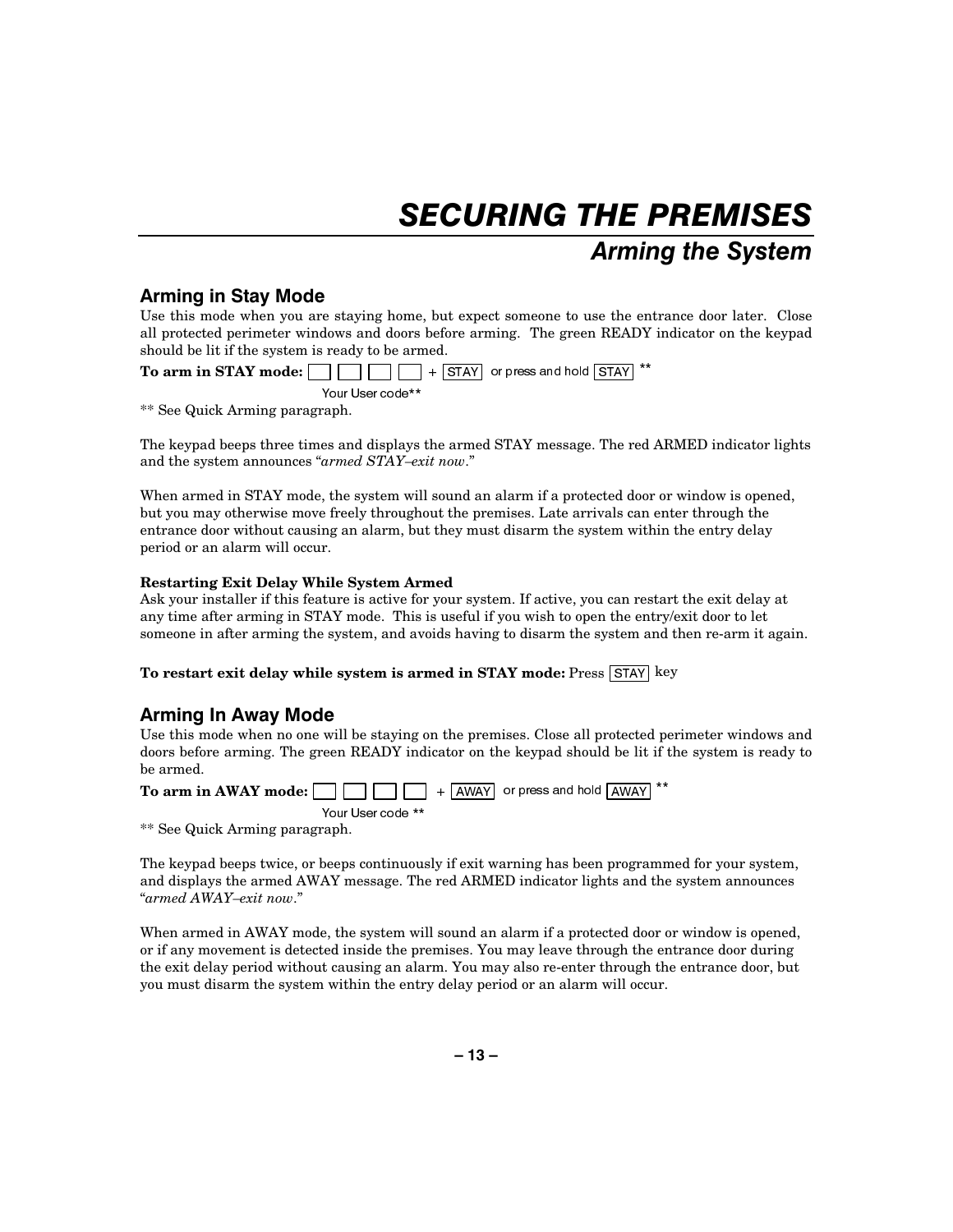## **SECURING THE PREMISES**

### **Arming the System**

### Arming the System With No Delay

Use NO DELAY with STAY mode when you are staying home and do not expect anyone to use the entrance door.

Use NO DELAY with AWAY mode when the premises will be vacant for extended periods of time such as vacations, etc.

When armed with NO DELAY, the system will sound an alarm if a protected door or window is opened, including the entrance door. You may leave through the entrance door during the exit delay period without causing an alarm, but an alarm will sound as soon as someone reenters.

| To arm with NO DELAY: $\vert$ |                  | $\begin{bmatrix} 1 & 1 \\ 1 & 1 \end{bmatrix}$ + $\begin{bmatrix} \text{AWAY} & \text{or} & \text{STAY} \\ \text{or} & \text{STAY} & \text{or} & \text{INO} \end{bmatrix}$ |  |
|-------------------------------|------------------|----------------------------------------------------------------------------------------------------------------------------------------------------------------------------|--|
|                               | Your user code** |                                                                                                                                                                            |  |

\*\* See Quick Arming paragraph.

### **Quick Arming**

If Quick Arm was programmed by the installer, you do not need to enter the security code to **arm** the system. Instead, simply press and hold down the desired arming key for at least 2 seconds. The security code must always be used to **disarm** the system, however.

To arm if Quick Arm is active:  $\sqrt{\text{AWAY}}$  or  $\sqrt{\text{STAY}}$  hold down for at least 2 seconds

To arm with NO DELAY if Quick Arm is active:  $\sqrt{24MAY}$  or  $\sqrt{31AY}$  then  $\sqrt{N}$  DELAY hold down for at least 2 seconds

**IMPORTANT:** The Babysitter Code and Installer Code cannot disarm the system unless it was used to arm the system. In addition, if the system is armed by pressing and holding the Quick-Arm buttons, neither the Babysitter Code nor Installer Code can disarm the system.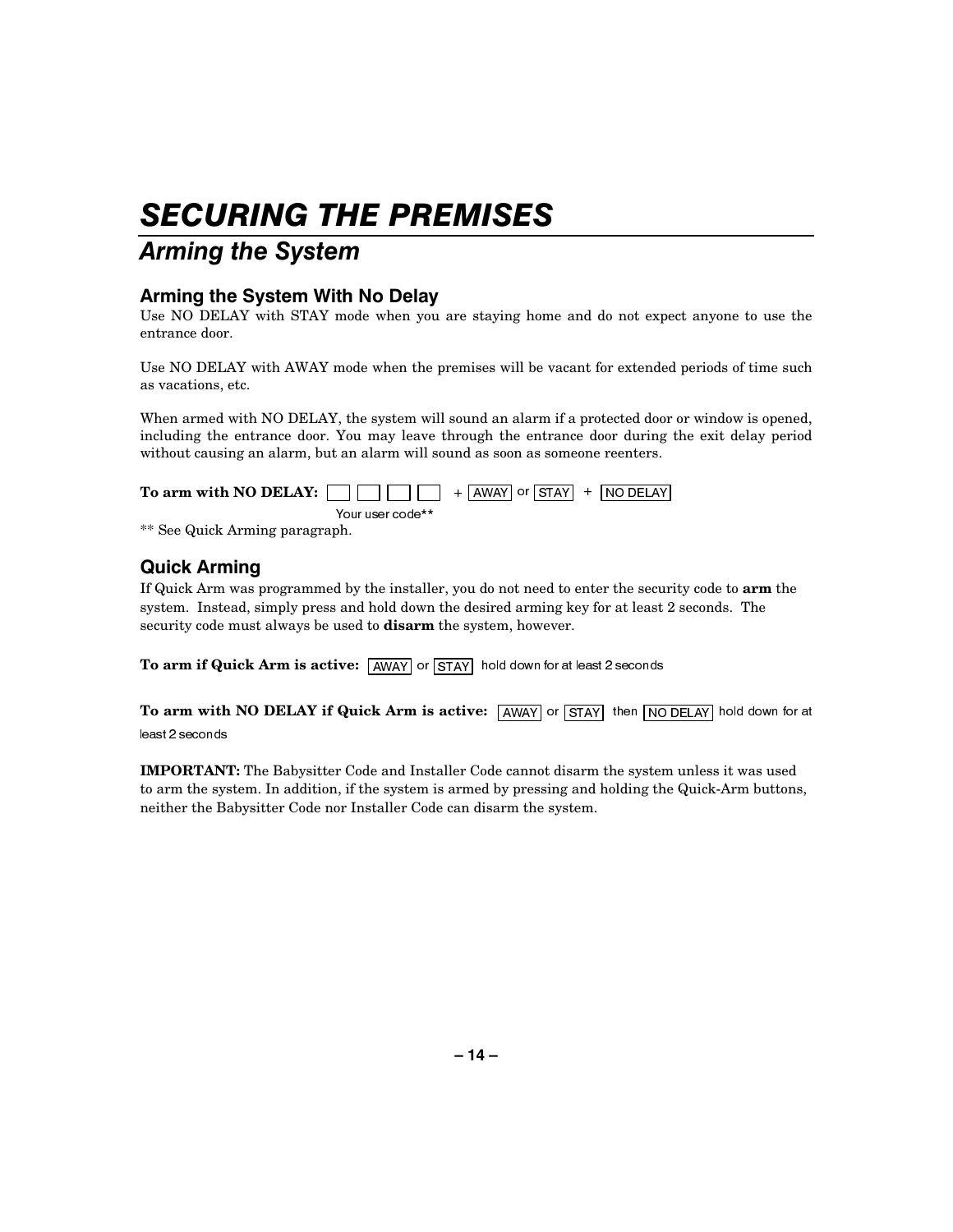## **SECURING THE PREMISES** Entry/Exit Delays

### **Exit Delay**

**Exit delay** begins immediately after arming the system, and gives you time to leave through the designated exit door without setting off an alarm. A slow beeping will sound throughout the exit delay period, if programmed.

**Exit Alarms Exit Alarm** Active **Exit Alarm** Active **Exit Alarm** Active **Exit Alarm** Active

To minimize false alarms sent to the alarm monitoring company, your system may have been programmed for this feature. Ask your installer if Exit Alarm is active for your system.

Whenever you arm the system, the exit delay begins. If an entry/exit door or interior zone is faulted when the exit delay ends (e.g., exit door left open), the system sounds an alarm and starts the entry delay timer. If you disarm the system before the entry delay ends, the alarm sound stops and the message "CA" is displayed on the keypad, along with a zone number indicating the faulted zone. No message is sent to the alarm monitoring company. To clear the exit alarm condition, the open zone must be made re-secured; to clear the display, enter your code plus OFF.

If you do not disarm the system before the entry delay ends, and an entry/exit door or interior zone is still open, the alarm sound continues and an "exit alarm" message is sent to the alarm monitoring company. The message "EA" is displayed on the keypad, along with a zone number indicating the faulted zone. To stop the alarm, the system must be disarmed (your code plus OFF); to clear the display, enter your code plus OFF a second time. An exit alarm also results if an entry/exit door or interior zone is faulted within two minutes after the end of the exit delay.

### **Entry Delay**

**Entry Delays** give you time to disarm the system when you re-enter through the designated entrance door. You must disarm the system before the entry delay period ends, or an alarm will occur. The keypad beeps during the entry delay period, reminding you to disarm the system. There are two entry delays (if programmed). The first is for your primary entrance and the second can be used for a secondary entrance, where a longer delay is required to walk to the keypad to disarm the system.

You can also arm the system with no entry delay at all by using the  $\sqrt{18}$  NO DELAY key when arming. This can provide greater security while on the premises or while away for extended periods of time. See *ARMING THE SYSTEM* section for procedure.

See your installer for delay times programmed for your system.

 $Exit$  Delay:  $\Box$  00-99 seconds

Entry Delay 1:  $\Box$  00-99 seconds Entry Delay 2:  $\Box$  00-99 seconds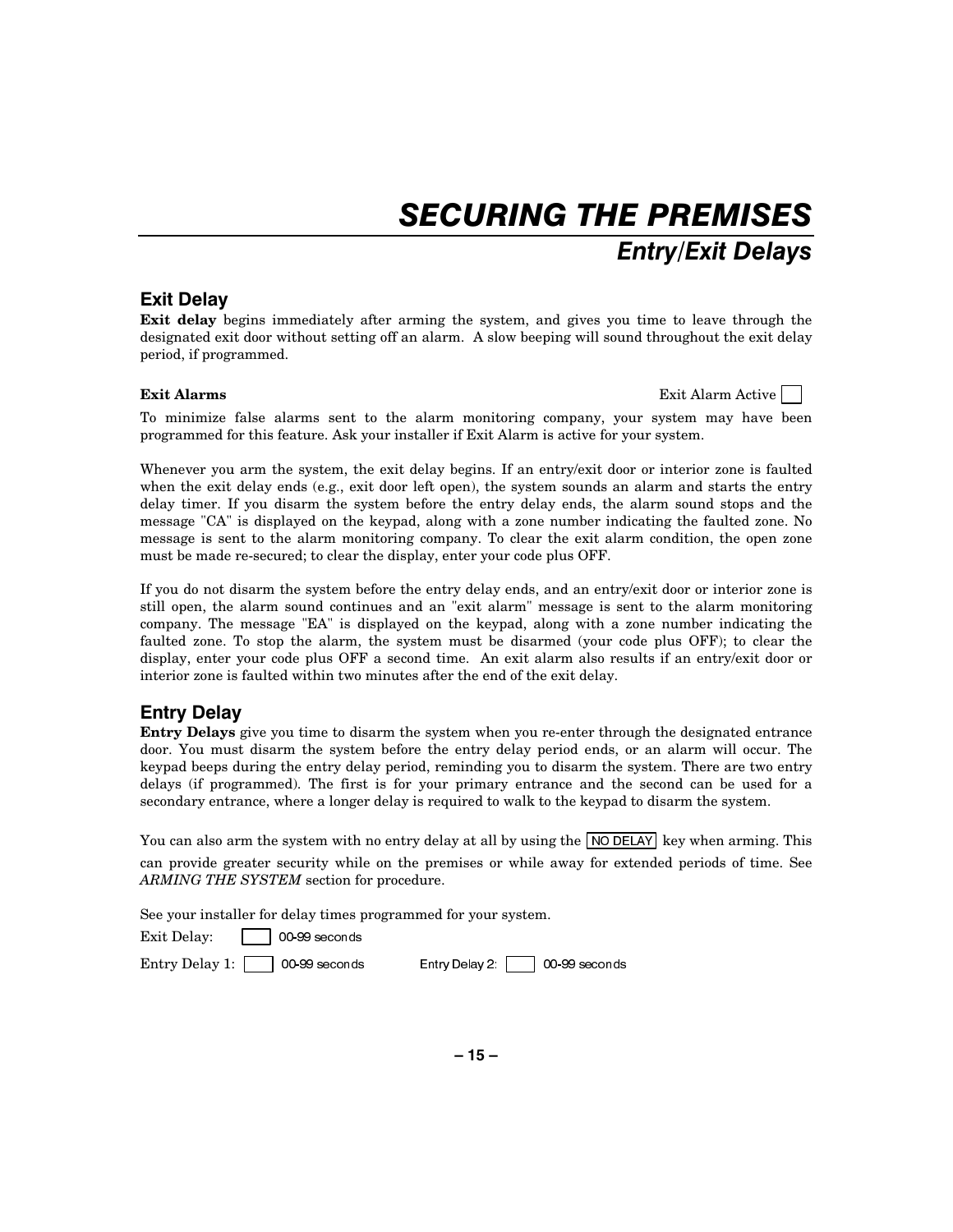## **SECURING THE PREMISES**

## **Disarming the System**

Use the  $\overline{OFF}$  key to disarm the system and to silence alarm and trouble sounds. See the *SUMMARY OF AUDIBLE NOTIFICATION* section for information, which will help you to distinguish between fire and burglary alarm sounds.

**IMPORTANT:** If you return and the main burglary sounder is on, DO NOT enter the premises, but call the police from a nearby safe location. If you return after an alarm has occurred and the main sounder has shut itself off, the keypad will beep rapidly upon entering. This indicates that an alarm has occurred during your absence and an intruder may still be on the premises. LEAVE IMMEDIATELY and CONTACT THE POLICE from a nearby safe location.

**To disarm the system and silence burglary alarms:**  2))

Your user code

The READY indicator will light (if no alarms have occurred while armed) and the keypad will beep once to confirm that the system is disarmed.

### **Memory of Alarm**

If an alarm occurs, the keypad displays the zone number (s) that caused the alarm and the type of alarm (e.g., "FIRE ALARM"). These messages remain displayed until cleared by a user.

To clear the display, note the zone number displayed and enter an OFF sequence (enter your security code and press the  $\overline{OFF}$  key).

If the READY indicator is blinking, go to the displayed zone and correct the fault (close windows, etc.). If the fault cannot be corrected, notify your alarm company.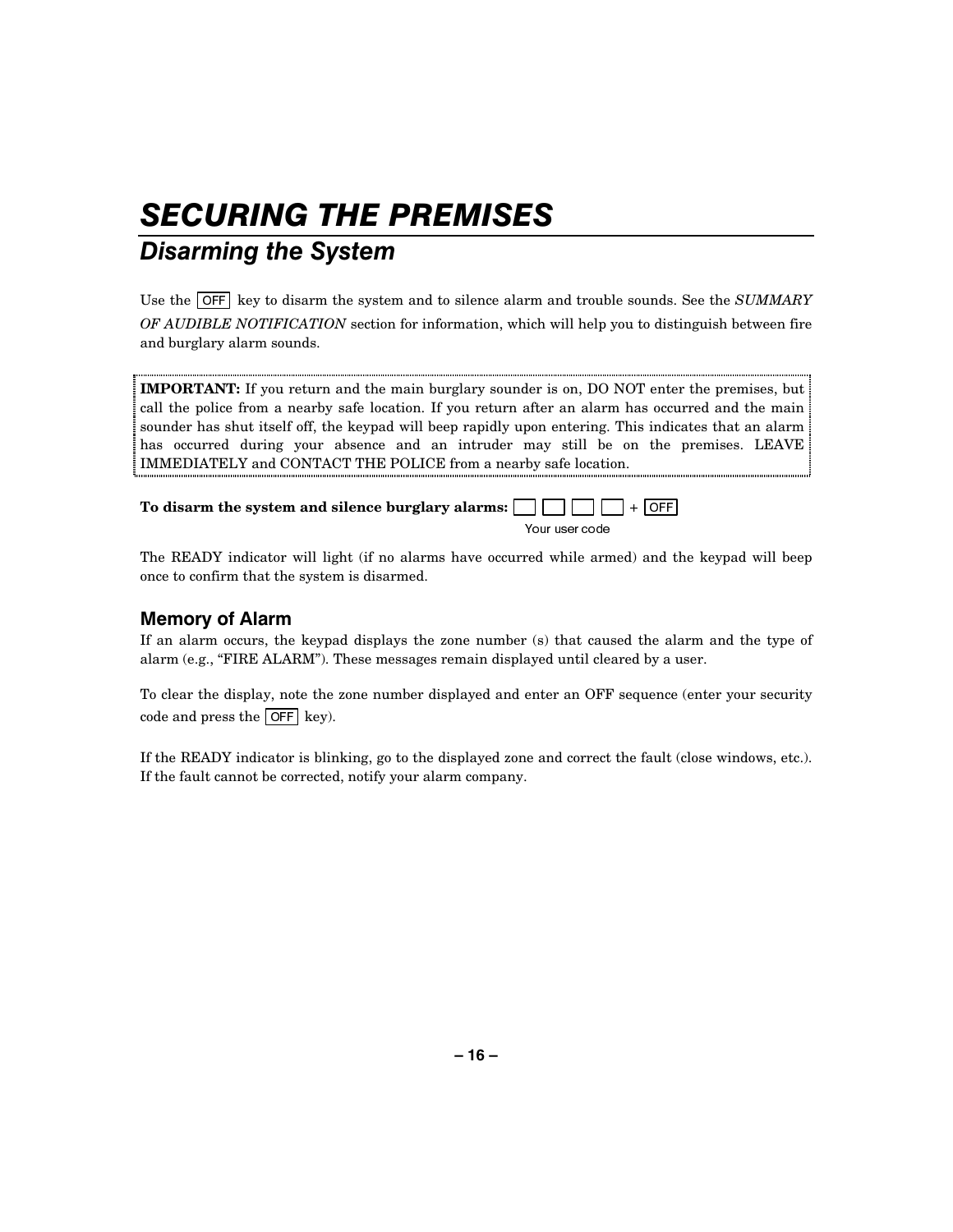## **SECURING THE PREMISES Bypassing Protection Zones**

### **Bypassing Individual Zones**

Use the  $BYPASS$  key when you want to arm your system with one or more zones intentionally

unprotected. Bypassed zones are unprotected and will not cause an alarm when violated while your system is armed. **All bypasses are removed when an OFF sequence (security code plus OFF) is performed**. Bypasses are also removed if the arming procedure that follows the bypass command is not successful.

**The system will not allow fire zones to be bypassed.** 

#### **The system must be disarmed first.**

|                | <b>To bypass a zone(s):</b> $\Box$ $\Box$ $\Box$ + $\Box$ $\Box$ + $\Box$ $\Box$ + $\Box$ 2-digit zone number(s) for zone(s) to be |
|----------------|------------------------------------------------------------------------------------------------------------------------------------|
| Your user code | bypassed (e.g., 01, 02, 03, etc.)                                                                                                  |

**Important!** All single-digit numbers must be preceded by a zero (for example, enter 01 for zone 1).

The keypad will provide a confirmation beep and display the word "BYPASS" along with each bypassed zone number. Wait for these zones to be displayed, to be sure that intended zones are bypassed.

Arm the system as usual when the keypad displays the READY LED on steady.

### **Forced Bypass**

Your system may allow you to easily bypass all open (faulted) zones without having to enter zone numbers individually. Ask your installer if this feature is active.

**To bypass a zone(s):**  $\Box$   $\Box$   $\Box$   $\Box$   $+$  **EYPASS** + **FUNCTION** Your user code

In a few moments, all open zones will be displayed along with the word "BYPASS." Wait for these zones to be displayed before arming. Arming the system before zones are displayed eliminates all bypasses.

Arm the system as usual when the keypad displays the READY LED on steady.

### **Displaying Bypassed Zones**

The system allows you to determine what zones have been previously bypassed. Bypassed zones can be displayed only when the system is disarmed, and when the "BYPASS" message described above is displayed.

| <b>To display bypassed zone(s):</b> $\Box$ $\Box$ $\Box$ + <b>BYPASS</b> + WAIT |  |  |  |  |  |
|---------------------------------------------------------------------------------|--|--|--|--|--|
|---------------------------------------------------------------------------------|--|--|--|--|--|

Your user code

In a few moments, all open zones will be sequentially displayed along with the word "BYPASS."

**– 17 –**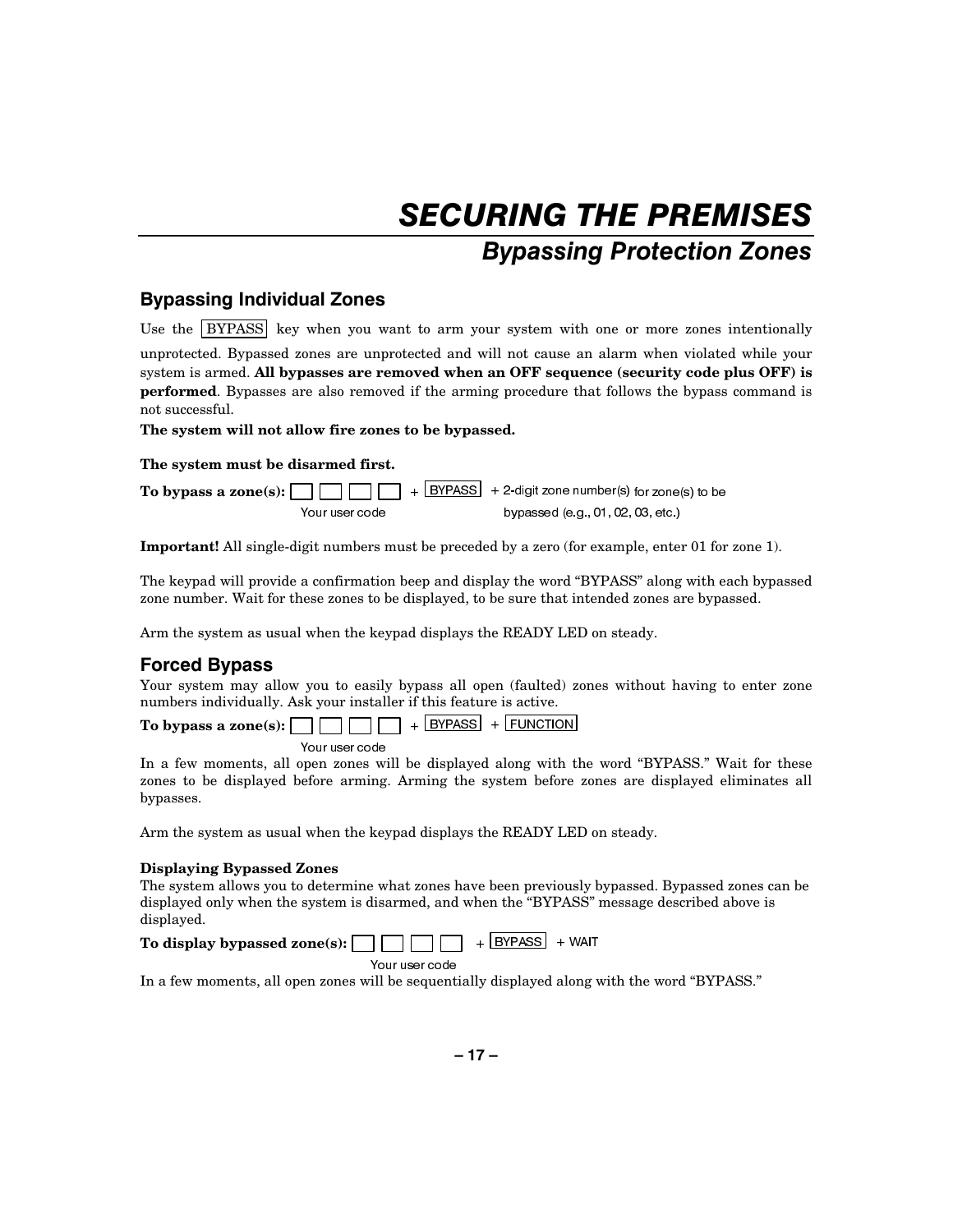## **SECURING THE PREMISES**

### Panic Keys / Chime Mode

### Panic Keys

Your system may have been programmed to use special keys to manually activate panic functions. The functions that might be programmed are listed below. See your installer for the function(s) that may have been programmed for your system.

| Your installer should   | Keys          | Zone | <b>Function</b> |
|-------------------------|---------------|------|-----------------|
| note the functions that | $ 1$ and $* $ | 95   |                 |
| are active in your      | $3$ and $#$   | 96   |                 |
| system.                 | $\ast$ and #  | 99   |                 |

Active Panic Functions

To use a paired key panic function, simply press both keys of the assigned pair at the same time. If your keypad has lettered keys for panic functions, press the designated key and hold down for at least 2 seconds to activate the panic function. Panic keys can also be activated by wireless devices such as the Ademco 5827. Ask your installer about this feature.

### **Types of Panic Alarms**

**A silent emergency/silent alarm** sends an alarm signal to the alarm monitoring company,† but there will be no audible alarms or visual displays.

**An audible emergency/audible alarm** sends an emergency message to the alarm monitoring company† and sounds a loud, steady alarm at your keypad **and** at any external sounders that may be connected ("**ALARM**" plus a zone number are also displayed).

**A personal emergency/aux alarm** sends an emergency message to the alarm monitoring company† and sounds at keypads, but not at external sounders. ("**ALARM**" plus a zone number are also displayed).

**A supervised fire alarm** sends a fire alarm message to the alarm monitoring company† and uniquely activates keypad and any external sounders ("**FIRE ALARM**" plus a zone number are also displayed).

† If your system is connected to an alarm monitoring company

### **Chime Mode**

Your system can be set to alert you to the opening of a door or window, while it is disarmed, by using CHIME mode. When activated, three beeps will sound at the keypad whenever a protected perimeter door is opened and the zone voice descriptor will be announced. Pressing the  $\boxed{\text{STATUS}}$  key will display

the open protection points.

Note that the Chime mode can be turned on only when the system is disarmed.

To turn Chime mode on or off: **FUNCTION** + CHIME

The "CHIME" message displays while Chime mode is on, and disappears from the display when Chime mode is off.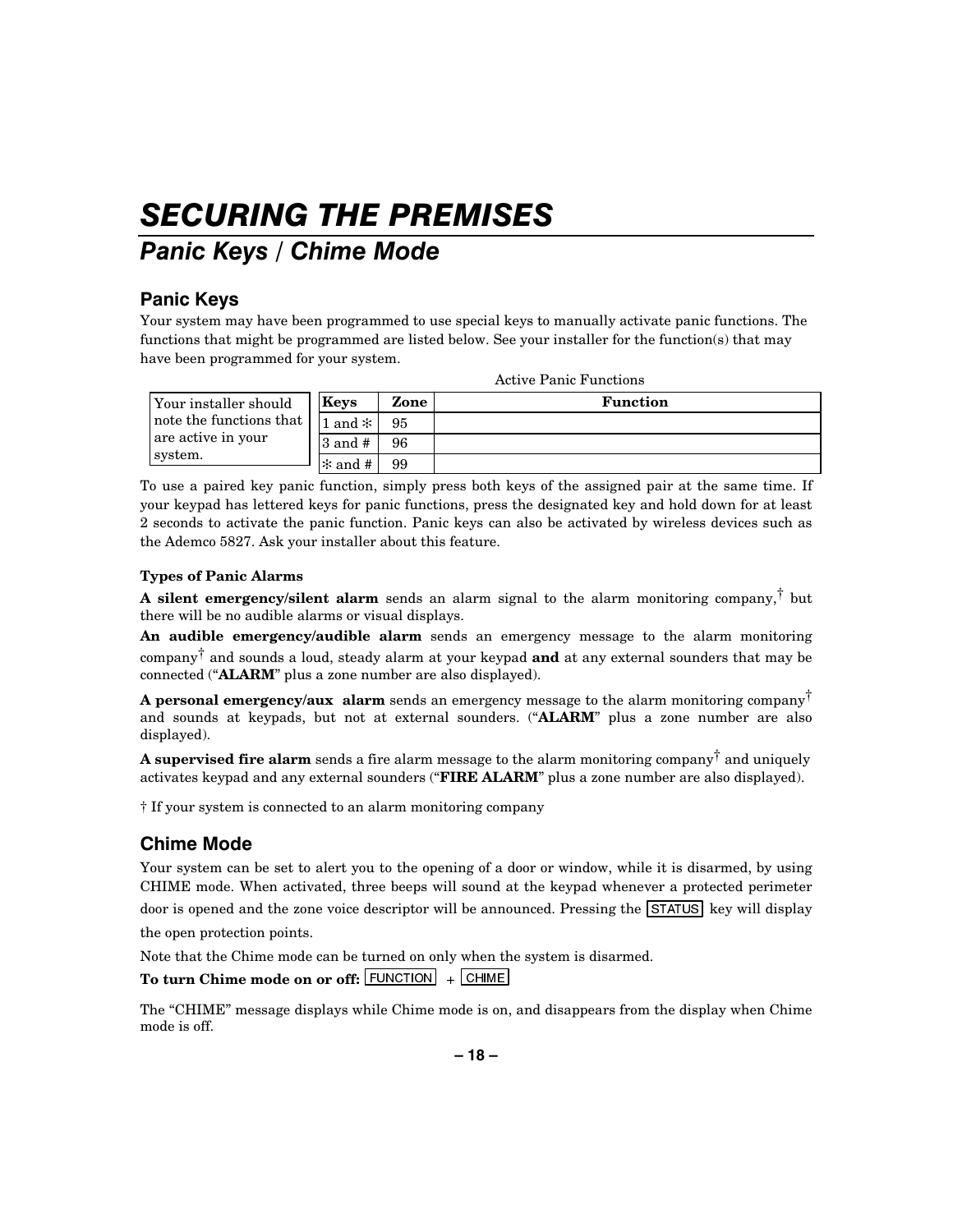## **USER FUNCTIONS Paging Feature**

### **Automatic Paging**

If the Paging feature has been programmed for your system, your pager will respond to certain conditions as they occur in your system by displaying a message that indicates the type of condition that has occurred. The message appears in a 7-digit format explained below. The system can also be programmed to send up to 16 additional digits that will appear in front of the 7-digit message. These 16 digits may consist of a PIN number or special digits needed by the pager, account number, pauses, or any other special characters you may choose (for example, you may want to use a special character code to distinguish between security system messages and usual pager messages). See your installer if these additional characters are desired.

### **Code Format**

The Pager Code takes the following form: **(AAAAAAAAAAAAAAAA) EEE-00NN** 

AAA… = Optional 16 digits, programmed by your installer.

| EEE | $=$ 3-digit number describing the event that has occurred, as follows:      |
|-----|-----------------------------------------------------------------------------|
|     | $911 =$ Alarm (00NN following indicates the zone that caused the alarm)     |
|     | $101 =$ Open, system disarmed (00NN following indicates user number)        |
|     | $102$ = Close, system armed (00NN following indicates user number)          |
|     | $811$ = Trouble (00NN following indicates the zone that caused the trouble) |
|     |                                                                             |

00NN = First two digits are always 00, followed by 2-digit user or zone number, depending on the type of event that occurred. If  $NN = 00$ , it can mean an AC loss has occurred, the system battery is low, or a 5827 wireless keypad battery is low. The Master Keypad will indicate the specific condition.

### **Examples:**

Pager displays:  $\sqrt{911-0004}$ 

This indicates your system is reporting an alarm (911) due to a fault on zone 4 (0004).

Pager displays: 101-0005

This indicates that your system is reporting an open/disarm (101) by user 5 (0005).

### **Manual Paging**

In addition, your system may have been programmed to send a unique pager message when the  $\sqrt{\text{AUX}}$ 

key is pressed (see *AUX FUNCTION* section for alternate function of this key). The actual message sent is 999-9999 (the hyphen may not appear, depending on your pager service). This code can be used to alert the person with the pager to whatever meaning you pre-arrange (e.g., "call home"). Ask your installer if this has been done for your system.

**To manually send the pager message, if programmed:**  $\overline{AUX}$  (hold until 4 beeps sound)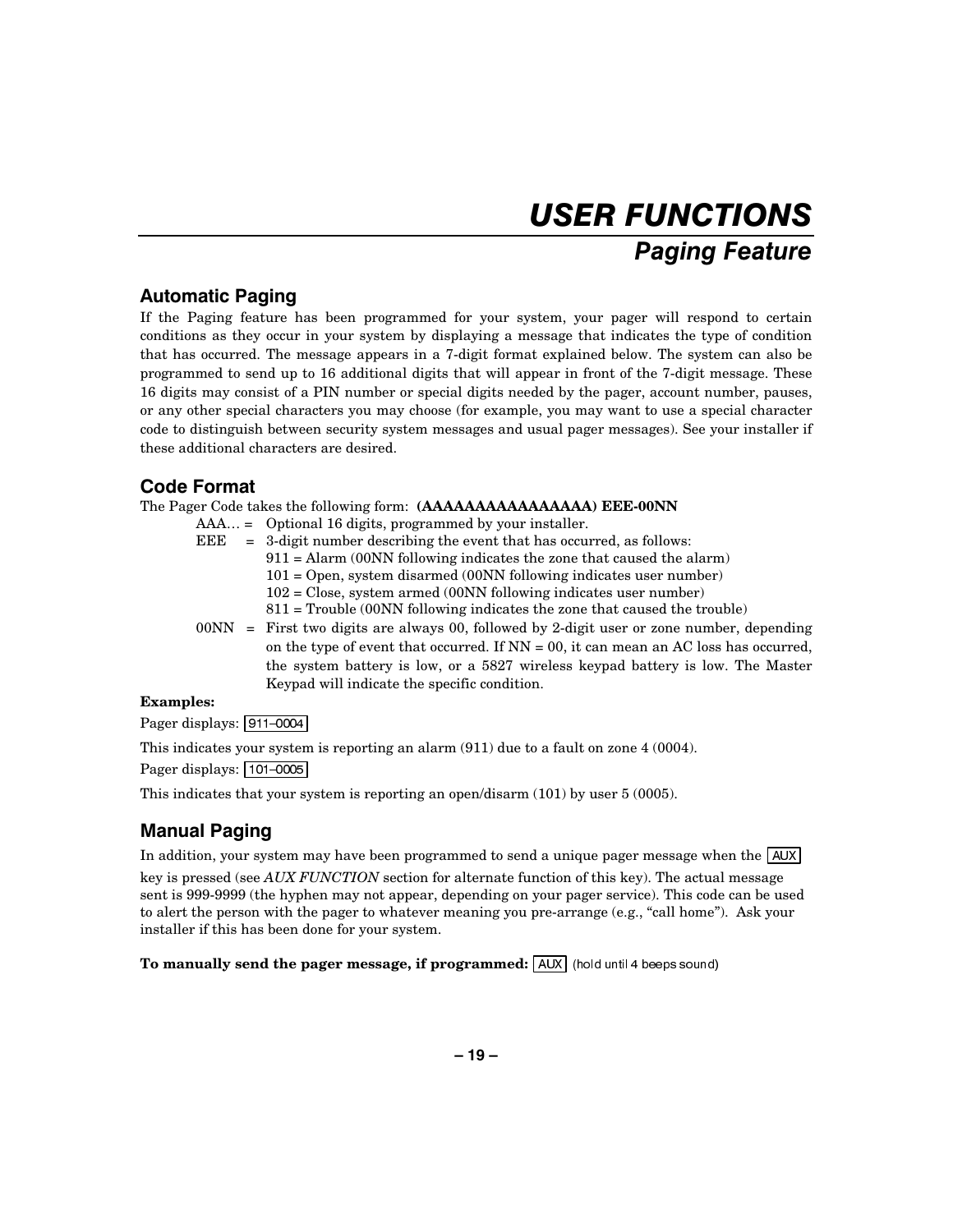### "Follow Me" Announcement Feature

### "Follow Me" Reminder and System Announcements

If the "Follow Me" Announcement feature has been programmed your system will automatically dial a telephone number and deliver a voice message. The two different types of "Follow Me" messages include system and reminder announcements.

### **System Announcements**

LYNXR/LYNXR24 can be programmed to trigger "Follow Me" system announcements by one or a combination of the following events:

- Alarm
- Trouble
- Arming/Disarming (by a keyfob or users 5-8\*)

\*see Security Codes section for user code descriptions.

Ask your installer about the events that trigger "Follow Me" system announcements.

"Follow me" system announcements are delivered to a phone number that has been programmed by your installer. The voice message is a repeatable system status message (i.e. "Disarm Ready to Arm" when system was disarmed; "Armed Away" when system was armed; "Alarm Front Door" when an alarm occurred, etc). In addition, a special repeatable voice message ("System, System…") can be triggered manually by pressing the AUX key on the keypad and holding it down for 4 seconds.

**NOTE:** This is similar to the manual paging feature (see Paging Feature for details).

### **Reminder Announcements**

The "Follow me" reminder announcement is triggered by the scheduler if Reminder Announcements has been chosen as Event Identifier (see Scheduling User interface for details).

**NOTE:** The "Follow me" reminder can only be used if the "Follow me" or Pager feature has been programmed by your installer.

The "Follow me" reminder voice message is the same reminder that is played through a local speaker. The reminder should be recorded by your installer. The "Follow me" reminder message will be delivered to a phone number that your installer has programmed or that you can program by yourself. If the "Follow me" reminder phone number has not been programmed, or has been deleted, the reminder is announced through a local speaker only.

After the "Follow me" system or reminder announcement is delivered you can terminate it by pressing any key on the telephone keypad. If the message is not acknowleged/terminated LYNXR/LYNXR24 will attempt to deliver the message and will redial the "Follow Me" telephone number a maximum of eight times.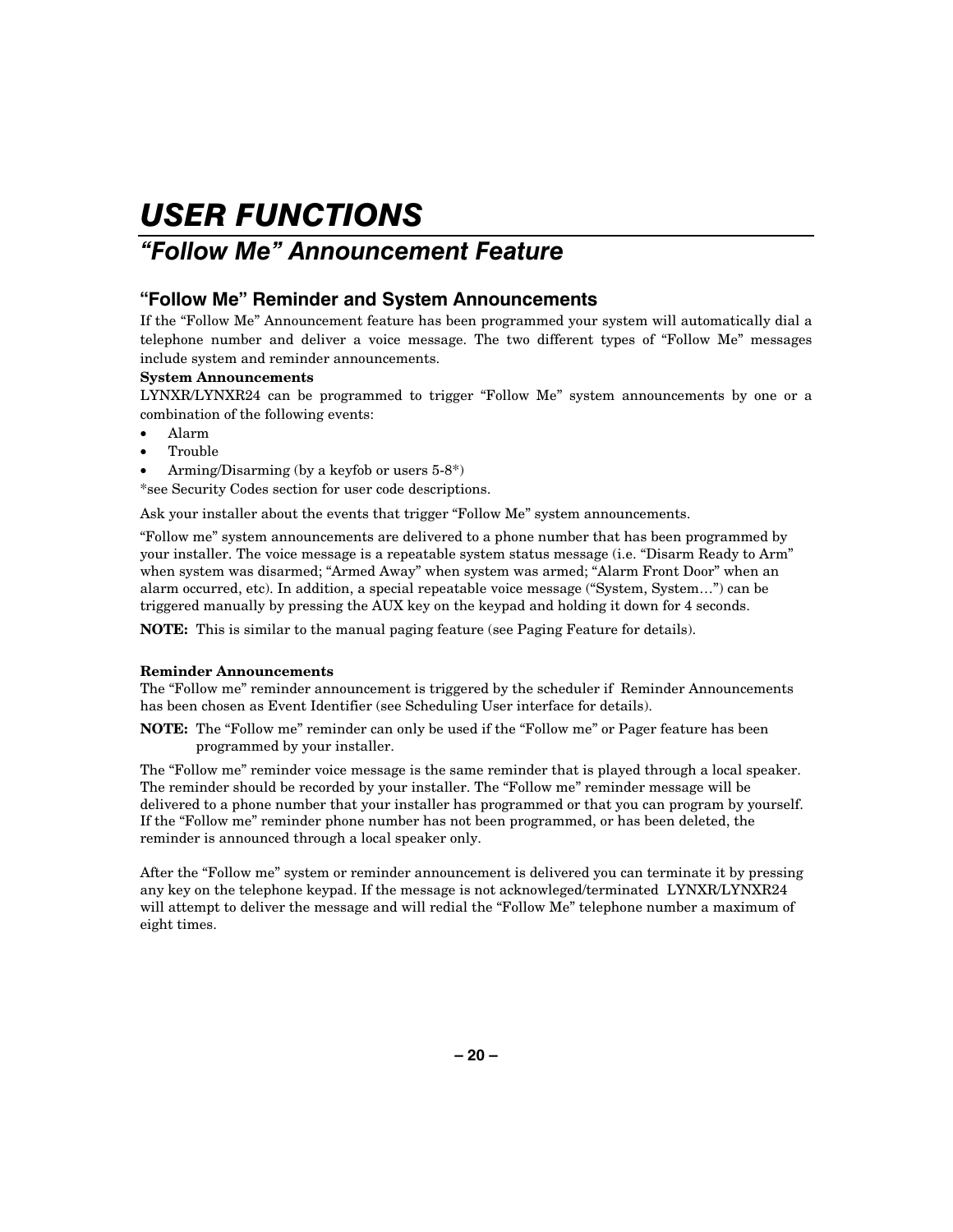### "Follow Me" Announcement Feature

- **NOTES:** (1) The "Follow Me" announcement will be terminated if any new report needs to be sent or if any key is pressed on the LYNXR/LYNXR24 keypad or a wireless (RF) keypad. The [✻] key on a wireless keypad is ignored by the system when the "Follow me" feature is active and cannot be used to terminate the announcement or request status.
	- If your LYNXR/LYNXR24 has been programmed to send "Follow Me" system messages upon arming/disarming do not make any key strokes after you have disarmed the system (unless it is necessary). Entering additional keystrokes will terminate the "Follow Me" message.

#### **To program "Follow Me" reminder telephone number:**

- 1. Enter:  $\Box$   $\Box$   $\Box$   $+$  **FUNCTION** + [65] Master user code
- 2. The system will announce: "Enter follow me reminder phone number, press ADD to accept, press ESCAPE to quit".
- **NOTES:** (1) The system will accept all digits including the star [ $\frac{1}{\epsilon}$ ], pound [#]. To insert a two (2) second pause press the  $\sqrt{\text{AUX}}$  key.
	- (2) If the  $\widehat{\text{ESCAPE}}$  key is pressed to cancel entry, the telephone number must be entered again.
	- (3) Pressing any key on a wireless (RF) keypad will terminate this mode and the "Follow Me" telephone number must be reentered.
- 3. Enter up to 24 digits. After each digit is entered the system will announce the digit and it will be displayed on the LCD screen. The system will not announce star, pound or pause, however Str, Pnd, or PAU will be displayed on the LCD screen.
- 4. After you have entered the last digit press  $\overline{ADD}$  to save the number. If 24 digits have been entered the system will automatically save the number and exit the "Follow Me" announcement feature.
- **NOTE:** The "Follow me" reminder telephone number can be changed as often as necessary by repeating steps 1 through 4.

### **To delete "Follow Me" reminder telephone number**

- 1. Enter: )81&7,21 >@ Master user code
- 2. The system will announce: "Enter follow me reminder phone number, press ADD to accept, press ESCAPE to quit".
- 3. Press  $\overline{ADD}$  without entering any digits.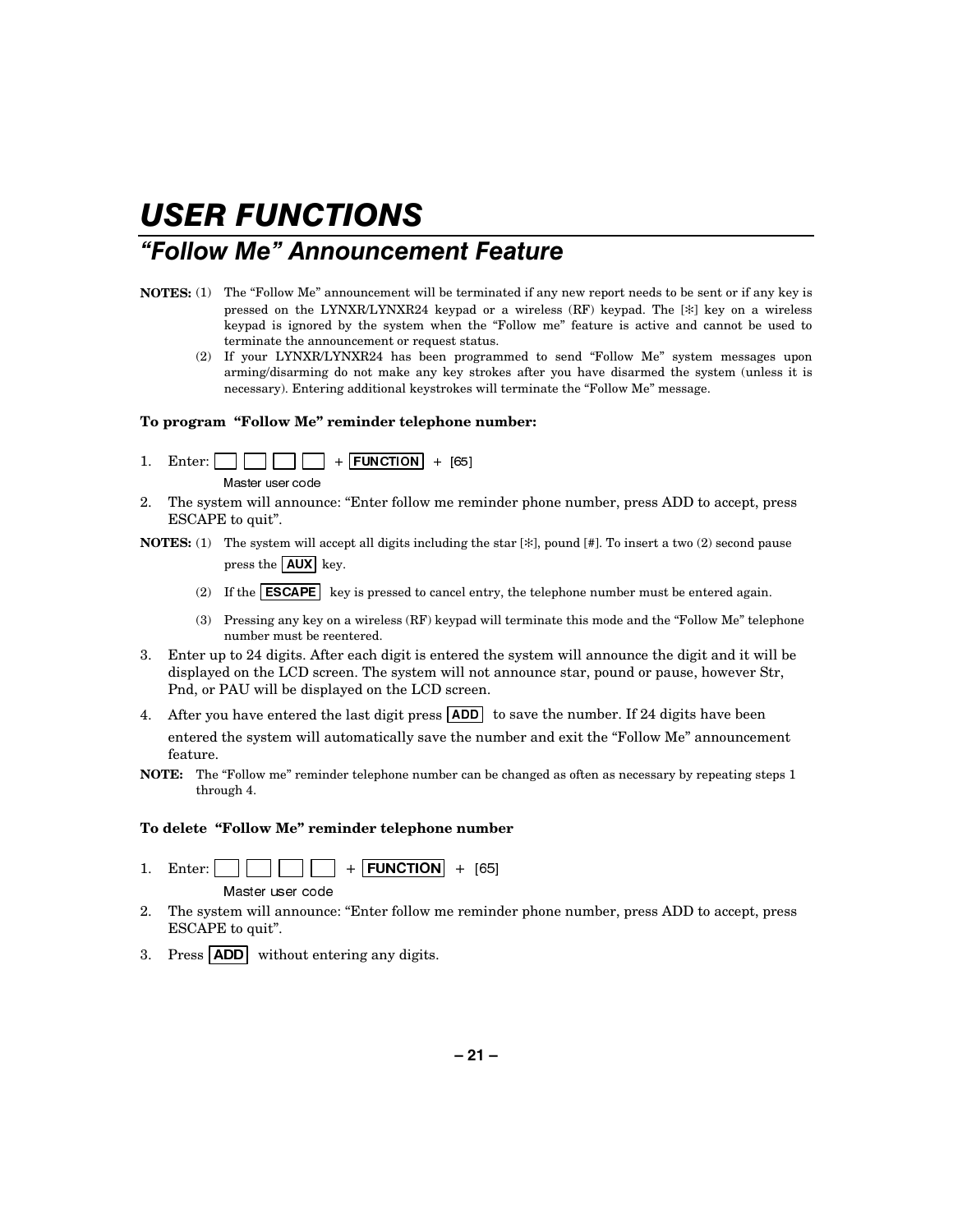## Using Powerline Carrier Device Commands (Lights On/Lights Off Keys)

### **General Information**

Powerline Carrier devices (e.g. X-10 brand devices) are programmable switches that can be used to perform many different functions. Your system may be set up so that certain lights or other devices can be turned on or off by using the device command from the keypad. Ask your installer if this has been done in your system. If programmed for your system, some devices may activate automatically upon certain system conditions. In this case, the following commands can be used to override the device activation. See your installer for a full explanation of this feature.

| To activate X-10 devices 1-6: $ $ FUNCTION $ $ + LIGHTS ON<br>+ dev no (2 beeps)                                             |
|------------------------------------------------------------------------------------------------------------------------------|
| To deactivate X-10 devices 1-6: FUNCTION $ + $ LIGHTS OFF $ +$ dev. no. (2 beeps)                                            |
| To activate X-10 devices 7 & $8^{**}:$ $            $ $      $ + FUNCTION + LIGHTS ON + dev. no. (2 beeps)<br>Your user code |
| To deactivate X-10 devices 7 & $8^{**}$ :                   FUNCTION   +   LIGHTS OFF   + dev. no. (2 beeps)                 |
| Your user code                                                                                                               |

\*\* Devices 7 and 8 may be assigned to system devices, such as alarm bells, which should not be activated using this command because they are activated automatically under certain system conditions. See your installer and the table below.

### **Device Descriptions**

See your installer for device numbers assigned for your system.

| <b>Device</b> | Description |
|---------------|-------------|
|               |             |
| ິດ            |             |
|               |             |
|               |             |
| h             |             |
| ◠             |             |
| ┍             |             |
|               |             |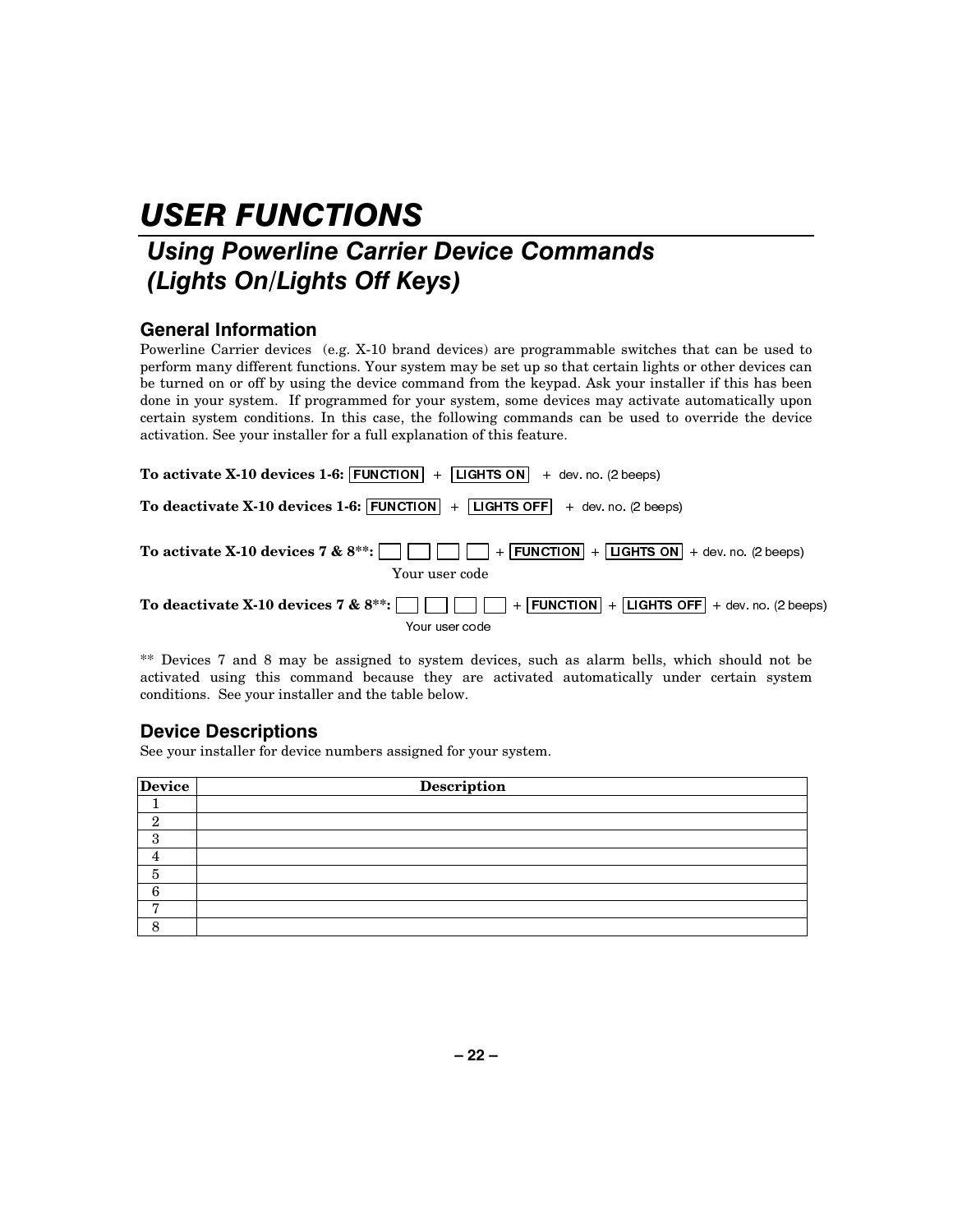## Message Recording/Playback/Volume Control

The LYNXR/LYNXR24 Message Center allows you to record, play and delete messages. The maximum message duration is 85 seconds.

**NOTES:** (1) The Record/playback functions can only be performed from the master keypad. It cannot be performed from any other wireless keypad (ex. 5827).

- (2) If the system loses electrical power, all messages will be erased.
- (3) Message Play/Record will not be available if a report must be sent.
- (4) Individual messages cannot be played back or deleted.

### **Recording a Message**

### To record a message: **FUNCTION** + **RECORD**

The keypad displays "REC MESSAGE." Begin speaking into the microphone. The recording will automatically stop after 85 seconds, if a message has been recorded. The keypad will beep twice and "REC" will no longer be displayed. "MESSAGE" will still be displayed.

### **To stop recording before the end of 85 seconds: Press OFF**

The keypad beeps twice, the REC display turns off, but the MESSAGE display remains on.

Additional messages can be recorded, as long as there is recording time remaining, by repeating the above steps.

**NOTE:** If you are trying to record a new message and the message center is already full, the system will announce "END MESSAGE" and "REC MESSAGE" will not be displayed. If the message center is full all old messages must be deleted before new messages can be recorded. See Deleting Messages section.

### Message Playback

The lighted word MESSAGE indicates that a new message is in memory. After playing the message, the MESSAGE display turns off. See NOTE below if using a wireless keypad.

### To play back a message: **FUNCTION** + **PLAY**

All recorded messages will be announced sequentially. A short beep will sound between messages.

**To skip a message:** Press [\*]

**Deleting Messages** 

To delete all messages: **FUNCTION** + **DELETE** 

While the messages are being announced: Press  $\boxed{\mathsf{FUNCTION}}$  +  $\boxed{\mathsf{DELTE}}$ 

A double beep will sound confirming that the messages have been deleted.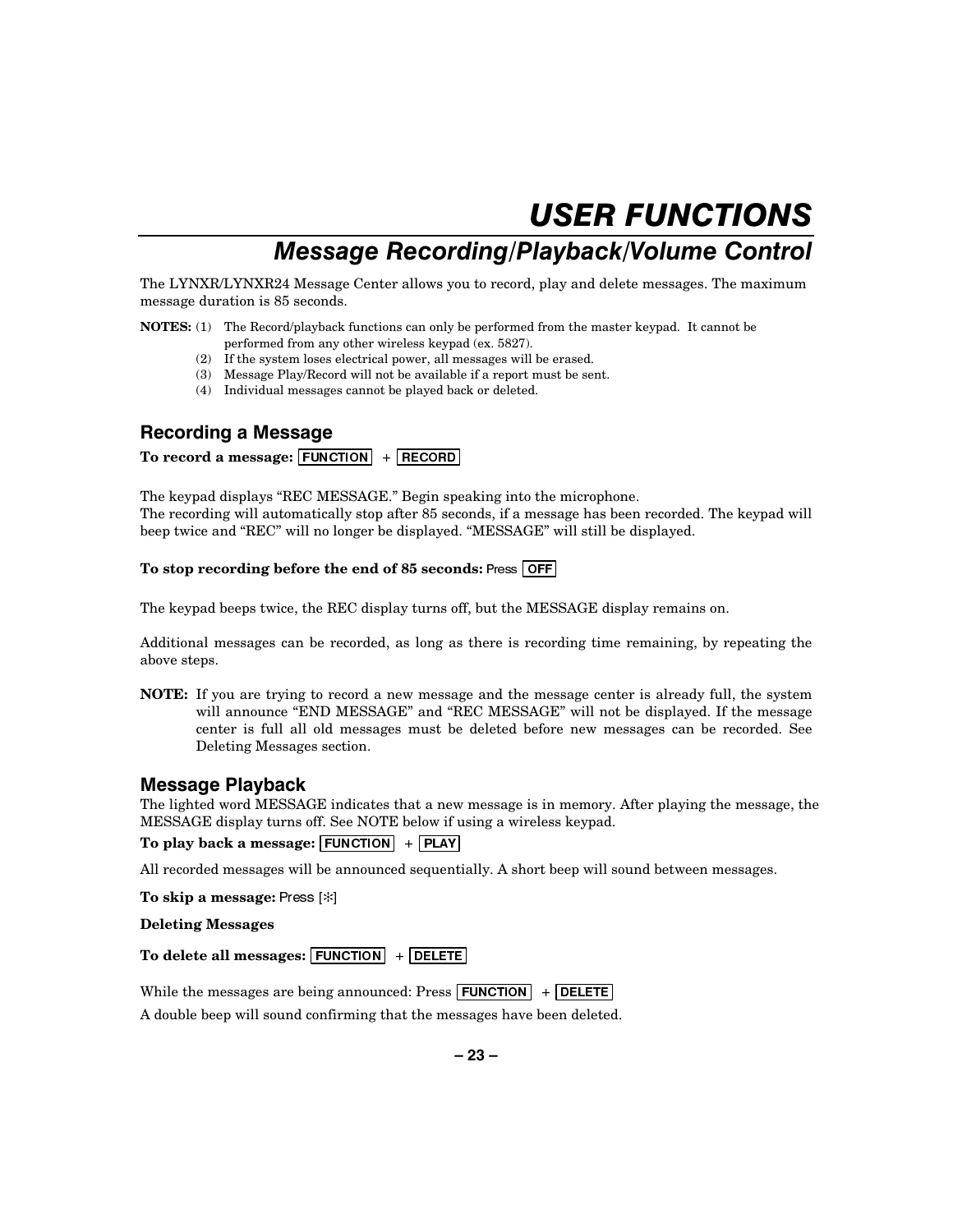## Message Recording/Playback/Volume Control

### Adjusting the Volume

The volume level of message playback, system announcements, and status beeps can be changed. You can also mute system announcements if desired. See NOTE below if using a wireless keypad.

### **To adjust message playback/system announcement volume:**

### $\boxed{\text{FUNCTION}} + \boxed{\text{VOLUME}} + [3]$  or  $[6]$ <sup>†</sup>

 $\ensuremath{\dag}$  [3] = increases volume one level, [6] = decreases volume one level.

Repeat the key sequence until the desired volume level is achieved.

To mute system announcements:  $\boxed{\text{FUNCTION}}$  +  $\boxed{\text{VOLUME}}$  +  $\boxed{\text{OFF}}$ 

When muted, no system announcements will be made. Recorded messages will be announced, though, when  $\boxed{\text{PLAY}}$  is pressed.

**To restore announcement sounding:**  $\boxed{\text{FUNCTION}}$  +  $\boxed{\text{VOLUME}}$  + [3] or [6]

Volume level will be restored to the level that was selected prior to muting the sound.

**NOTE:** If a wireless keypad (5827) has been installed and is programmed for quick arming, it cannot be used to activate message playback or adjust the volume. In this case, you must use the master keypad to perform these functions.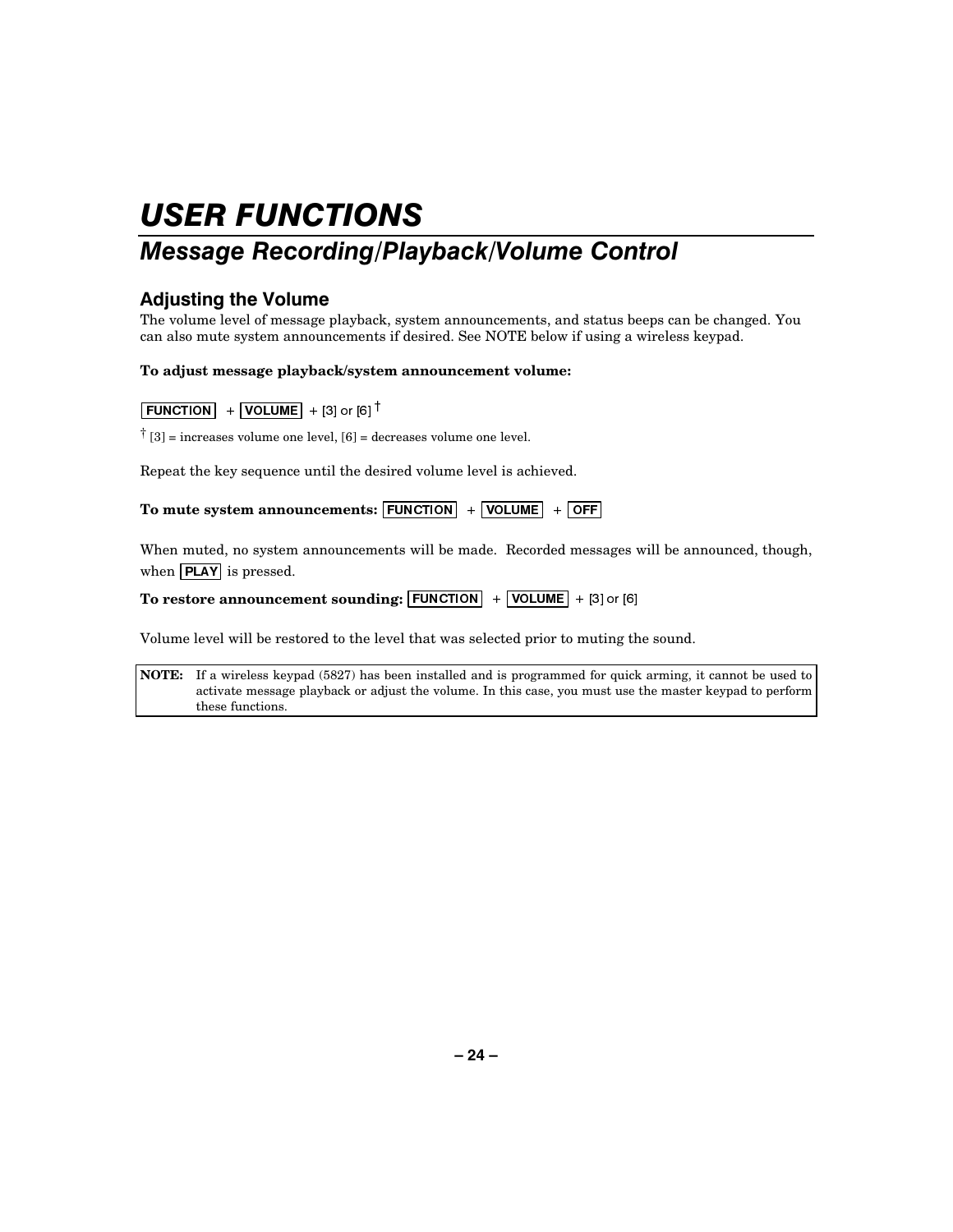## **USER FUNCTIONS AUX Function**

### **General Information**

| The $ AUX $ key may have been programmed to either perform a predefined function or to send a preset                                                                                                                                                   |
|--------------------------------------------------------------------------------------------------------------------------------------------------------------------------------------------------------------------------------------------------------|
| message to a pager/"Follow Me" system phone number (see Pager Feature section for pager operation<br>or the Follow Me Announcement Feature section for "Follow Me" operation). Ask your installer which<br>function has been assigned for vour system. |

 $\perp$ PRE-DEFINED FUNCTION  $\, \Box$ PAGING FUNCTION  $\,$  L  $\Box$  FOLLOW ME VOICE MESSAGE. **AUX** Kev:

If programmed for the AUX function, you can use the  $\overline{[AUX]}$  key to activate a string of up to 20 keystrokes that have been stored in the system's memory. Typical functions include:

- · Seldom used but repeatable sequences
- Arming sequences that involve bypassing zones before arming
- Device activation sequences

### **Defining the AUX Function**

The system must be disarmed before defining a function.

- $+$  FUNCTION  $+$  AUX (hold down at least 2 seconds until 4 beeps sound). 1. Enter  $\blacksquare$  $\Box$  $\Box$ Master user code
- 2. Press the desired command sequence, up to 20 keystrokes. Press the  $\overline{AUX}$  key between each command in the sequence.
- 3. Press the  $\boxed{\text{AUX}}$  key twice to end the definition.

For example, to bypass Zones 10 and 11 and arm AWAY with NO DELAY, enter the following string:

 $+$  FUNCTION + AUX + [6] + [10] + [11] + AUX + AWAY + [0] + AUX + AUX Master user code

Note that the  $\boxed{\text{AUX}}$  key is included in the 20 keystroke maximum.

### **Performing the AUX function**

Press and hold down the  $\overline{AUX}$  key (hold down at least 2 seconds until 4 beeps sound), then enter

The defined function will begin.

Your user code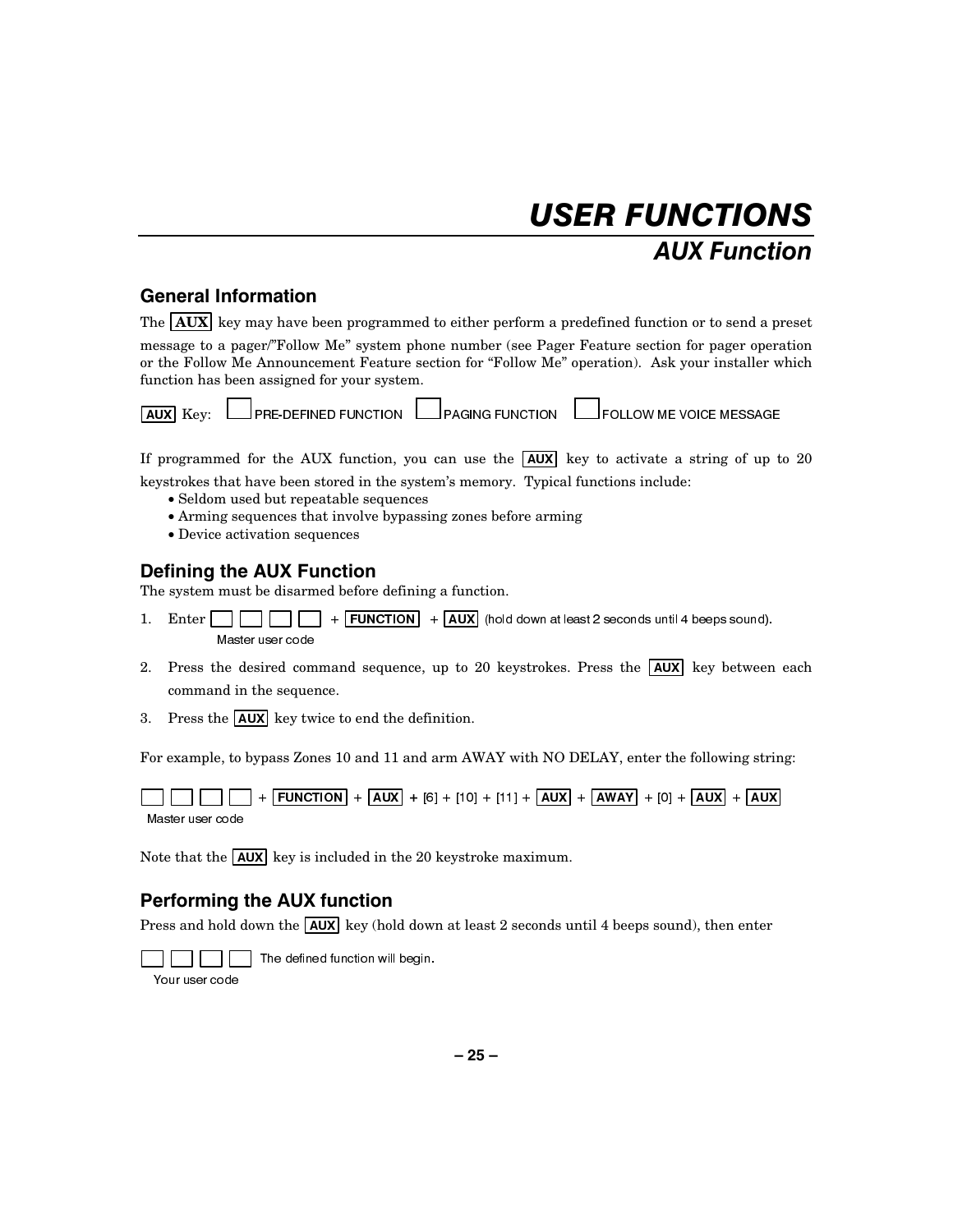## **Clock/Calendar**

Your system can display the current time (see your installer). The date is not displayed, but has an internal function. **The system must be disarmed.**

**To set the time and date:**  $\Box$   $\Box$   $\Box$   $\Box$   $\Box$   $\Box$  **FUNCTION** + [63] Master user code or Installer Code

The system will enter the Voice Prompt Calendar Setting mode. The [#] key can be pressed at any time to repeat a voice prompt.

|  | <b>NOTES:</b> 1. The keypad beeps twice for invalid data entries (e.g., an hour greater than 12), and the entry will not |
|--|--------------------------------------------------------------------------------------------------------------------------|
|  | be accepted. The keypad beeps once for valid entries.                                                                    |

- 2. Clock-Setting mode automatically ends if no keys are pressed for one minute.
- 3. It is not possible to enter the real time clock programming mode from a wireless keypad
- 4. Pressing any key on a wireless (RF) keypad terminates Clock/Calendar setup.
- 5. It is not possible to enter the real time clock programming mode when either FC or CA is displayed on the display.

1. The system will announce, "Enter two-digit hour then press ADD to accept, ESCAPE to quit".

**Hour**  $\left[\begin{array}{c} \n| \n\end{array}\right]$  (The current hour will be displayed with the AM/PM indication.)

Enter the 2-digit hour (i.e., 01-12).

Press [ADD] to accept the entry and continue to the AM/PM selection.

Press [ESCAPE] to exit Clock/Calendar mode (keypad beeps 4 times).

2. The system will announce, "Enter one for PM, zero for AM, press ADD to accept, ESCAPE to quit".

**AM/PM**  $\vert$   $\vert \ddot{e} \vert$  (The current AM/PM setting will display A or P.)

Enter 1 for PM or 0 for AM.

Press [ADD] to accept the entry and continue to the minute selection. Press [ESCAPE] to back up to hour selection.

3. The system will announce, "Enter two-digit minute press ADD to accept, ESCAPE to quit".

**Minute**  $\begin{bmatrix} .25 \end{bmatrix}$  (The current minute will display.)

Enter the 2-digit minute (i.e., 00-59).

Press [ADD] to accept the entry and continue to the month selection. Press [ESCAPE] to back up to AM/PM selection.

4. The system will announce, "Enter two-digit month press ADD to accept, ESCAPE to quit".

**Month**  $\begin{bmatrix} 1 \\ 1 \end{bmatrix}$  (The current month will display.)

Enter the 2-digit month designation (i.e., 01-12).

Press [ADD] to accept the entry and continue to the day selection. Press [ESCAPE] to back up to Minute selection.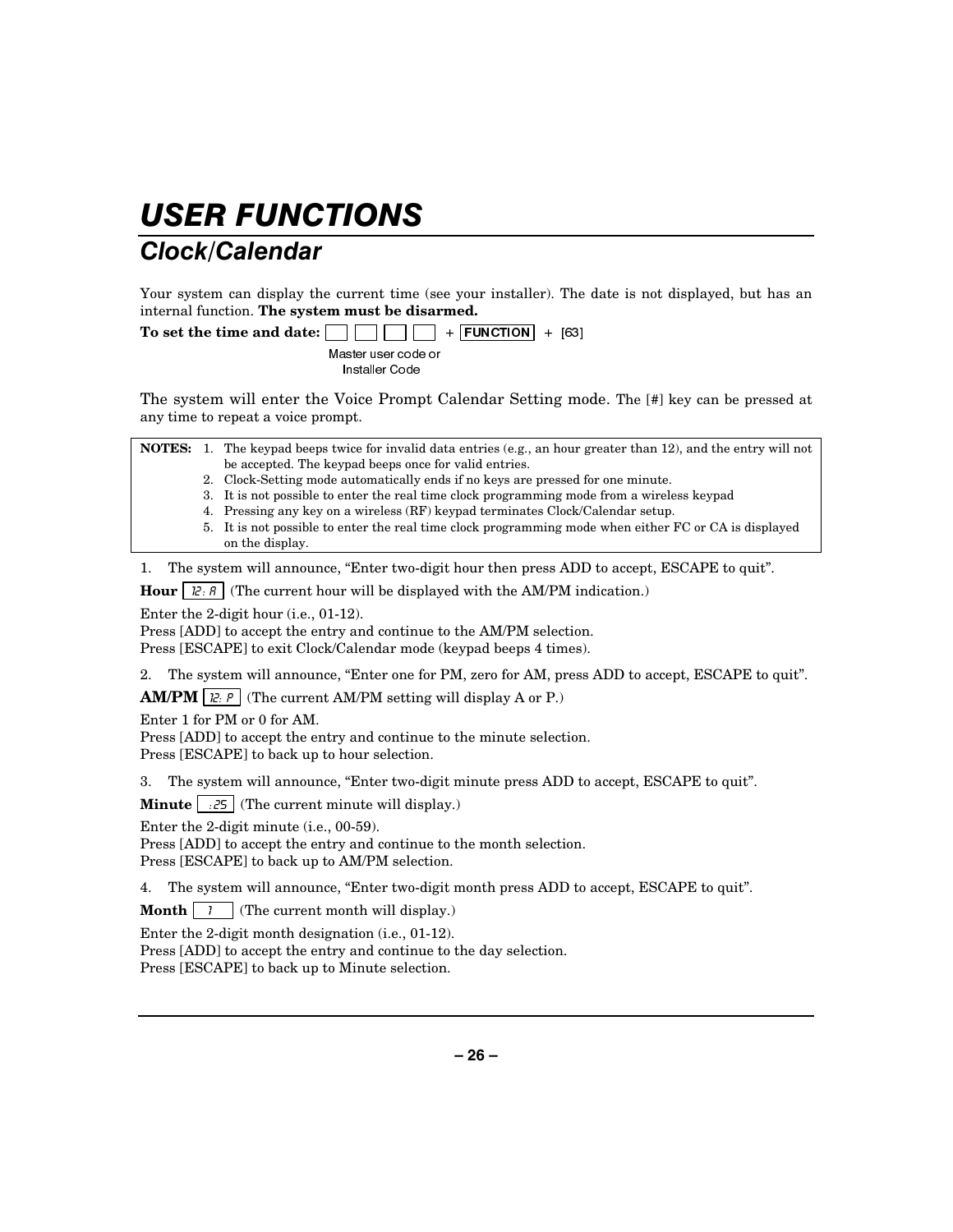

5. The system will announce, "Enter two-digit day press ADD to accept, ESCAPE to quit".

**Day**  $\boxed{\quad \text{or} \quad \text{or} \quad \text{or} \quad \text{or} \quad \text{or} \quad \text{or} \quad \text{or} \quad \text{or} \quad \text{or} \quad \text{or} \quad \text{or} \quad \text{or} \quad \text{or} \quad \text{or} \quad \text{or} \quad \text{or} \quad \text{or} \quad \text{or} \quad \text{or} \quad \text{or} \quad \text{or} \quad \text{or} \quad \text{or} \quad \text{or} \quad \text{or} \quad \text{or} \quad \text{or} \quad \text{or} \quad \text{or} \quad \text{or} \quad \$ 

Enter the 2-digit day of the month (i.e., 01-31). Press [ADD] to accept the entry and continue to the year setting.

Press [ESCAPE] to back up to Month selection.

6. The system will announce, "Enter two-digit year press ADD to accept, ESCAPE to quit".

**Year**  $\boxed{\theta^2}$  (The current year will be displayed.)

Enter the last two digits of the year (i.e., 00-99).

Press [ADD] to accept the entry and exit Clock-Setting mode (keypad beeps 4 times). Press [ESCAPE] to back up to Day selection.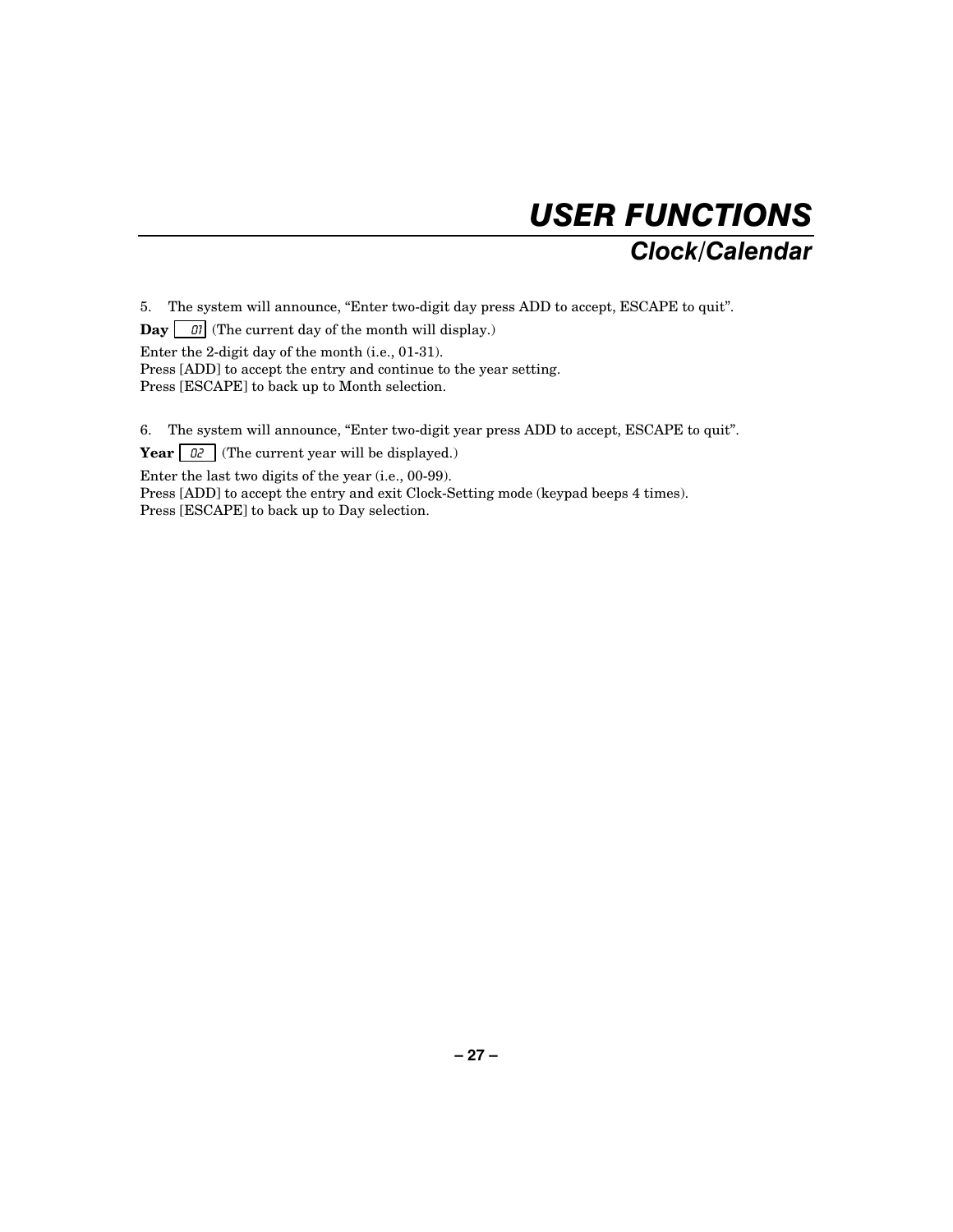## **USER FUNCTIONS Scheduling User Interface**

### To access the Scheduling User Interface enter: )81&7,21 >@ Master user code or Installer Code

The following entries will be sequentially prompted to the user. Note that all inputs are checked for validity upon entry and all invalid entries are rejected. Hitting a [\*] will allow the entries to be accepted and advance to the next field. Hitting a [#] will reject the entry and back up one field. Hitting the [#] in the "Schedule Number" screen will exit the schedule programming.

| <b>NOTES: 1.</b>                                                                               | During the schedule programming, if three minutes passes and no key was entered, the               |
|------------------------------------------------------------------------------------------------|----------------------------------------------------------------------------------------------------|
| programming will be terminated and no values will be saved. Furthermore, if a zone is troubled |                                                                                                    |
| while in schedule programming, the system will abort the programming mode and show the         |                                                                                                    |
|                                                                                                | troubled zone, and any uncompleted program event will not be saved.                                |
| 2.                                                                                             | It is not possible to enter the schedule programming mode from a wireless keypad.                  |
| 3.                                                                                             | Pressing any key on a wireless (RF) keypad terminates Scheduling setup.                            |
| 4.                                                                                             | It is not possible to enter the schedule programming mode when either FC or CA is displayed on the |
|                                                                                                | display.                                                                                           |

Because the keypad display does not show prompt titles, you must refer to these instructions while programming the system. The prompts are indicated by a number/letter combination. The prompts for option #64 are as follows:

| n                   | Schedule number-------------     | for selecting a schedule number $(1-8)$                              |
|---------------------|----------------------------------|----------------------------------------------------------------------|
| d                   | Event identifier---------------  | for selecting a schedule action $(0-5)$                              |
| :<br>b              | Begin time $(hrs, am/pm)$ ----   | for selecting a schedule begin time (hour, am/pm)<br>entry $(00-12)$ |
| $\mathbf b$         | Begin time (min)-------------    | for selecting a schedule begin time (minute)<br>entry $(00-59)$      |
| d<br>n              | Begin day----------------------  | for selecting a schedule begin day $(01-17)$                         |
| Е<br>A<br>፡         | End time $(hrs, am/pm)$ ------   | for selecting a schedule end time (hour, am/pm)<br>entry $(00-12)$   |
| Е<br>$\ddot{\cdot}$ | End time (min)---------------    | for selecting a schedule end time (minute)<br>entry $(00-59)$        |
| Е<br>d              | End day------------------------- | for selecting a schedule end day $(01-17)$                           |
| d<br>n              | Device number---------------     | for selecting a $X-10$ device number $(1-8)$                         |

**– 28 –**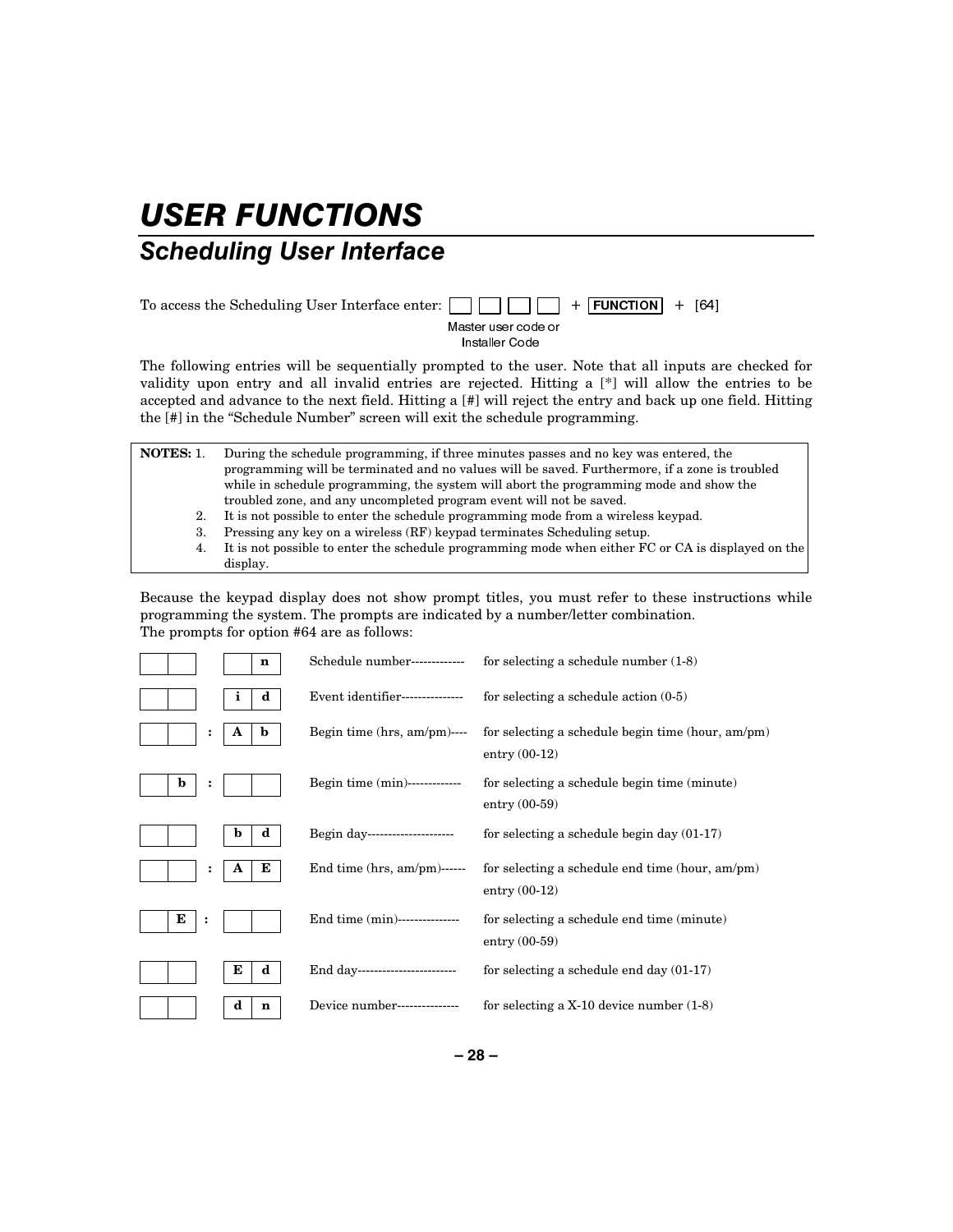## **USER FUNCTIONS Scheduling User Interface**

**NOTE:** The keypad beeps twice for invalid data entries (e.g.: an hour greater than 12), and the entry will not be accepted. The keypad beeps once for valid entries and four times when a schedule event is programmed successfully.

|         | <b>Schedule number</b>                                                | Enter the 1-digit schedule number to be programmed, then                                                                         |
|---------|-----------------------------------------------------------------------|----------------------------------------------------------------------------------------------------------------------------------|
| X<br>n  | $[x] =$ schedule number 1 to 8                                        | press [*] to accept and advance to the next programming field:                                                                   |
|         | $[*] =$ continue                                                      | Event Identifier.                                                                                                                |
|         | $ #$ ] = exit schedule programming                                    | • Press the [#] key in this entry will exit the schedule                                                                         |
|         | mode                                                                  | programming mode. The keypad will beep four times and                                                                            |
|         |                                                                       | exit.                                                                                                                            |
|         |                                                                       | • Schedule number 7 and 8 are always random events that                                                                          |
|         |                                                                       | are meant to work only with X-10 devices.                                                                                        |
|         |                                                                       | <b>NOTE:</b> This feature should be implemented when the user is<br>trying to give the impression that a premises is "lived in". |
|         |                                                                       | The events will occur at random times (0-59 minutes)                                                                             |
|         |                                                                       | within the defined hour.                                                                                                         |
|         | <b>Event Identifier</b>                                               | $0 =$ Empty - no event scheduled (or schedule temporarily                                                                        |
| id<br>X | $[x] = event$ identifier 0 to 5                                       | disabled. Keypad will beep four times and return to                                                                              |
|         | $[*] =$ continue                                                      | Schedule Number with the schedule number advanced.                                                                               |
|         | $[#]$ = return to previous prompt                                     | $1 = X-10$ Device - the user is required to enter data up to and                                                                 |
|         |                                                                       | include the Device Number screen. Selection #1 is a time                                                                         |
|         |                                                                       | driven event that requires a begin and end time.                                                                                 |
|         |                                                                       | $2 =$ Latch Key Report - the user is required to enter data up                                                                   |
|         |                                                                       | to and include the End Day screen. Selection #2 is a window<br>driven event that requires a begin/end time.                      |
|         |                                                                       | $3 =$ Automatic Stay Arming - the user is required to enter                                                                      |
|         |                                                                       | data up to and include the Begin Day screen. Selection #3 is                                                                     |
|         |                                                                       | a time driven event that requires a begin time to send a                                                                         |
|         |                                                                       | report.                                                                                                                          |
|         |                                                                       | $4 =$ Reminder Announcements - the user is required to enter                                                                     |
|         |                                                                       | data up to and include the Begin Day screen. This is a                                                                           |
|         |                                                                       | reminder announcement.                                                                                                           |
|         |                                                                       | $5 =$ Alarm Clock - the user is required to enter the field                                                                      |
|         |                                                                       | values up to and include the Begin Day screen. This is a an                                                                      |
|         |                                                                       | alarm clock.                                                                                                                     |
|         |                                                                       | <b>NOTES:</b> (1) See figure 1 for an explanation of each entry of the<br>event identifier.                                      |
|         |                                                                       | (2) If "Follow me" reminder telephone number is                                                                                  |
|         |                                                                       | programmed, the reminder announcement is also                                                                                    |
|         |                                                                       | delivered to that number.                                                                                                        |
|         | <b>Begin Time (hour)</b>                                              | • The begin hour is a two-digit entry. To enter the hour 3,                                                                      |
| xx : Ab | $[xx] =$ begin hour 00 to 12                                          | press "0" followed by "3".                                                                                                       |
|         | $[*] =$ continue                                                      | • The begin hour "00" indicates this schedule does not have                                                                      |
|         | $\lfloor # \rfloor$ = return to previous prompt<br>Begin Time (am/pm) | a begin time.                                                                                                                    |
|         | $[0] =$ begin time, am $(A)$                                          | • Press "0" to select AM or "1" to select PM.                                                                                    |
|         | $[1] =$ begin time, pm $(P)$                                          | <b>NOTE:</b> When programming schedule number 7 and 8, do not                                                                    |
|         | $[t^*] =$ continue                                                    | program turn on/off to occur within the same 1-hour<br>period. This will prevent this random feature from                        |
|         | $\lfloor # \rfloor$ = return to previous prompt                       | causing a reversal of the on/off times.                                                                                          |

**[x] = the value that was last stored in the memory.**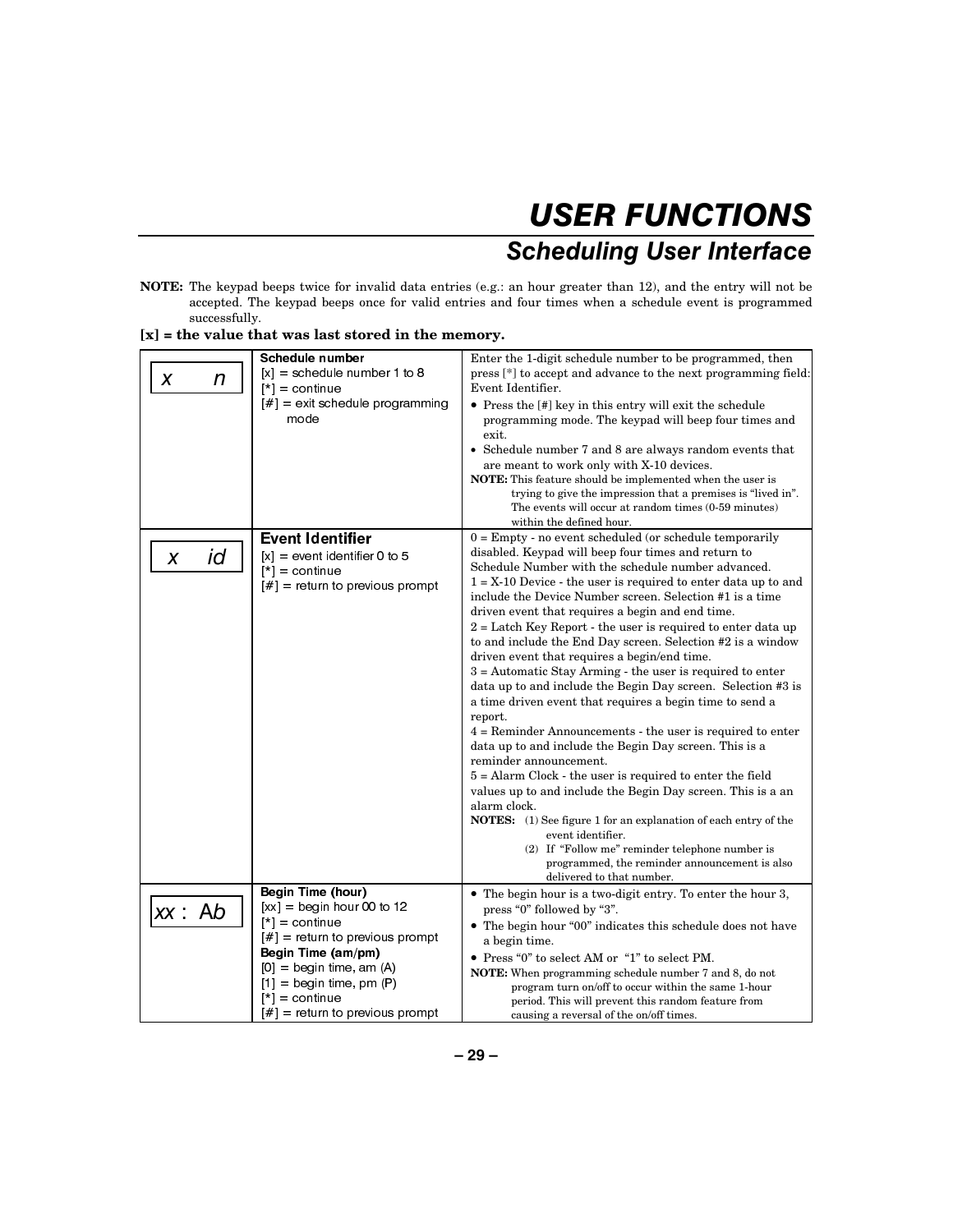## **Scheduling User Interface**

| b<br>XX   | <b>Begin Time (minute)</b><br>$[xx] =$ begin minute 0 to 59<br>$[*] =$ continue<br>$[#]$ = return to previous prompt                                                                                                                                           |                                                                                                                                                                                                                                                                                                                                                                                                                                                                                                                                                                                |
|-----------|----------------------------------------------------------------------------------------------------------------------------------------------------------------------------------------------------------------------------------------------------------------|--------------------------------------------------------------------------------------------------------------------------------------------------------------------------------------------------------------------------------------------------------------------------------------------------------------------------------------------------------------------------------------------------------------------------------------------------------------------------------------------------------------------------------------------------------------------------------|
| xx : bd   | Begin Day<br>$[xx] =$ begin day 01 to 17<br>$[*] =$ continue<br>$[#]$ = return to previous prompt                                                                                                                                                              | • If the value programmed in the Event Identifier is "3",<br>"4", or "5", and the current entry is completed, the<br>system will save all field data up to this field. The<br>system will beep four times and go back to the first field<br>(Schedule Number) with the schedule number<br>advanced.<br>$\bullet\,$ If the value programmed in the Event Identifier is "1"<br>or "2", and the current entry is completed, the system<br>will advanced to the next programming field - End Time<br>(hour).<br><b>NOTE:</b> See figure 2 for the definition of begin day entries. |
| xx : AE   | End Time (hour)<br>$[xx]$ = end hour 00 to 12<br>$[{}^*]$ = continue<br>$[#]$ = return to previous prompt<br>End Time (am/pm)<br>$[0]$ = end time, am $(A)$<br>$[1]$ = end time, pm $(P)$<br>$\lceil^* \rceil$ = continue<br>$[#]$ = return to previous prompt | • The end hour is a two-digit entry. To enter the hour 3,<br>press "0" followed by "3".<br>• The end hour "00" indicates this schedule does not have<br>a end time.<br>• Press "0" to select AM or "1" to select PM.                                                                                                                                                                                                                                                                                                                                                           |
| Ε:<br>XX  | <b>End Time (minute)</b><br>$[xx] =$ end minute 0 to 59<br>$[{}^*]$ = continue<br>$[#]$ = return to previous prompt                                                                                                                                            |                                                                                                                                                                                                                                                                                                                                                                                                                                                                                                                                                                                |
| xx : Ed   | <b>End Day</b><br>$[xx]$ = end day 01 to 17<br>$[{}^*]$ = continue<br>$[#]$ = return to previous prompt                                                                                                                                                        | <b>NOTE:</b> See figure 2 for the definition of end day entries.<br>$\bullet$ If the event identifier is set to "2" upon completion of<br>this field, the current schedule data will be saved and<br>the system will go back to the next schedule number.                                                                                                                                                                                                                                                                                                                      |
| : dn<br>X | <b>Device Number</b><br>$[xx]$ = device number 1 to 8<br>$[{}^*]$ = continue<br>$[$ #] = return to previous prompt                                                                                                                                             | [*] will accept and save the entire schedule event. The<br>system will beep four times and go back to the beginning<br>of the programming field (Schedule Number) with the<br>schedule number advanced. If the current schedule<br>number is 8, the system will wrap around and set the<br>schedule number to 1.<br><b>NOTE:</b> For X-10 devices.                                                                                                                                                                                                                             |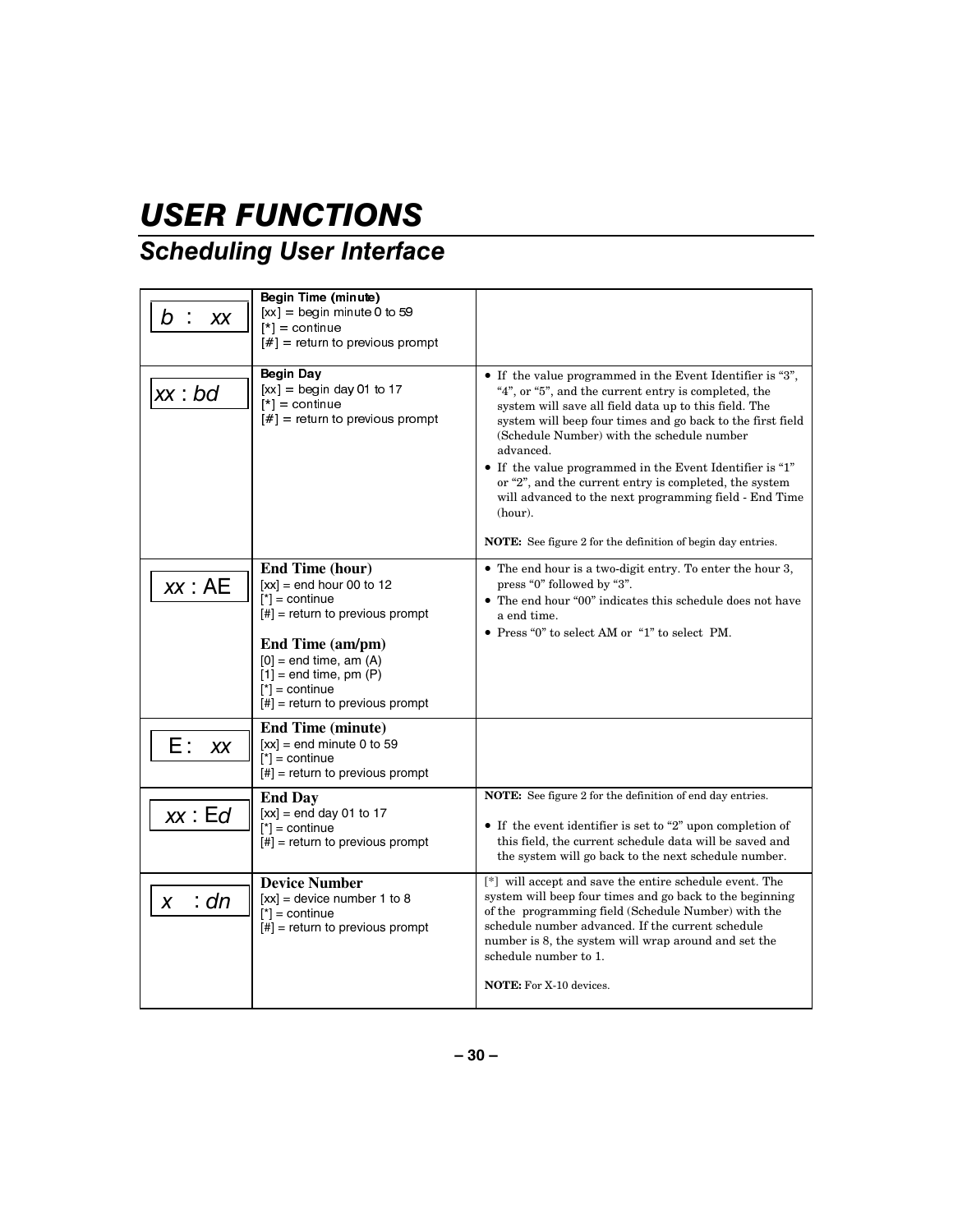## **Scheduling User Interface**

### **Event Identifier Entries**

| <b>Entry</b>   | Event                  | <b>Comment</b>                                                                                                                                                                                                                                                                                                                                                                                                                                                                               |
|----------------|------------------------|----------------------------------------------------------------------------------------------------------------------------------------------------------------------------------------------------------------------------------------------------------------------------------------------------------------------------------------------------------------------------------------------------------------------------------------------------------------------------------------------|
| $\Omega$       | Empty                  | No event scheduled (or schedule is temporarily disabled)                                                                                                                                                                                                                                                                                                                                                                                                                                     |
| $\mathbf{1}$   | X 10 Device            | Turn an X-10 device, either on or off at begin/end times. (will<br>have a start and end time to program) (time driven)<br><b>NOTE:</b> SH <sub>10</sub> A siren cannot be used.                                                                                                                                                                                                                                                                                                              |
| $\overline{2}$ | Latch Key Report       | Send a special pager report (7110000) indicating system not<br>yet disarmed. (will have a start/end time to send the report)<br>(window driven), (reports only to pager)<br>NOTE: Option *49 must be programmed to be 6 or higher.<br>Make sure unit is armed prior to start of window time.<br>In addition a secondary phone number must be<br>programmed in Option *42.                                                                                                                    |
| 3              | Automatic Stay Arming  | Will arm the system automatically, and bypass any open<br>zones, at a given time. It will send a report to the pager and<br>central station, indicating system has been auto armed stay,<br>plus all bypass reports. (will have only a start time to send the<br>report) (time driven)<br>NOTES: (1) Prior executing auto stay arming, force bypass<br>will be executed - if option *23 was enabled.<br>(2) If pager report is required, Option *49 must be<br>programmed to be 6 or higher. |
| $\overline{4}$ | Reminder Announcements | Will announce the message recorded by your installer. This<br>will be repeated every minute until a key is depressed, or a<br>button type zone does an arm or disarm. <sup>†</sup><br>NOTE: Make sure installer programmed the message at the<br>time of installation.                                                                                                                                                                                                                       |
| 5              | Alarm Clock            | Will start a trouble tone (beep) on the speaker, which will<br>continue until a key is depressed. <sup>†</sup>                                                                                                                                                                                                                                                                                                                                                                               |

## Figure 1.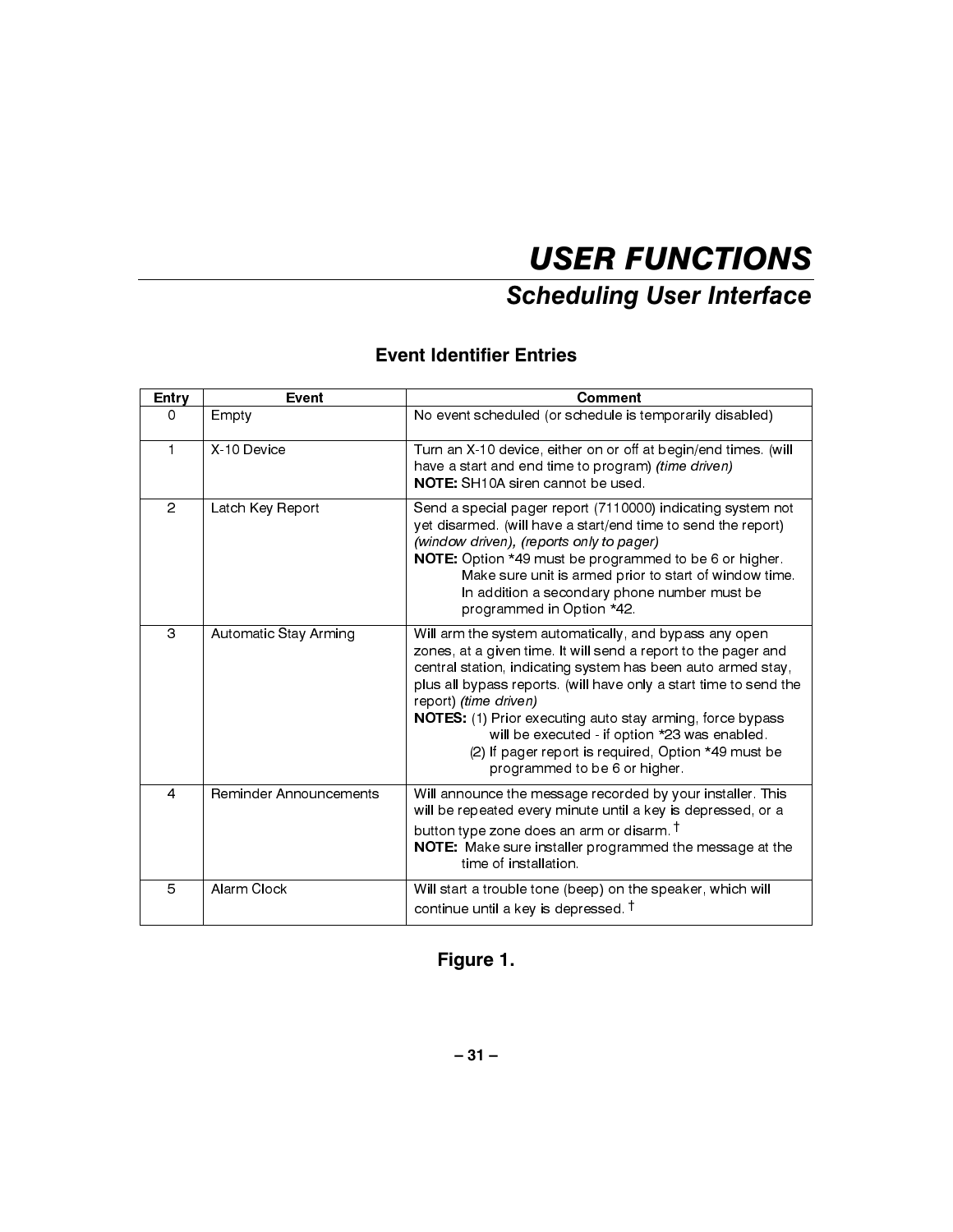## **Scheduling User Interface**

### Day of Week Entries

| Entry          | Day                                                                                                                  |
|----------------|----------------------------------------------------------------------------------------------------------------------|
| 00             | Invalid day entry                                                                                                    |
| O <sub>1</sub> | Do event on next time match on the next Monday (will remove itself after executing)                                  |
| 02             | Do event on next time match on the next Tuesday (will remove itself after executing)                                 |
| 03             | Do event on next time match on the next Wednesday (will remove itself after executing)                               |
| 04             | Do event on next time match on the next Thursday (will remove itself after executing)                                |
| 05             | Do event on next time match on the next Friday (will remove itself after executing)                                  |
| 06             | Do event on next time match on the next Saturday (will remove itself after executing)                                |
| 07             | Do event on next time match on the next Sunday (will remove itself after executing)                                  |
| 08             | Do event on next time match every day (will run continuously, remains in schedule after<br>executing)                |
| 09             | Do event on next time match every weekday (will run continuously, remains in schedule<br>after executing)            |
| 10             | Do event on next time match every day of the weekend (will run continuously, remains in<br>schedule after executing) |
| 11             | Do event on next time match on the next Monday (will run continuously, remains in<br>schedule after executing)       |
| 12             | Do event on next time match on the next Tuesday (will run continuously, remains in<br>schedule after executing)      |
| 13             | Do event on next time match on the next Wednesday (will run continuously, remains in<br>schedule after executing)    |
| 14             | Do event on next time match on the next Thursday (will run continuously, remains in<br>schedule after executing)     |
| 15             | Do event on next time match on the next Friday (will run continuously, remains in<br>schedule after executing)       |
| 16             | Do event on next time match on the next Saturday (will run continuously, remains in<br>schedule after executing)     |
| 17             | Do event on next time match on the next Sunday (will run continuously, remains in<br>schedule after executing)       |

Figure 2.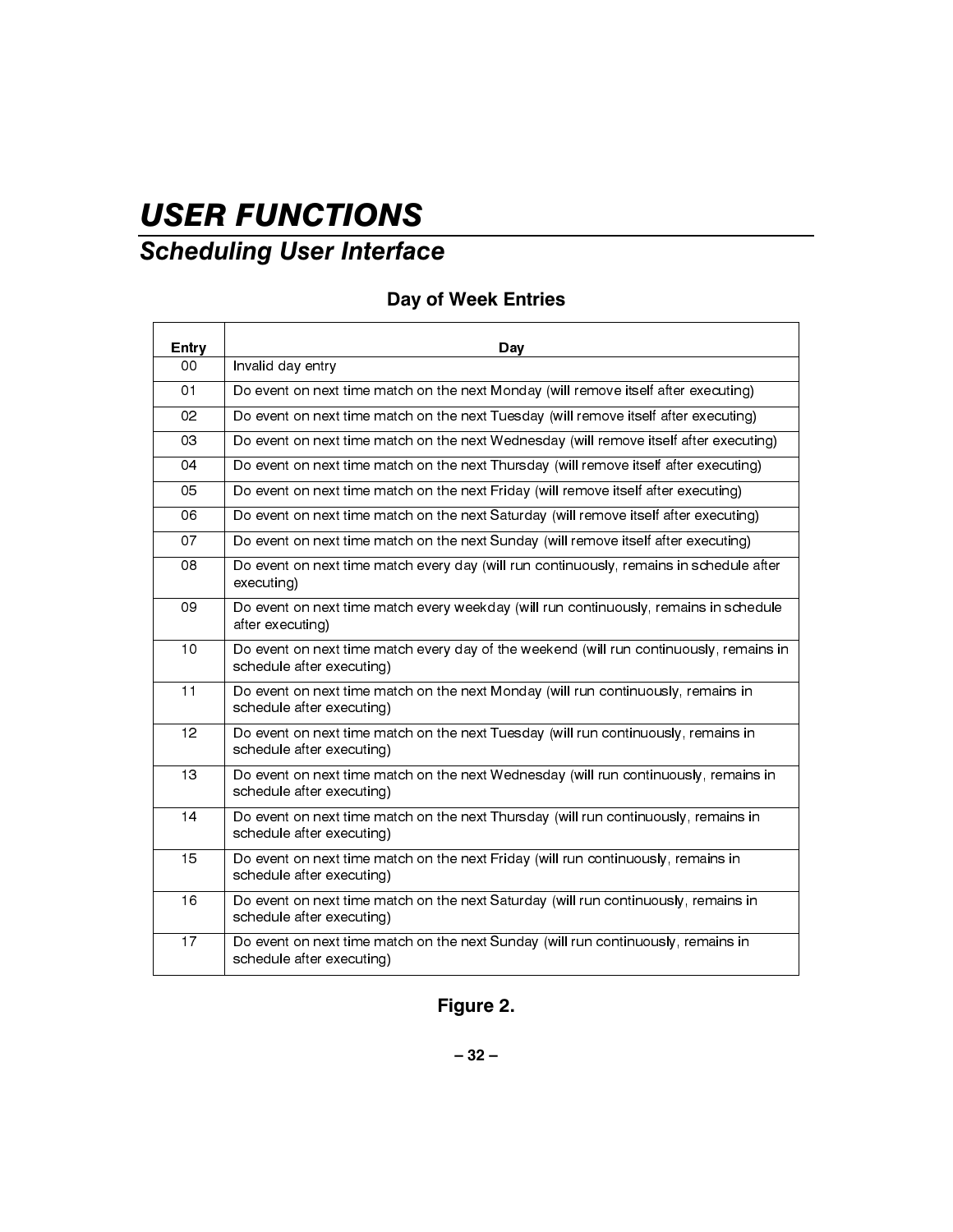### Remote Phone Control Feature

The LYNXR-Series is equipped with a remote interactive phone capability that permits access to the security system from any off-site touch-tone telephone using all user codes. If this feature has been programmed, the system will provide the appropriate voice messages and any system beeping sounds indicating the status of the security system over the phone line. (Refer to Summary of Audible Notification for further information.) The following functions can be performed from any remote touchtone telephone:

- Disarm the system.
- Arm the system in STAY or AWAY mode.
- Activate or deactivate X-10 devices.
- Bypass zones.
- Check system status.

The remote access session will be aborted if:

- A report must be sent.
- Any local or wireless key entry (e.g. 5827), except [\*], is made.
- User Code is not entered within eight (8) seconds of call pickup (during the "system.....system" announcement).
- No keys are depressed for a period of 15 seconds and while no announcement has been made by the system. Any remote key entry will, however extend this timeout back to 15 seconds.

It will not be possible to begin a remote access session if:

- A report must be sent
- The system is in any Test mode.
- During real time clock setting.
- During scheduling setup.
- Panel is in shutdown mode (programmed by your installer).
- Panel is in Macro learning mode.
- Remote phone control feature has not been enabled by your installer.

**NOTE:** If a remote phone session is not granted by the system, for any of the reasons identified above, a modem tone will be generated before the end of the session.

### Using Remote Phone Control Feature

Dial the controls's phone number. If no answering machine is present, the control will pick up between 1 and 14 rings, depending on the number programmed by your installer and will periodically announce "SYSTEM". During a remote phone control session "PC" will be displayed on the control.

**Enter:**  $\Box$   $\Box$  (within eight seconds)

Your user code

The system status will be announced. Enter phone control commands as described on the next page:

If an answering machine is on the premises, you need to dial the premises and hang up on the first ring. Wait at least five (5) seconds (but no more than 22 seconds) and dial the premises phone number again. The control will pick up and periodically announce "SYSTEM".

### **NOTE**

- (1) All voice announcements on the phone line will also be announced on the local speaker, unless the system has been placed in the mute mode.
- (2) Entry/Exit beeps will be terminated if you enter the remote phone access mode.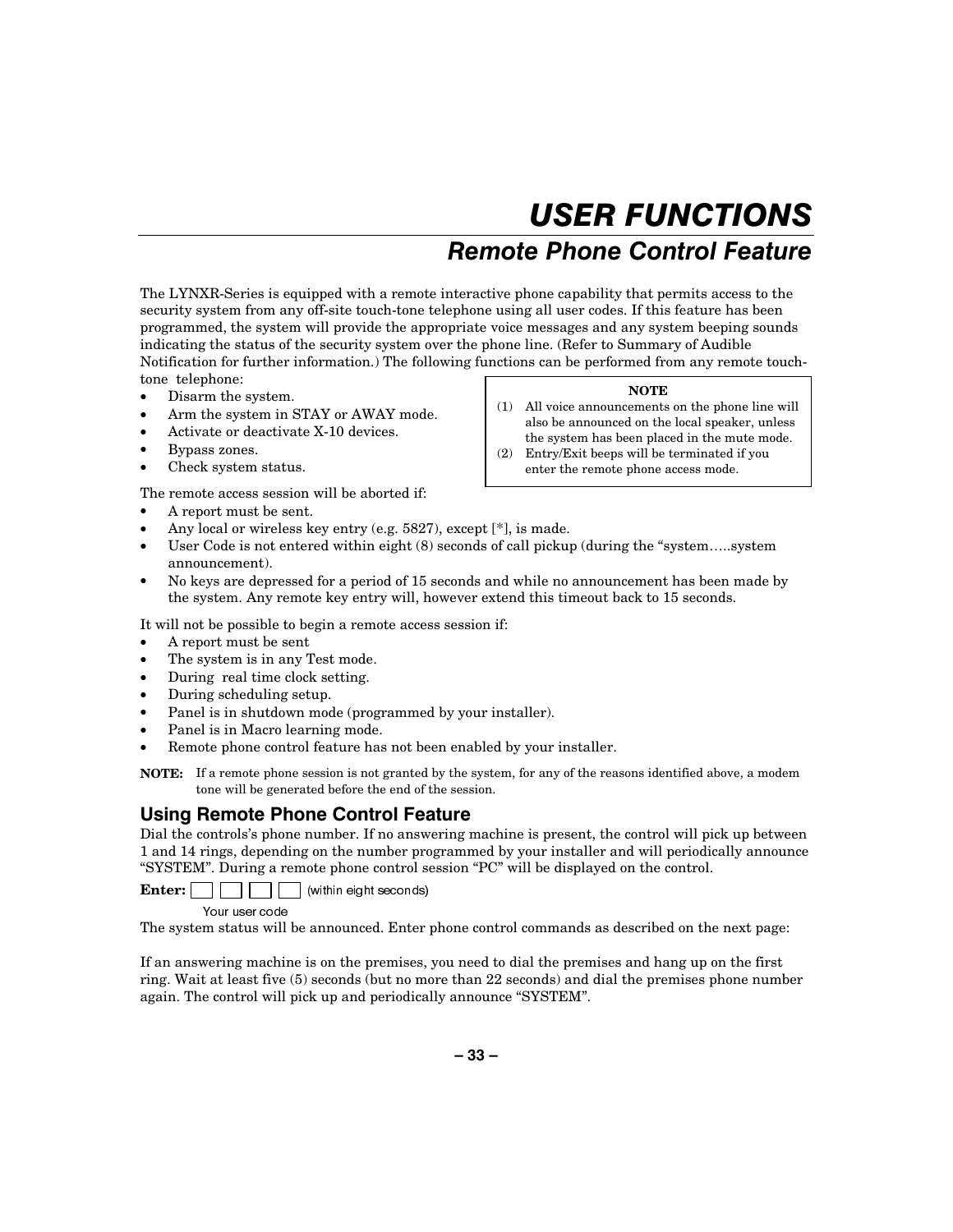### Remote Phone Control Feature

Enter:  $\Box$   $\Box$  (within eight seconds) Your user code Upon entering remote phone control mode the Lynx will announce "System, enter code". **Remote Phone Control Commands**  To remotely disarm system:  $\Box$   $\Box$   $\Box$  + [1] Your user code **To remotely arm in AWAY mode:**  $\Box$   $\Box$   $\Box$   $\Box$   $+$  [2] Your user code **To remotely arm in STAY mode:**  $\Box$   $\Box$   $\Box$  + [3] Your user code **To remotely arm in AWAY or STAY mode with no delay:**  $\Box$   $\Box$   $\Box$   $\Box$  + [2] or [3] + [0] Your user code **To remotely activate X-10 devices 1-6:**  $[\#] + [4] +$  device no. **To remotely activate X-10 devices 7 & 8:**  $\Box$   $\Box$   $\Box$   $\Box$   $\Box$   $\Box$   $[#]$  + [4] + device no. Your user code **To remotely deactivate X-10 devices 1-6:**  $[#] + [7] +$  device no. **To remotely deactivate X-10 devices 7 & 8:** >@ >@ GHYLFH QR Your user code **To remotely Bypass zones:**  $\Box$  $\Box$  $\Box$  + [6] + zone no. Your user code **To remotely activate Forced Bypass:** >@ >@ Your user code **To remotely check system status:** [\*] **To end remote phone session:** Hang Up or  $\Box$   $\Box$   $\Box$   $\Box$   $+$  [9] Your user code

**NOTES**: (1) Check with your installer to see if the Forced Bypass mode has been enabled. (2) When bypassing zones, make sure a confirmation beep sounds for each zone that has been bypassed.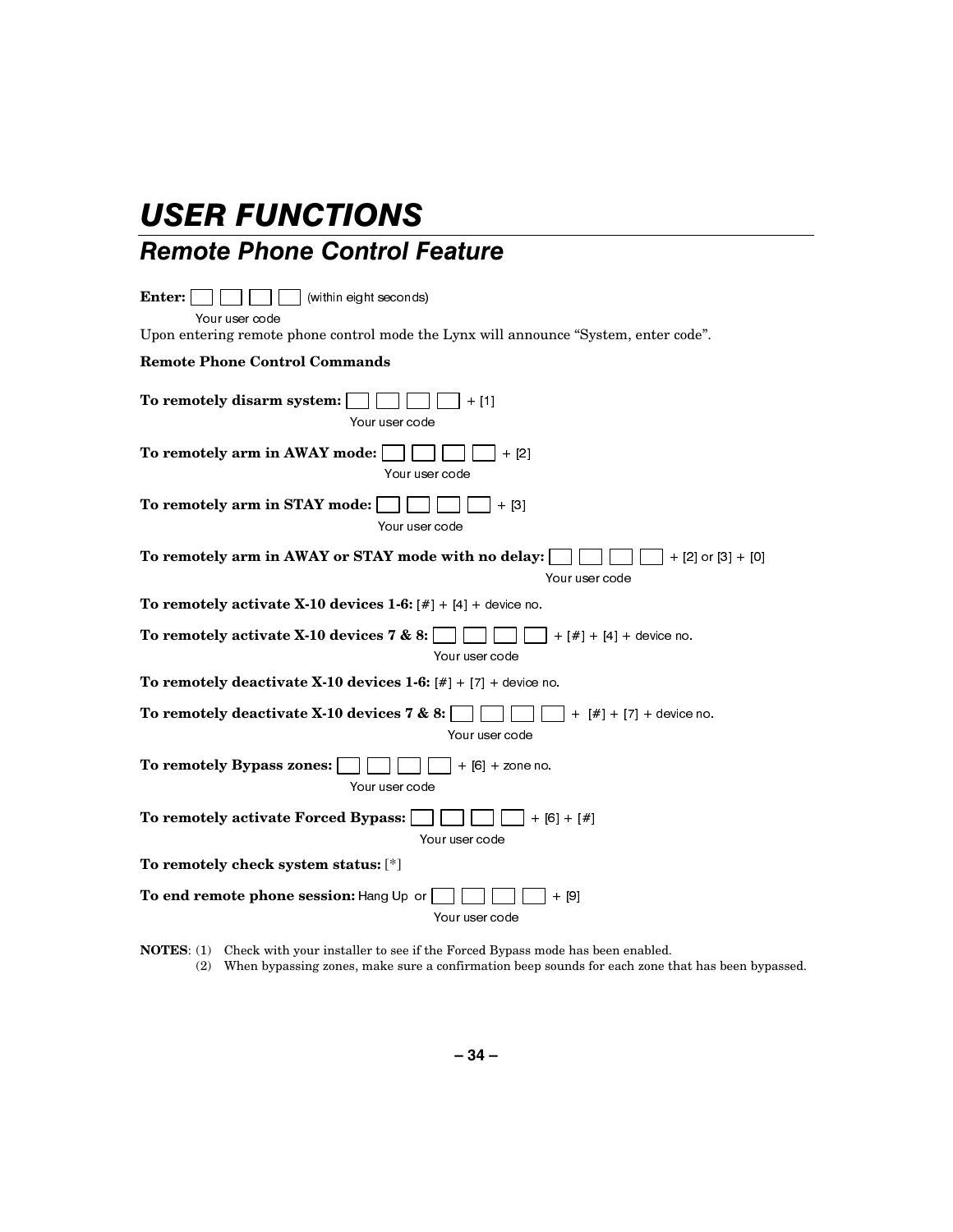## FIRE ALARM SYSTEM (If Installed) **General Information**

### $U_L$

LYNXR/LYNXR24 is not intended for UL985 Household Fire applications unless a 24-hour backup battery (P/N LYNXRCHKIT-HC) is installed.

### General

Your fire alarm system (if installed) is active 24 hours a day, providing continuous protection. In the event of an emergency, the installed smoke and heat detectors will automatically activate your security system, triggering a loud, intermittent sound from the keypad. An intermittent sound will also be produced by optional exterior sounders, and interlaced with the voice descriptor, sounding every 15 seconds. A "FIRE" message will appear at your keypad and remain on until you silence and clear the alarm display.

### In Case of Fire

- 1. Should you become aware of a fire emergency *before* your detectors sense the problem, go to your nearest keypad and press the single panic key (or panic key pair) assigned as FIRE emergency (if programmed by the installer) and hold down for at least 2 seconds. The alarm will sound.
- 2. Evacuate all occupants from the premises.
- 3. If flames and/or smoke are present, leave the premises and notify your local Fire Department immediately.
- 4. If no flames or smoke are apparent, investigate the cause of the alarm. The zone number of the zone(s) in an alarm condition will appear at the keypad.

### **Silencing a Fire Alarm**

- 1. Silence the alarm by entering:  $\Box$   $\Box$   $\Box$  + OFF key. Your user code To clear the alarm display, enter:  $\Box$  $\Box$  $\Box$  +  $\Box$  ey again. Your user code
- 2. If the keypad indicates a trouble condition after the second OFF sequence, check that smoke detectors are not responding to smoke- or heat-producing objects in their vicinity. Should this be the case, eliminate the source of heat or smoke.
- 3. If this does not remedy the problem, there may still be smoke in the detector. Clear it by fanning the detector for about 30 seconds.
- 4. When the problem has been corrected, clear the display by entering:  $\Box$

Your user code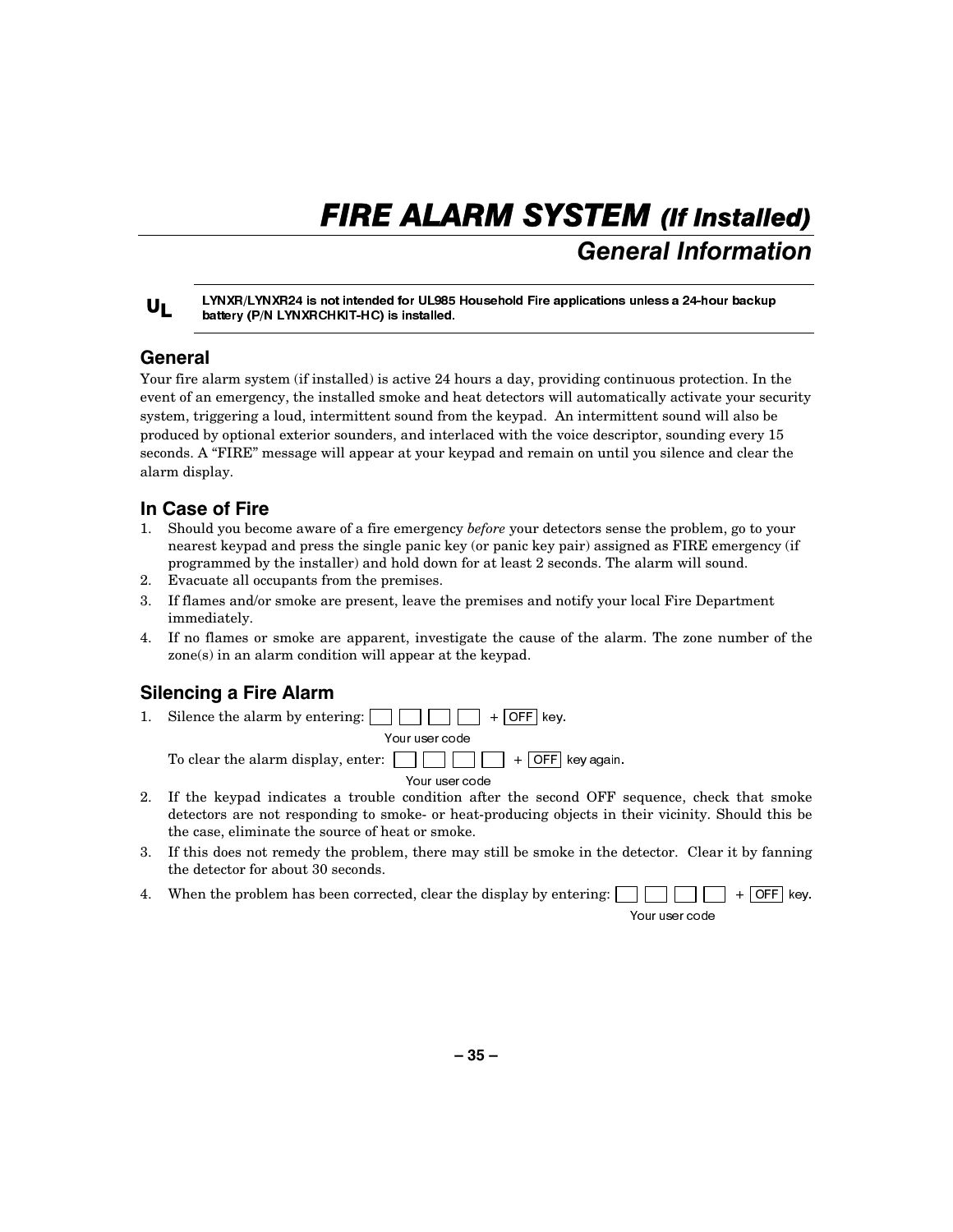## FIRE ALARM SYSTEM National Fire Protection Association's **Smoke Detector Recommendations**

 $U_L$ 

LYNXR/LYNXR24 is not intended for UL985 Household Fire applications unless a 24-hour backup battery (P/N LYNXRCHKIT-HC) is installed.

With regard to the number and placement of smoke and heat detectors, we subscribe to the recommendations contained in the National Fire Protection Association's (NFPA) Standard #74 noted below.

Early warning fire detection is best achieved by the installation of fire detection equipment in all rooms and areas of the household. The equipment should be installed as follows: A smoke detector installed outside of each separate sleeping area, in the immediate vicinity of the bedrooms and on each additional story of the family living unit, including basements and excluding crawl spaces and unfinished attics.

In addition, the NFPA recommends that you install heat or smoke detectors in the living room, dining room, bedroom(s), kitchen, hallway(s), attic, furnace room, utility and storage rooms, basements and attached garages.

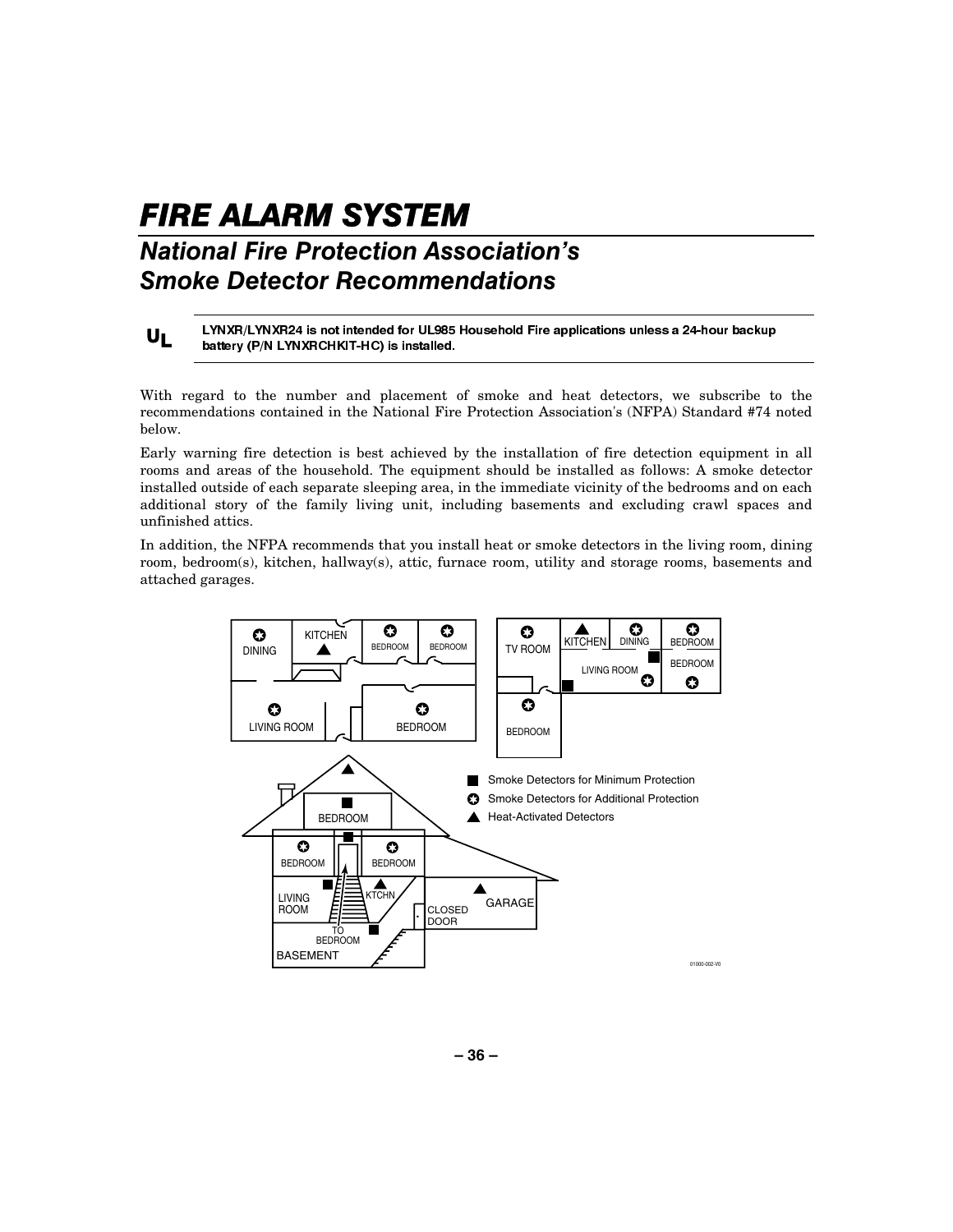## FIRE ALARM SYSTEM

**Emergency Evacuation** 

 $U_L$ LYNXR/LYNXR24 is not intended for UL985 Household Fire applications unless a 24-hour backup battery (P/N LYNXRCHKIT-HC) is installed.

Establish and regularly practice a plan of escape in the event of fire. The following steps are recommended by the National Fire Protection Association:

- 1. Position your detector or your interior and/or exterior sounders so that they can be heard by all occupants.
- 2. Determine two means of escape from each room. One path of escape should lead to the door that permits normal exit from the building. The other should be an alternative escape, such as a window, should your path to that door be unpassable. Station an escape ladder at such windows if there is a long drop to the ground.
- 3. Sketch a floor plan of the building. Show windows, doors, stairs and rooftops that can be used to escape. Indicate escape routes for each room. Keep these routes free from obstruction and post copies of the escape routes in every room.
- 4. Assure that all bedroom doors are shut while you are asleep. This will prevent deadly smoke from entering while you escape.
- 5. Try the door. If the door is hot, check your alternate escape route. If the door is cool, open it cautiously. Be prepared to slam the door if smoke or heat rushes in.
- 6. When smoke is present, crawl on the ground. Do not walk upright, since smoke rises and may overcome you. Clearer air is near the floor.
- 7. Escape quickly; don't panic.
- 8. Establish a place outdoors, away from your house, where everyone can meet and then take steps to contact the authorities and account for those missing. Choose someone to assure that nobody returns to the house — many die going back.









01000-023-V0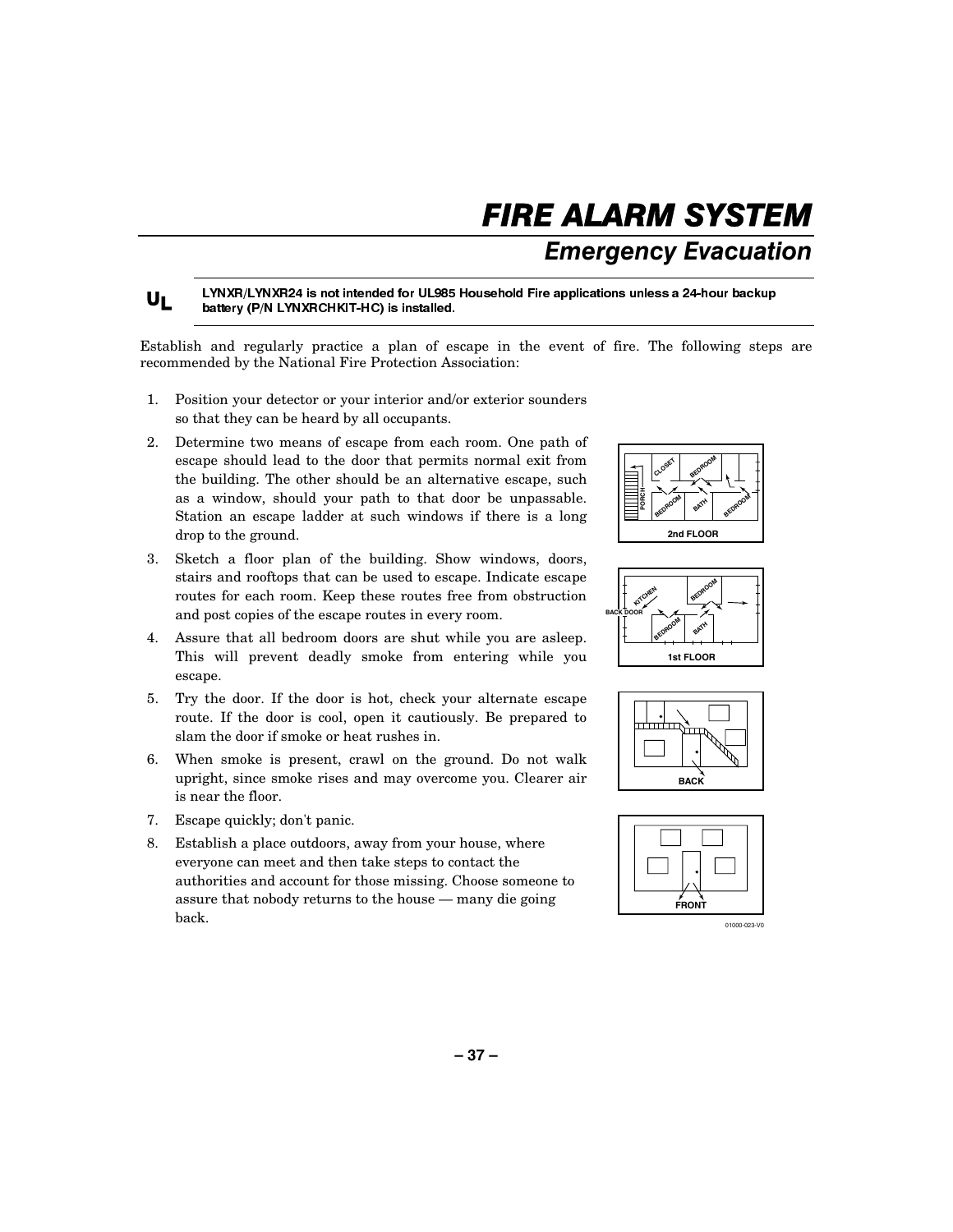## SYSTEM FUNCTIONS

## **Security Codes**

### **General Information**

For additional security you (the Master User Code) can assign secondary user codes to individual users enabling them to perform specific system functions. These secondary users are identified by "user numbers" when their codes are assigned. You can assign up to 6 user codes (2-digit user numbers 03- 08). Note that the master user is the only one who can assign codes to secondary users, and is designated user no. 02; user no. 01 is the Installer's code.

All codes can be used interchangeably when performing system functions (a system armed with one user's code can be disarmed by another user's code), with the exception of the Babysitter Code described below.

**Babysitter Code (User 07):** This code can be used to arm the system, but cannot disarm the system **unless** the system was armed with this code. This code is typically assigned to someone (such as a babysitter) who needs to arm/disarm the system only at certain times. The Babysitter Code is assigned to User 07.

**Duress Code (User 08):** This feature is intended for use when you are forced to disarm or arm the system under threat. When used, the system will act normally, but can silently notify the alarm monitoring company of your situation, if that service has been provided. Duress Code is assigned to User 08.

### **The Duress Code is useful only when the system is connected to an alarm monitoring company.**

### To Add/Delete a User or Change a User's Code

### **Changing the Master User Code**

Follow the procedure for changing a user's code, but enter User No. 02 and enter the new code twice.

**IMPORTANT:** Temporary users of the system (e.g., babysitters, cleaning staff) should not be shown how to use any system function they do not need to know, such as bypassing protection zones for example.

Sequential key depressions for all steps in a procedure must be made within 2 seconds of one another, or else the entire entry is aborted and must be repeated from its beginning.

| Master user code |  |
|------------------|--|
|                  |  |
| Master user code |  |

Wait (about 3 seconds) until the keypad beeps once before pressing any other key. The code is automatically deleted.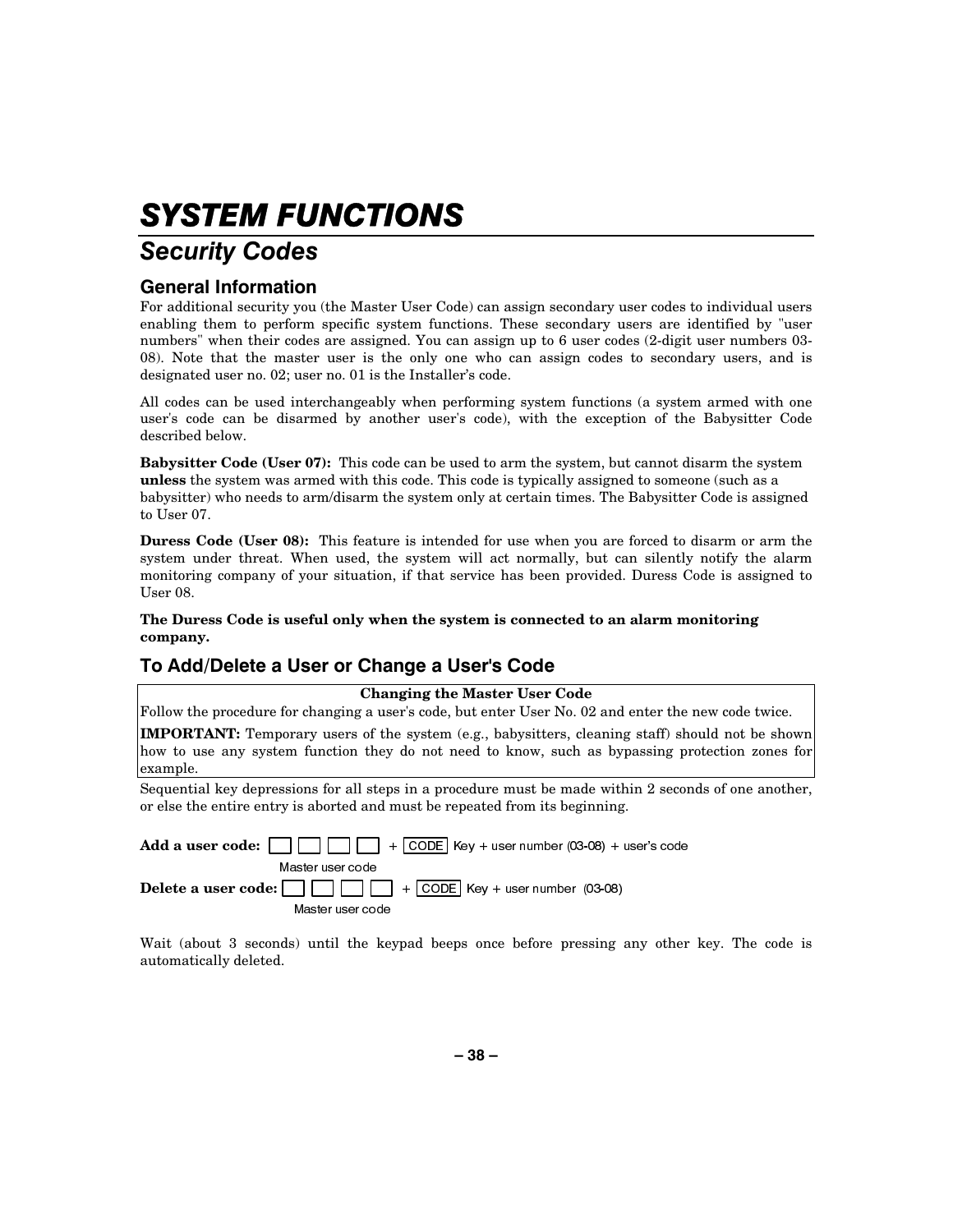## SYSTEM FUNCTIONS

## Testing the System (to be conducted weekly)

### **Entering Test Mode**

The  $\overline{T}$  key puts your system into the Test mode, which allows each protection point to be checked for proper operation. The keypad sounds a single beep every 45 seconds as a reminder that the system is in the Test mode.

**NOTE:** An alarm message will not be sent to your alarm monitoring company during the following tests.

Disarm the system and close all protected windows, doors, etc. The "READY" indicator should be lit.



**WATCH.** All LCD segments will light for 3 seconds.

**LISTEN.** The external sounder should sound for 2 seconds and then turn off. If the sounder does not sound, notify your service company.

**FAULT ZONES.** Open each protected door and window in turn and listen for three beeps from the keypad, followed by the zone's Voice Descriptor, if it is programmed. Identification of each faulted protection point should appear on the display. The display will clear when the door or window is closed. Walk in front of any interior motion detectors (if used) and listen for three beeps and/or voice descriptors, if programmed. The identification of the detector should appear on the display when it is activated, and its voice descriptor will be announced (if programmed). The display will clear when no motion is detected. Note that if wireless motion detectors are used, there is a 3-minute delay between activations. This is to conserve battery life.

To test all smoke detectors, follow the manufacturer's instructions. The identification of each detector should appear on the display when each is activated.

If a problem is experienced with any protection point (no confirming sounds, no display), notify your service company.

When all protection points have been checked and are intact (closed), there should be no zone identification numbers displayed on the keypad.

### **Exit Test Mode**

| When testing is completed, exit the TEST mode by entering: $\Box$ $\Box$ $\Box$ + $\Box$ ey. |
|----------------------------------------------------------------------------------------------|
|----------------------------------------------------------------------------------------------|

Your user code

**NOTES:** (1) If the Test mode is inadvertently left active, it automatically turns off after 4 hours. (2) Macros cannot be run from the Test mode.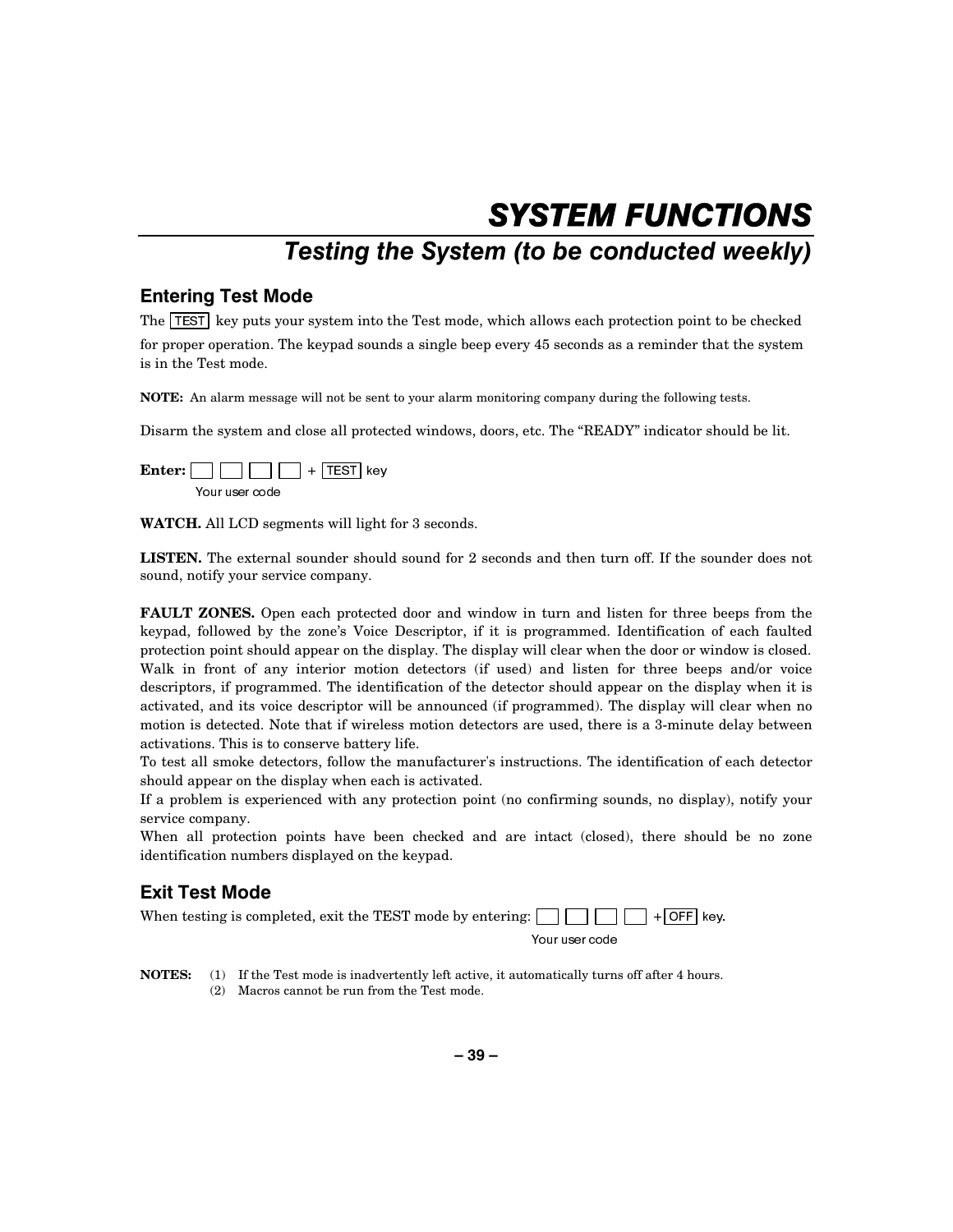## SYSTEM FUNCTIONS

### **Trouble Messages**

### **Typical Trouble Condition Displays**

**To silence the beeping sound for fault conditions, press any key.** 

| <b>FAULT</b>    | Indicates that a problem exists with the zone(s) displayed, accompanied by rapid            |
|-----------------|---------------------------------------------------------------------------------------------|
|                 | beeping. First, determine if the zone(s) displayed are intact and make them so if they are  |
|                 | not. If the zone uses a wireless detector, check that changes in the room (moving           |
|                 | furniture, televisions, etc.) are not blocking wireless signals from the detector. If the   |
|                 | problem has been corrected, the zone descriptor(s) and <b>FAULT</b> should disappear from   |
|                 | the display. If not, key an OFF sequence (security code plus OFF) to clear the display. A   |
|                 | fault condition can also indicate a wiring problem. If the "FAULT" display persists, notify |
|                 | your service company. Note that the system will not allow arming if a fault condition       |
|                 | exists. To arm the system with a fault condition present, you must first bypass the         |
|                 | zone(s) having the fault condition.                                                         |
| FC              | Indicates that a failure has occurred in the telephone communication portion of your        |
|                 | system or a problem with the phone line existed when dialing was attempted. <sup>†</sup>    |
| cc              | Indicates that the control is on-line with the central station's remote computer. The       |
|                 | control will not operate while on-line. Wait a few minutes. The display should              |
|                 | disappear.                                                                                  |
| dI              | If this remains displayed for more than 1 minute, the system is disabled. <sup>†</sup>      |
| <b>CA</b>       | Indicates a cancelled alarm. See $Entry/Exit$ Delay section                                 |
| EA              | Indicates an exit alarm. See <i>Entry</i> / <i>Exit Delay</i> section.                      |
| 90              | Indicates that the system has detected an RF jam condition or excessive interference. If    |
|                 | the condition persists, notify your service company.                                        |
| <b>LOW BAT</b>  | Accompanied by a once-per 45 seconds beeping at the keypad, indicates a low system          |
| $(no$ zone no.) | battery condition exists. Refer to the Changing the LYNXR/LYNXR24 System Battery            |
|                 | section. <sup>†</sup>                                                                       |
| <b>LOW BAT</b>  | Accompanied by a once-per-45 seconds beeping at the keypad, indicates a low battery         |
|                 | (with zone no.) condition exists in the wireless transmitter displayed. <sup>†</sup>        |

**LOW BAT** Accompanied by a once-per-45 seconds beeping at the keypad, indicates a low battery (**with zone 00**) condition exists in a wireless keypad.†

**† Notify your service company.** 

### **Routine Care**

- **•** Treat the components of your security system as you would any other electrical equipment. Do not slam sensor-protected doors or windows.
- **•** Keep dust from accumulating on the keypad and all protective sensors, particularly on motion sensors and smoke detectors.
- **•** The keypad and sensors should be cleaned carefully with a dry soft cloth. **Do not spray water or any other fluid on the units.**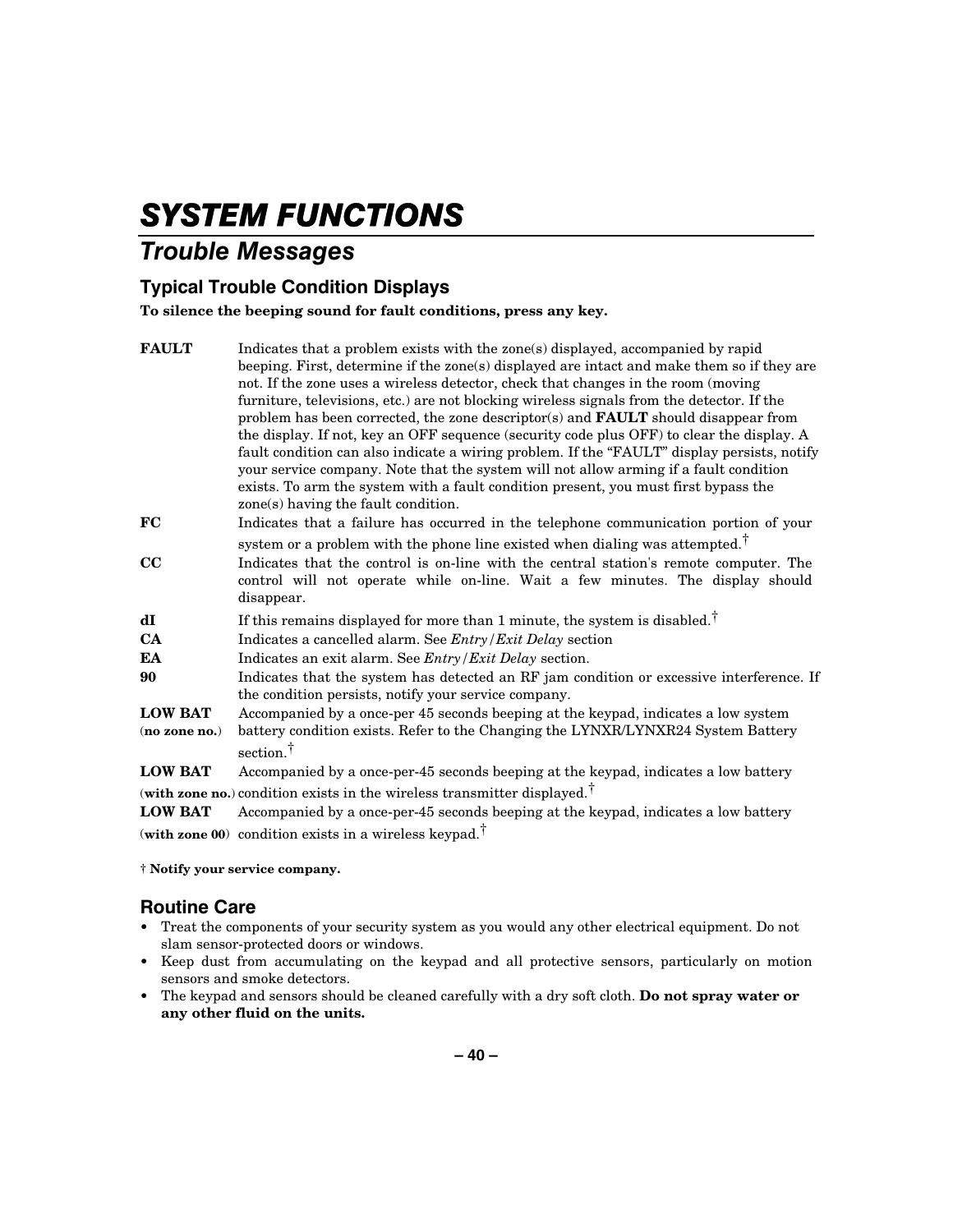## SYSTEM FUNCTIONS Maintaining your system

The components of your security system are designed to be as maintenance-free as possible. To make sure that your system is in working condition, do the following:

- 1. Test your system weekly.
- 2. Test your system after any alarm occurs (see the *TESTING THE SYSTEM* section*).*

### Low Battery Conditions in Wireless Sensors

Each wireless sensor in your system has a 9-volt or 3-volt battery. The system detects low battery conditions in wireless sensors, including smoke detectors, personal emergency transmitter, and the portable wireless keypad, and displays a "LOW BAT" message on the master keypad, which also beeps. A low battery in a wireless keypad is detected as soon as one of its keys is pressed, and the master keypad (e.g. Ademco 5827) will display "00". In addition, a wireless smoke detector with a low battery also emits a "chirp" sound approximately once every 20–30 seconds, identifying itself as the smoke detector with the weak battery.

**NOTE:** A low battery message means that battery replacement in the indicated sensor(s) is due within 30 days. In the meantime, a sensor with a low battery is still operational.

To silence Low Battery Warning Tones at the Keypad: Press the **OFF** key.

The low battery message display will remain on as a reminder. When you replace the weak battery with a fresh one, the sensor will send a "good battery" signal to the control when the sensor is activated (opening/closing of door, window, etc.).



### **When replacing batteries, use only those recommended by your installer.**

Alkaline batteries provide a minimum of 1 year of operation, and in most units and applications, provide 2–4 years of service. 3-volt lithium batteries may provide from 4-7 years of operation. Actual battery life will depend on the environment in which the sensor is used, the number of signals that the transmitter in the sensor has had to send, and the specific type of sensor. Factors such as humidity, high or low temperatures, and large swings in temperature may all lead to the reduction of actual battery life in an installation.

### Changing the LYNXR/LYNXR24 System Battery

In the event of an AC power loss, the LYNXR/LYNXR24 is powered by a rechargeable, nickel-metal hydride battery pack. The battery pack should be replaced when a "LOW BAT" message with no zone number is displayed.

#### **NOTE: The battery pack (P/N LYNXRCHKIT-SC or LYNXRCHKIT-HC) should be changed every four years and must be replaced by a qualified service technician.**

Following battery pack replacement, rechargeable batteries may take up to 48 hours to charge. The "LOW BAT" message may be displayed after one minute, however it should clear within 4 hours or by entering Test Mode.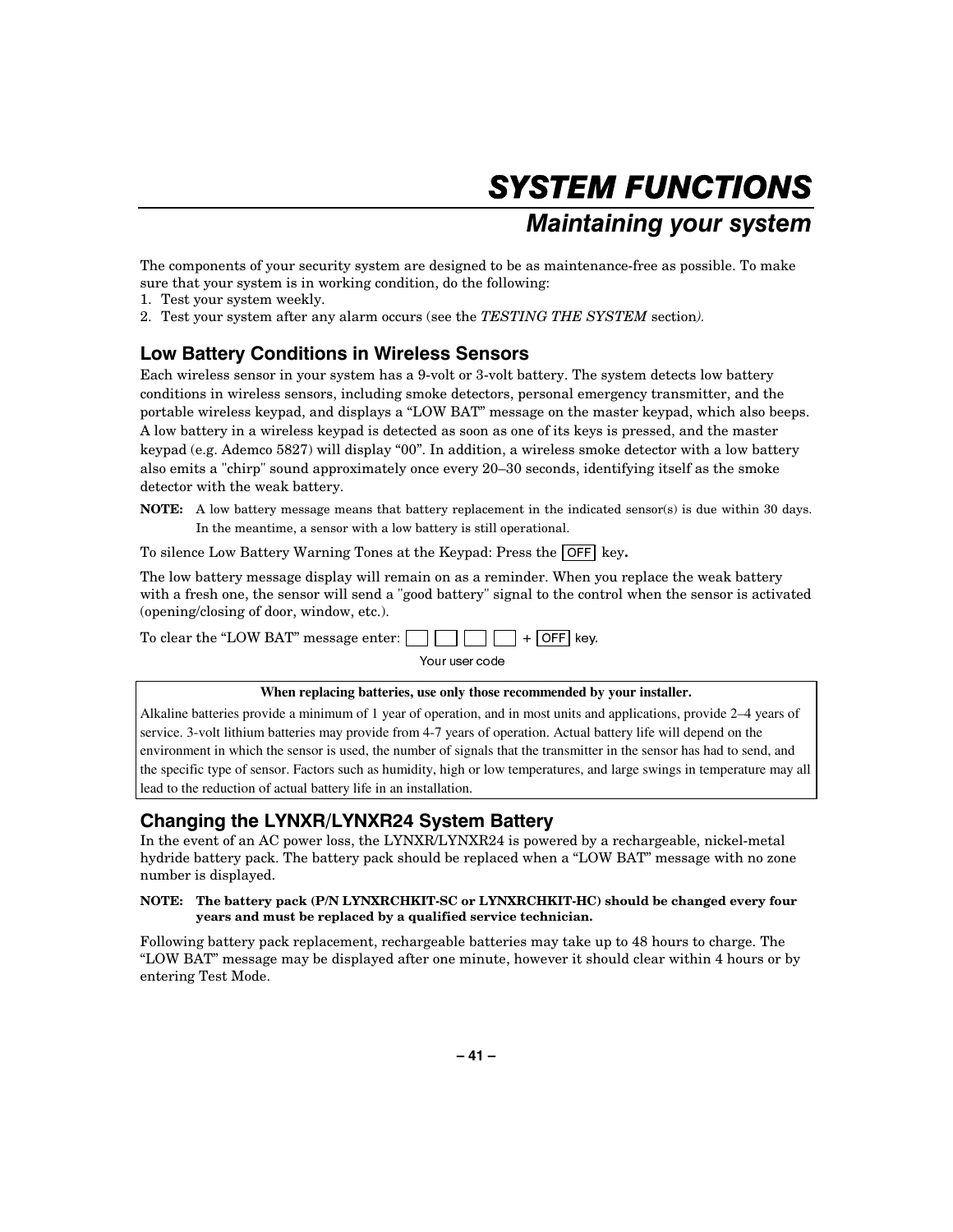## **Summary Of Audible Notification**

#### \*UPPER CASE indicates announcements after pressing STATUS once. Lower case indicates announcements after pressing STATUS twice. **SOUND DISPLAY ANNOUNCEMENT\* CAUSE** FIRE ALARM is displayed; zone number in **INTERRUPTED FIRE ALARM** fire alarm  $+$  zone voice Speaker and external alarm displayed. descriptor piezo and bell (Voice descriptor is interlaced with the siren and sounds every 45 seconds) **CONTINUOUS** BURGLARY/AUDIBLE ALARM is displayed; zone number in alarm + zone voice descriptor Speaker and external **EMERGENCY ALARM** alarm displayed. (Voice descriptor is interlaced piezo and bell with the siren and sounds every 45 seconds) ONE SHORT BEEP a. SYSTEM DISARM a. Green LED on steady a. DISARMED-READY TO ARM **b. DISARMED-NOT READY TO** (not repeated) **b. SYSTEM ARMING** b. The number of the open protection zone Speaker and external ATTEMPT WITH AN OPEN is displayed after pressing STATUS. ARM ZONE. piezo c. Numbers of the bypassed protection c. BYPASS VERIFY c. zones bypassed zones are displayed (One beep is heard for each zone displayed). ONE SHORT BEEP a. SYSTEM IS IN TEST MODE a. Opened zone identifications will appear. a. No announcement b. LOW BATTERY AT A b. LOW BAT displayed with zone number (once every 45 secs) b. low battery + zone voice **TRANSMITTER** Speaker and external of transmitter. descriptor piezo c. SYSTEM LOW BATTERY c. LOW BAT displayed with no zone no. c. system low battery d. FAIL TO COMMUNICATE d. FC displayed with no zone no. d. check system AWAY or AWAY + INSTANT is displayed. **TWO SHORT BEEPS** ARM AWAY OR MAXIMUM ARMED AWAY [INSTANT] -Speaker and ext. piezo Red ARMED indicator is lit. **FXIT NOW THREE SHORT** a. ARM STAY OR INSTANT a STAY or STAY + INSTANT is a. ARMED STAY [INSTANT] -**BFFPS** displayed. Red ARMED indicator is lit. **FXIT NOW** b. CHIME displayed, number of open Speaker and external b. ZONE OPENED WHILE b. zone voice descriptor piezo SYSTEM IS IN CHIME protection zone will be displayed if the **MODE** Status key is pressed RAPID BEEPING a TROUBLE a. FAULT displayed. Number of troubled a fault + zone voice descriptor Speaker and external protection zone is displayed. **b. MEMORY OF ALARM** b. FIRE ALARM or ALARM is displayed, h fire alarm or alarm + zone piezo zone number in alarm is displayed. voice descriptor **SLOW BEEPING** a. ENTRY DELAY WARNING a. DISARM SYSTEM NOW a. Exceeding the delay time without Speaker and external disarming causes alarm. b. AWAY or AWAY + INSTANT is b. EXIT DELAY WARNING b. ARMED [AWAY] [INSTANT] piezo **EXIT NOW** displayed

**Additional Announcements:** 

Pressing STATUS key once will announce the following primary messages, depending on the system's status at the time:

Disarmed-Ready to Arm [check system] Disarmed [not ready to arm] Armed [away] [stay] [instant] [check system] [exit now]

#### Pressing the STATUS key twice will announce the following secondary messages, depending on the system's status at the time:

Fire Alarm + zone voice descriptor Alarm + zone voice descriptor Fire Fault + zone voice descriptor Chime

Fault + zone voice descriptor Low Battery + zone voice descriptor Zones Bypassed **System Low Battery** AC Loss

NOTE: If there are no secondary messages, the primary status messages will be announced.

#### **LED Meanings**

|      | ARMED LED: ON = System armed                   | <b>READY LED:</b>     |
|------|------------------------------------------------|-----------------------|
| (Red | $OFF = System$ disarmed                        | (Green)               |
|      | Blinking = System armed, but a fault exists or |                       |
|      | once per second when AVM (VOX or Talk) or      |                       |
|      | speaker phone mode is active.                  | <b>NOTE:</b> When the |

 $ON = System$  disarmed, ready to arm Blinking = System disarmed, not ready to arm (a fault exists) or once per second when AVM (VOX or Talk) or speaker phone mode is active. he system is armed, the READY LED turns off.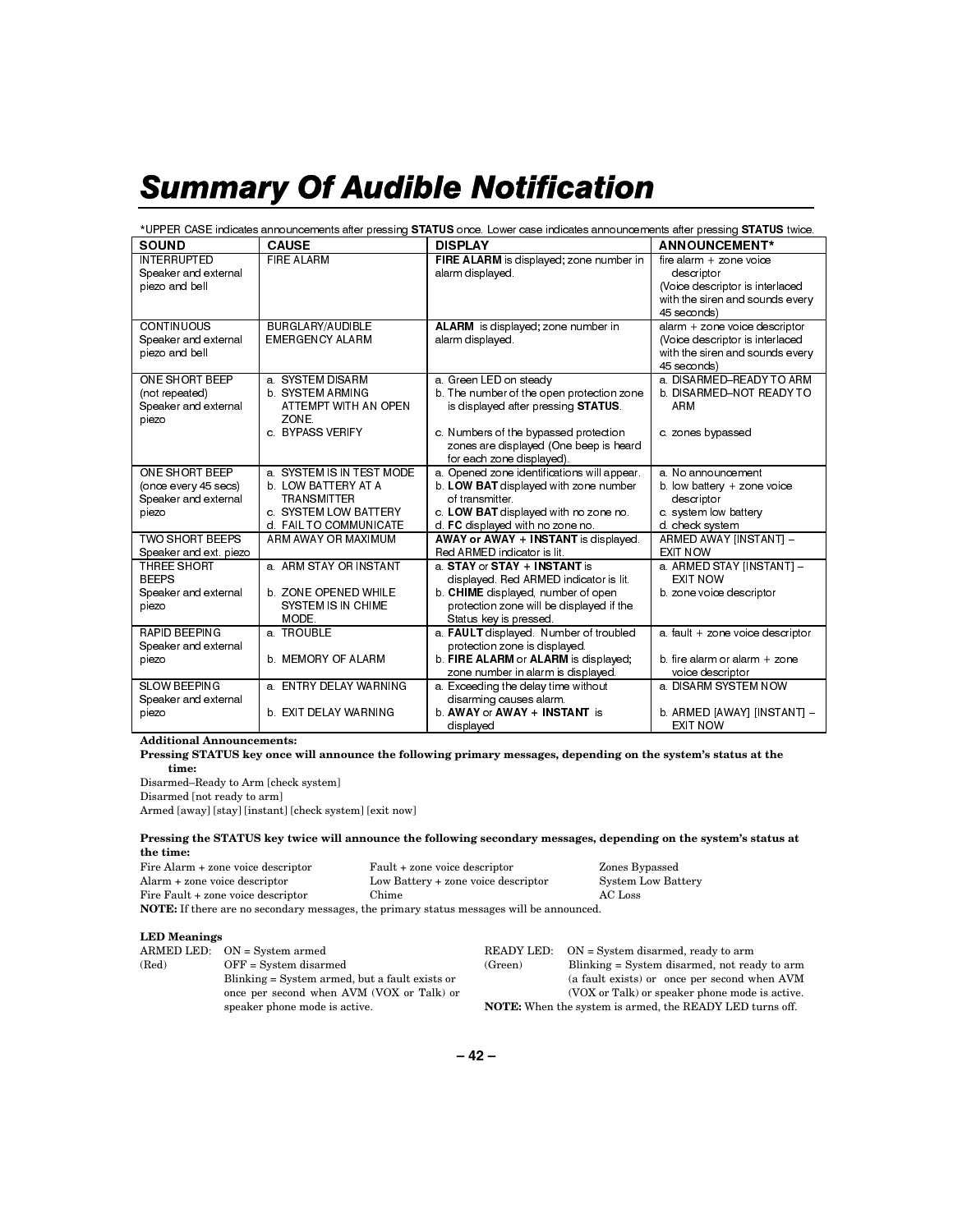### UL NOTICE: This is a "Grade A" residential system.

### FCC ID: CFS8DLLYNXREN-1

CANADA: 1748A-LYNXREN-1

### **FCC STATEMENT**

THIS DEVICE COMPLIES WITH PART 15 OF FCC RULES, OPERATION IS SUBJECT TO THE FOLLOWING TWO CONDITIONS: (1) THIS DEVICE MAY NOT CAUSE HARMFUL INTERFERENCE, AND (2) THIS DEVICE MUST ACCEPT ANY INTERFERENCE RECEIVED, INCLUDING INTERFERENCE THAT MAY CAUSE UNDESIRED OPERATION.

### **Federal Communications Commission (FCC) Part 15 Statement**

This equipment has been tested to FCC requirements and has been found acceptable for use. The FCC requires the following statement for your information:

This equipment generates and uses radio frequency energy and if not installed and used properly, that is, in strict accordance with the manufacturer's instructions, may cause interference to radio and television reception. It has been type tested and found to comply with the limits for a Class B computing device in accordance with the specifications in Part 15 of FCC Rules, which are designed to provide reasonable protection against such interference in a residential installation. However, there is no quarantee that interference will not occur in a particular installation. If this equipment does cause interference to radio or television reception, which can be determined by turning the equipment off and on, the user is encouraged to try to correct the interference by one or more of the following measures:

- If using an indoor antenna, have a quality outdoor antenna installed.
- Reorient the receiving antenna until interference is reduced or eliminated.
- Move the radio or television receiver away from the receiver/control.
- Move the antenna leads away from any wire runs to the receiver/control.
- . Plug the receiver/control into a different outlet so that it and the radio or television receiver are on different branch circuits.

If necessary, the user should consult the dealer or an experienced radio/television technician for additional suggestions. The user or installer may find the following booklet prepared by the Federal Communications Commission helpful: "Interference Handbook." This booklet is available from the U.S. Government Printing Office, Washington, DC 20402.

The user shall not make any changes or modifications to the equipment unless authorized by the Installation Instructions or User's Manual. Unauthorized changes or modifications could void the user's authority to operate the equipment.

### **Industry Canada**

This Class B digital apparatus complies with Canadian ICES-003.

Cet Appareil numérique de la classe B est conforme à la norme NMB-003 du Canada.

### **Federal Communications Commission (FCC) Part 68**

This equipment complies with Part 68 of the FCC rules and the requirements adopted by ACTA. On the front cover of this equipment is a label that contains the FCC registration number and Ringer Equivalence Number (REN). You must provide this information to the telephone company when requested.

This equipment uses the following USOC jack: RJ31X

This equipment may not be used on telephone-company-provided coin service. Connection to party lines is subject to state tariffs. This equipment is hearing aid compatible.

### **Industry Canada**

NOTICE: The Industry Canada Label identifies certified equipment. This certification means that the equipment meets telecommunications network protective, operational and safety requirements as prescribed in the appropriate Terminal Equipment Technical Requirements document(s). The Department does not guarantee the equipment will operate to the user's satisfaction.

Before installing this equipment, users should ensure that it is permissible to be connected to the facilities of the local telecommunications company. The equipment must also be installed using an acceptable method of connection. The customer should be aware that compliance with the above conditions may not prevent degradation of service in some situations.

Repairs to certified equipment should be coordinated by a representative designated by the supplier. Any repairs or alterations made by the user to this equipment, or equipment malfunctions, may give the telecommunications company to request the user to disconnect the equipment.

Users should ensure for their own protection that the electrical ground connections of the power utility, telephone lines and internal metallic water pipe system, if present, are connected together, This precaution may be particularly important in rural areas.

Caution: Users should not attempt to make such connections themselves but should contact appropriate electric inspection authority, or electrician, as appropriate.

**Ringer Equivalence Number Notice:** 

The Ringer Equivalence Number (REN) assigned to each terminal device provides an indication of the maximum number of terminals allowed to be connected to a telephone interface. The termination on an interface may consist of any combination of devices subject only to the requirement that the sum of the Ringer Equivalence Numbers of all the devices does not exceed 5.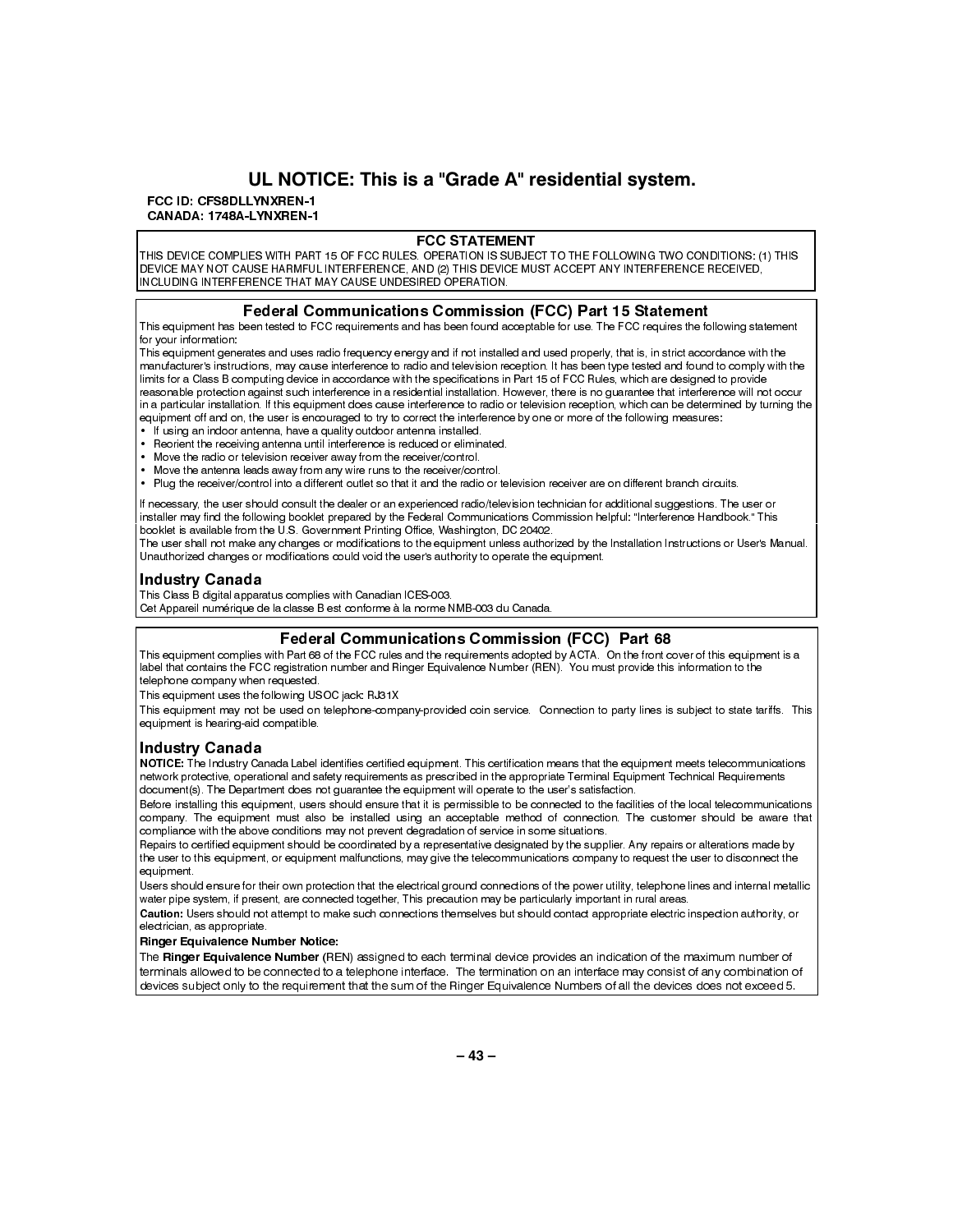### IN THE EVENT OF TELEPHONE OPERATIONAL PROBLEMS

In the event of telephone operational problems, disconnect the control by removing the plug from the RJ31X (CA38A in Canada) telephone wall jack. We recommend that your certified installer demonstrate disconnecting the phones on installation of the system. Do not disconnect the phone connection inside the control/communicator. Doing so will result in the loss of your phone lines. If the regular phone works correctly after the control/communicator has been disconnected from the phone lines, the control/communicator has a problem and should be returned for repair. If upon disconnection of the control/communicator, there is still a problem on the line, notify the telephone company that they have a problem and request prompt repair service. The user may not under any circumstances (in or out of warranty) attempt any service or repairs to the system. It must be returned to the factory or an authorized service agency for all repairs.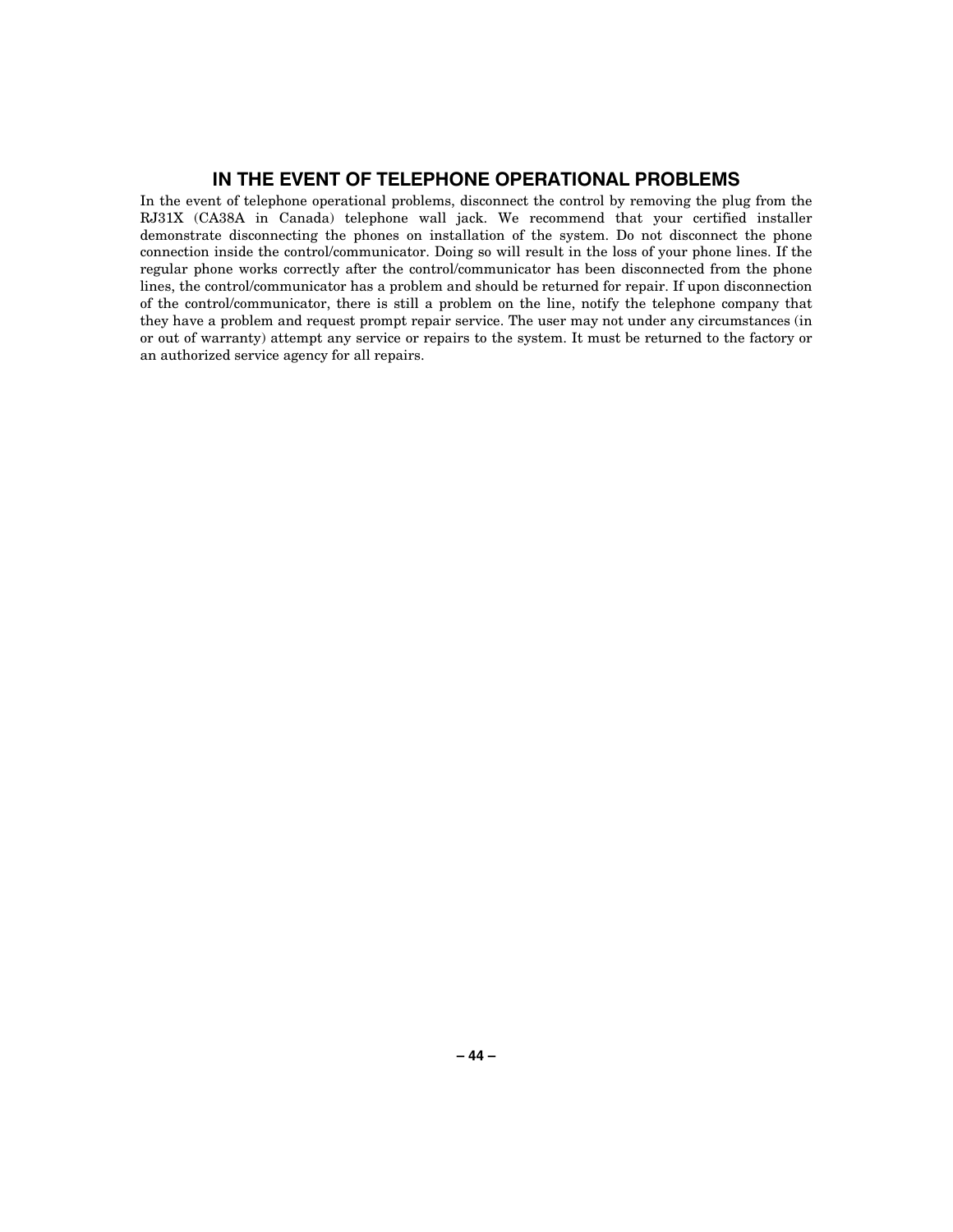## **SERVICING INFORMATION**

Your local Honeywell dealer is the person best qualified to service your alarm system. Arranging some kind of regular service program with him is advisable.

Your local Honeywell dealer is:

Name:

Address:

Phone: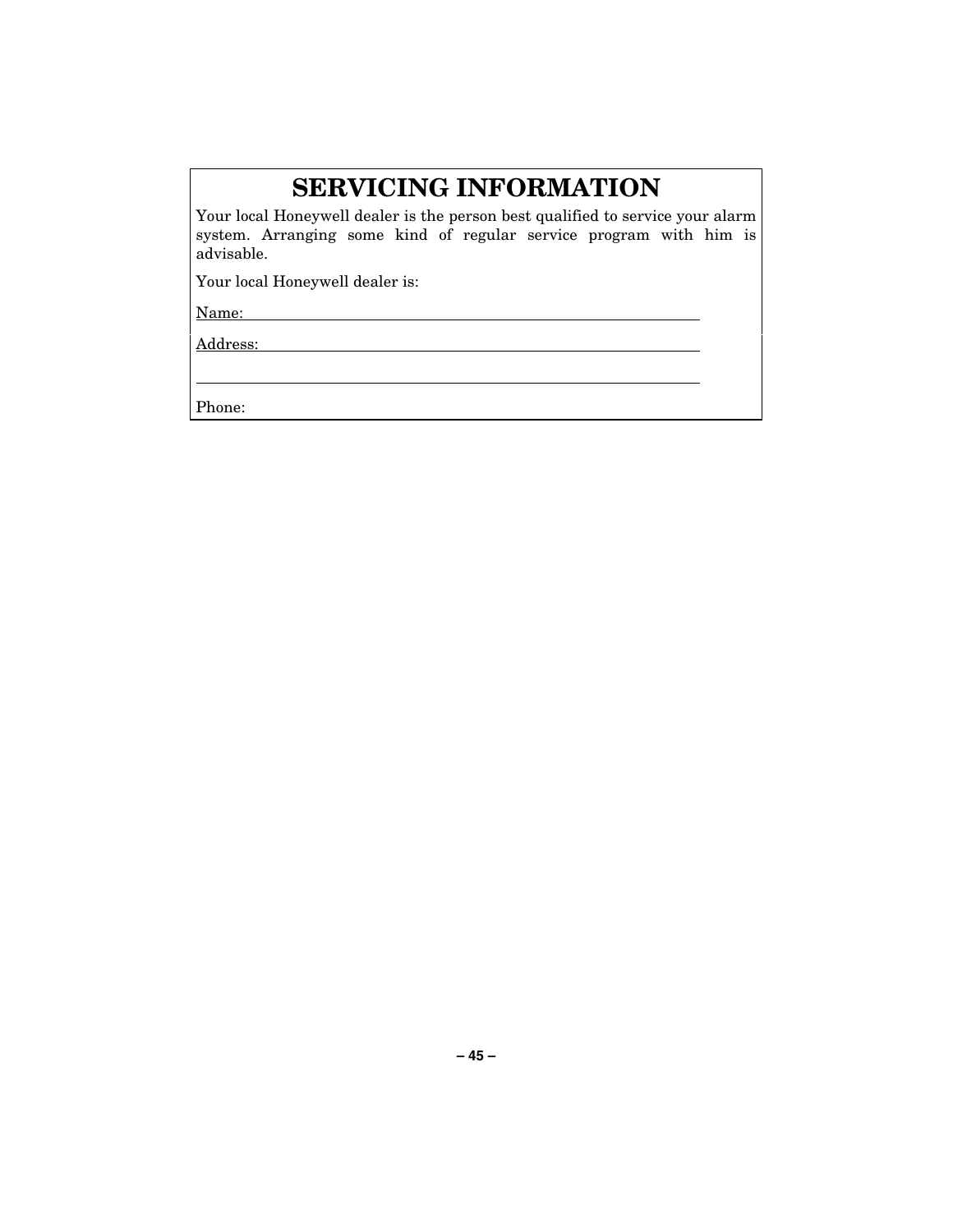| <b>OWNER'S INSURANCE PREMIUM CREDIT REQUEST</b>                                                                                                                                                                                                                 |                                                                                                                |       |  |  |  |
|-----------------------------------------------------------------------------------------------------------------------------------------------------------------------------------------------------------------------------------------------------------------|----------------------------------------------------------------------------------------------------------------|-------|--|--|--|
|                                                                                                                                                                                                                                                                 | This form should be completed and forwarded to your homeowner's insurance carrier for possible premium credit. |       |  |  |  |
| A. GENERAL INFORMATION:<br>Insured's Name and Address:                                                                                                                                                                                                          |                                                                                                                |       |  |  |  |
| Insurance Company: Policy No.: Policy No.: 2008. [2010]                                                                                                                                                                                                         |                                                                                                                |       |  |  |  |
| ADEMCO LYNXR/LYNXR24                                                                                                                                                                                                                                            |                                                                                                                | Other |  |  |  |
| Type of Alarm:   Burglary                                                                                                                                                                                                                                       | Fire                                                                                                           | Both  |  |  |  |
| Installed by:<br>Name                                                                                                                                                                                                                                           | Serviced by:                                                                                                   | Name  |  |  |  |
| Address<br>Address                                                                                                                                                                                                                                              |                                                                                                                |       |  |  |  |
| <b>B. NOTIFIES (Insert B = Burglary, F = Fire)</b><br>Local Sounding Device The Police Dept. Police Dept. Time Sept.                                                                                                                                            |                                                                                                                |       |  |  |  |
| Central Station    <br>Address: Address: Address: Address: Address: Address: Address: Address: Address: Address: Address: Address: Address: Address: Address: Address: Address: Address: Address: Address: Address: Address: Address: Address: Addres<br>Phone: |                                                                                                                |       |  |  |  |
| <b>C. POWERED BY:</b> A.C. With Rechargeable Power Supply                                                                                                                                                                                                       |                                                                                                                |       |  |  |  |
| D. TESTING:<br>Other<br>  Quarterly<br>Monthly<br>Weekly                                                                                                                                                                                                        |                                                                                                                |       |  |  |  |
| (continued on other side)                                                                                                                                                                                                                                       |                                                                                                                |       |  |  |  |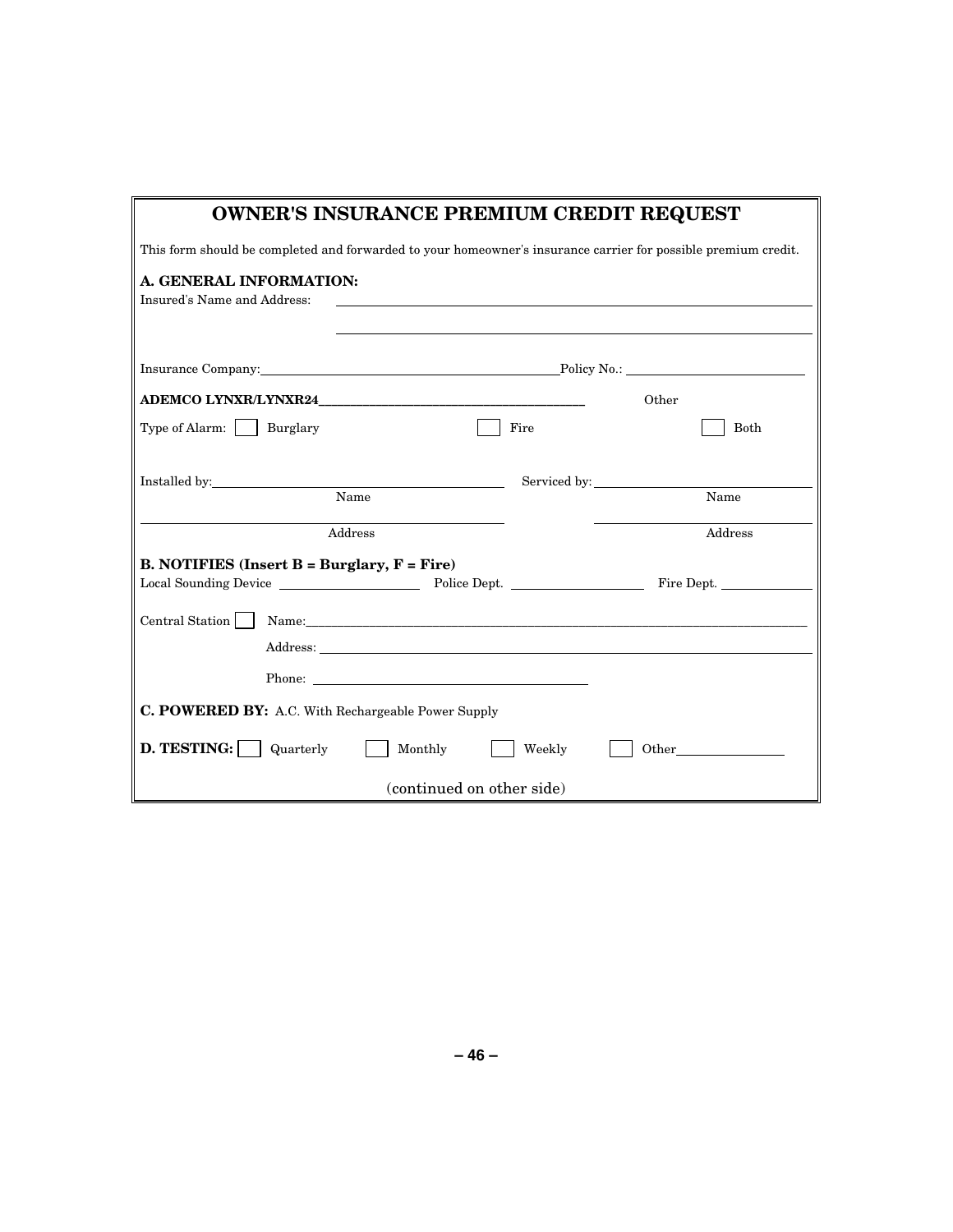| <b>OWNER'S INSURANCE PREMIUM CREDIT REQUEST (cont.)</b>                  |                      |                           |                           |
|--------------------------------------------------------------------------|----------------------|---------------------------|---------------------------|
| E. SMOKE DETECTOR LOCATIONS                                              |                      |                           |                           |
| Furnace Room                                                             | Kitchen              | Bedrooms                  | Attic                     |
| Basement                                                                 | Living Room          | Dining Room               | Hall                      |
| F. BURGLARY DETECTING DEVICE LOCATIONS:                                  |                      |                           |                           |
| Front Door                                                               | <b>Basement Door</b> | Rear Door                 | <b>All Exterior Doors</b> |
| 1st Floor Windows                                                        | All Windows          | <b>Interior Locations</b> |                           |
| All Accessible Openings, Including Skylights, Air Conditioners and Vents |                      |                           |                           |
| G. ADDITIONAL PERTINENT INFORMATION:                                     |                      |                           |                           |
|                                                                          |                      |                           |                           |
|                                                                          |                      |                           |                           |
|                                                                          |                      |                           |                           |
|                                                                          |                      |                           |                           |
|                                                                          |                      |                           |                           |
|                                                                          |                      |                           |                           |
|                                                                          |                      |                           |                           |
|                                                                          |                      |                           |                           |
|                                                                          |                      |                           |                           |
| Signature:                                                               |                      | Date:                     |                           |
|                                                                          |                      |                           |                           |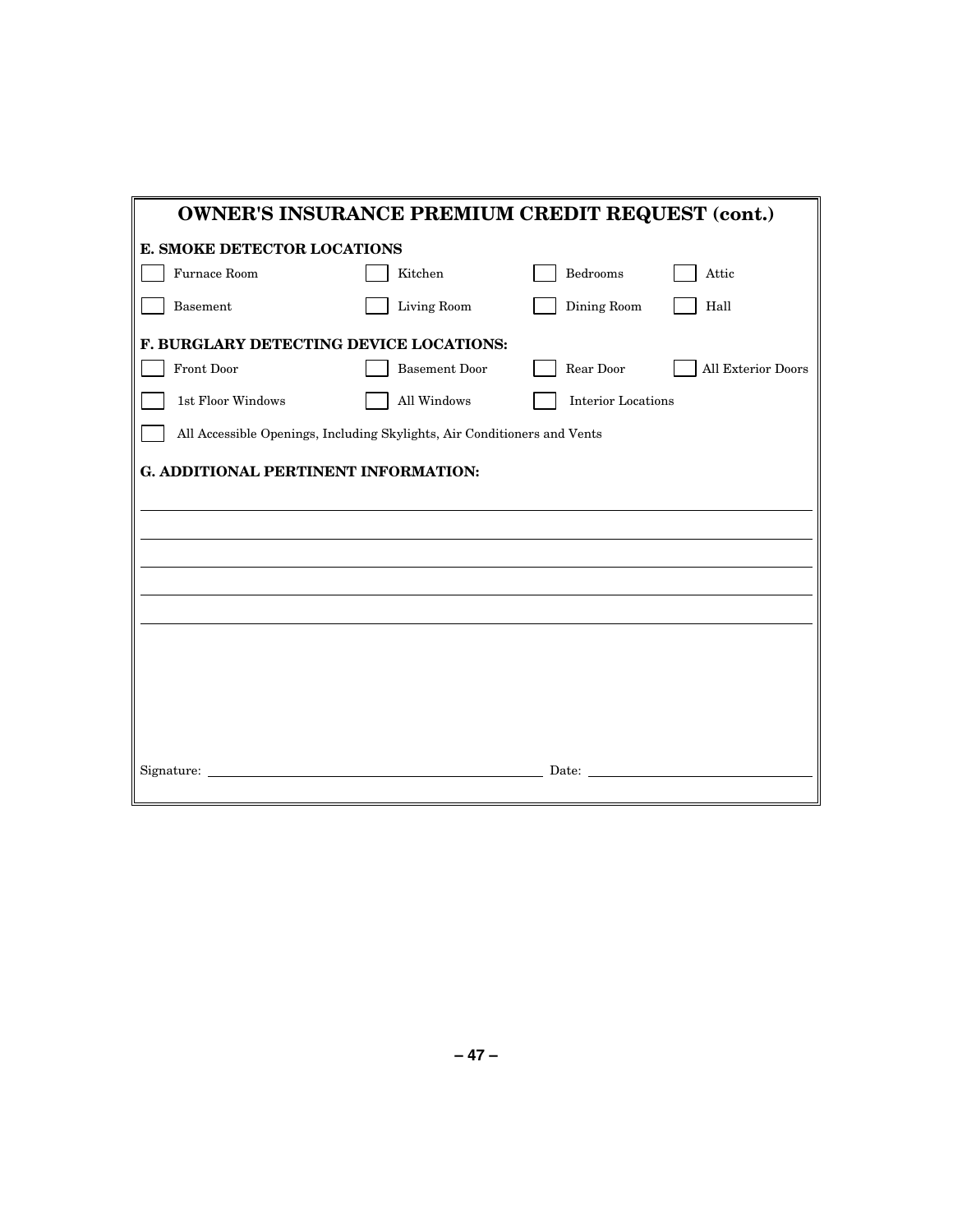## **INDEX**

### $\mathbf A$

### $\, {\bf B}$

### $\mathbf{C}$

| Clock/Calendar |  |
|----------------|--|

### $\mathbf{D}$

### $\mathbf E$

### $\mathbf F$

### $\mathbf H$

| and the state of the state of the |  |
|-----------------------------------|--|
|                                   |  |
|                                   |  |
|                                   |  |
|                                   |  |
|                                   |  |

### $\mathbf L$

### $\mathbf M$

| N |  |  |
|---|--|--|
|   |  |  |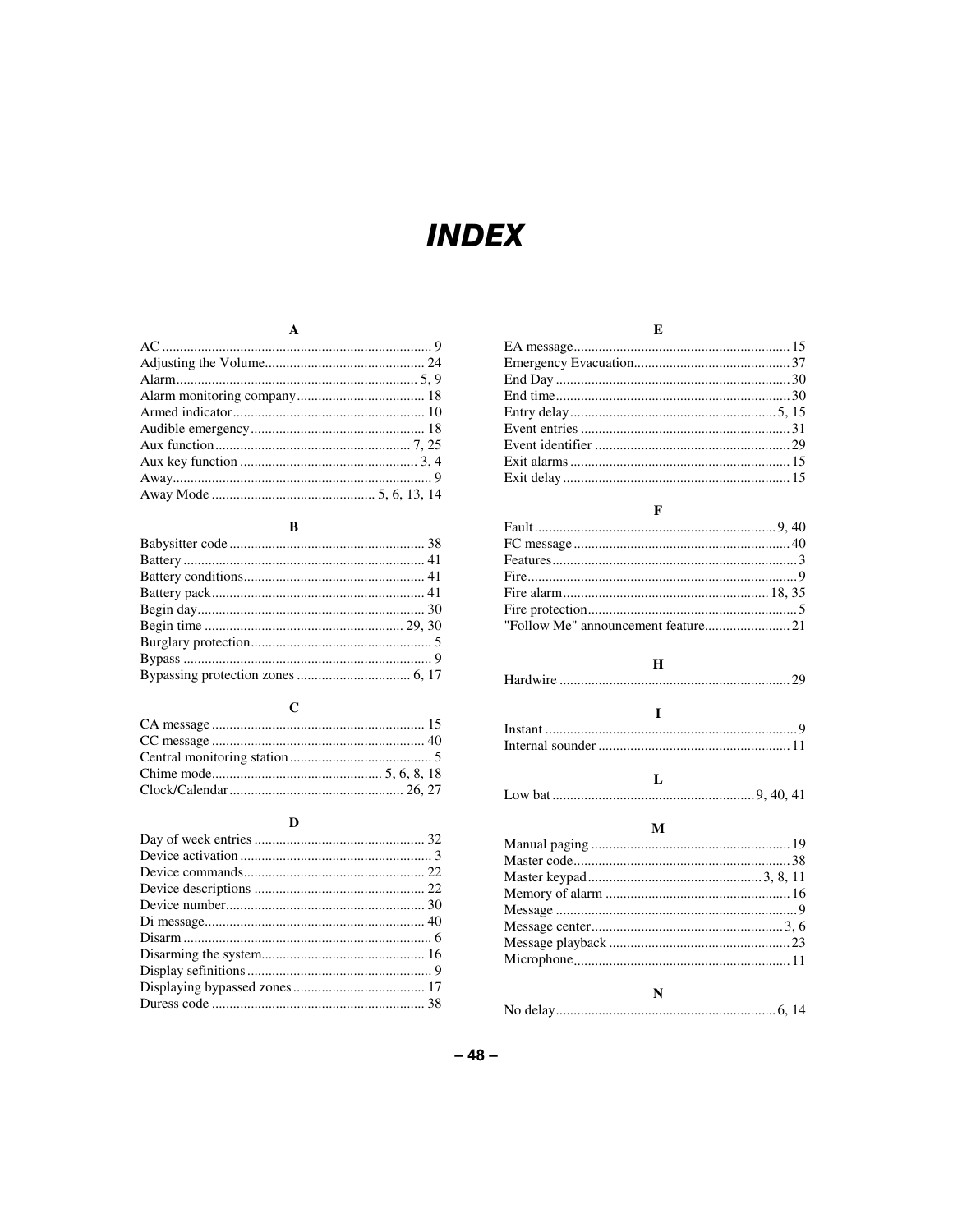### $\mathbf P$

### $\overline{Q}$

 ${\bf R}$ 

| Rechargeable, nickel-metal hydride battery pack  41 |  |
|-----------------------------------------------------|--|
|                                                     |  |
|                                                     |  |
| Remote interactive phone capability 33              |  |
|                                                     |  |
|                                                     |  |

### ${\bf S}$

### 

### $\overline{\mathbf{V}}$

### $\mathbf{W}$

### $-49-$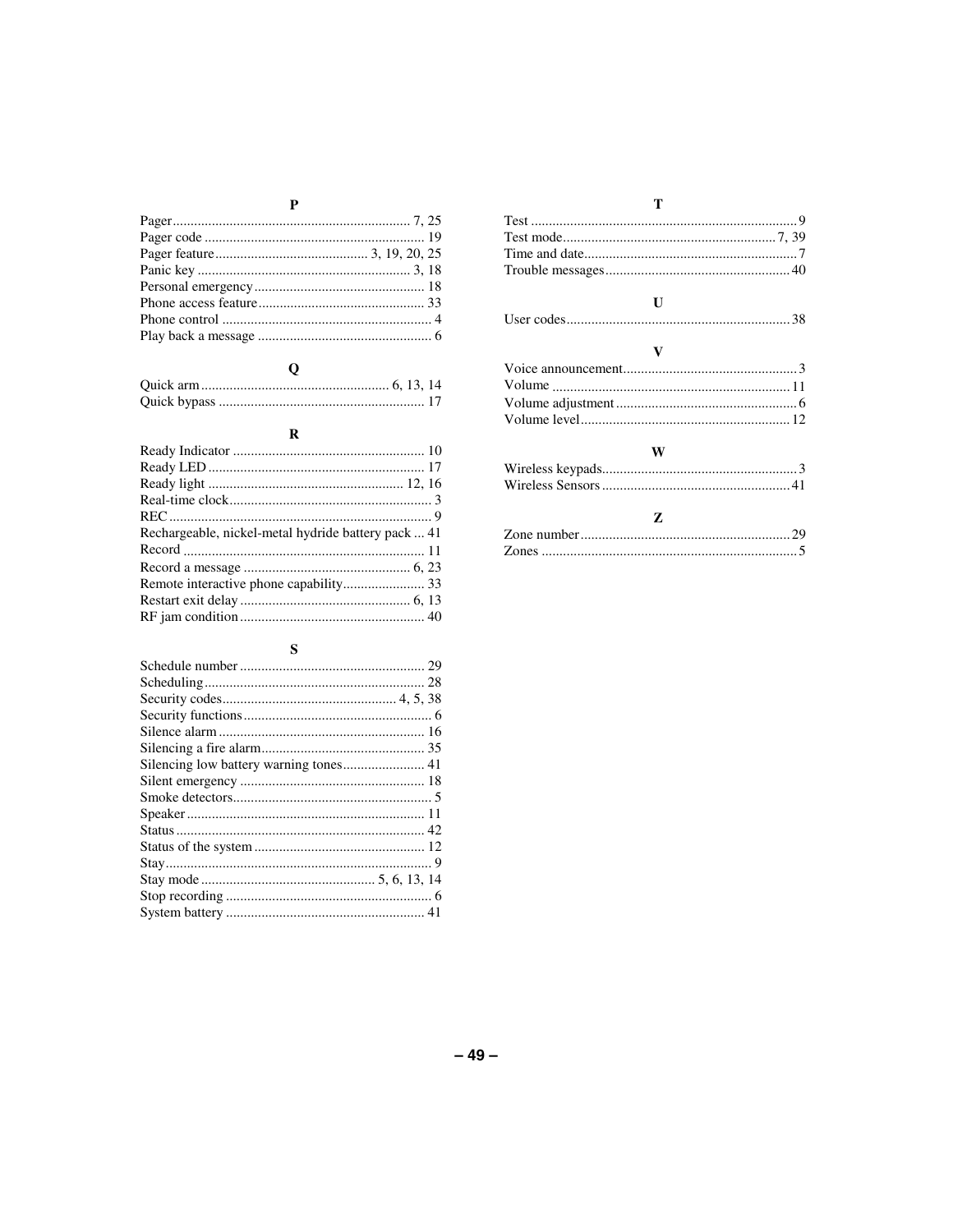### **WARNING!**

#### **THE LIMITATIONS OF THIS ALARM SYSTEM**

While this system is an advanced design security system, it does not offer guaranteed protection against burglary or fire or other emergency. Any alarm system, whether commercial or residential, is subject to compromise or failure to warn for a variety of reasons. For example:

- Intruders may gain access through unprotected openings or have the technical sophistication to bypass an alarm sensor or disconnect an alarm warning device.
- Intrusion detectors (e.g. passive infrared detectors), smoke detectors, and many other sensing devices will not work without power. Battery operated devices will not work without batteries, with dead batteries, or if the batteries are not put in properly. Devices powered solely by AC will not work if their AC power supply is cut off for any reason, however briefly.
- Signals sent by wireless transmitters may be blocked or reflected by metal before they reach the alarm receiver. Even if the signal path has been recently checked during a weekly test, blockage can occur if a metal object is moved into the path.
- A user may not be able to reach a panic or emergency button quickly enough.
- While smoke detectors have played a key role in reducing residential fire deaths in the United States, they may not activate or provide early warning for a variety of reasons in as many as 35% of all fires, according to data published by the Federal Emergency Management Agency. Some of the reasons smoke detectors used in conjunction with this System may not work are as follows. Smoke detectors may have been improperly installed and positioned. Smoke detectors may not sense fires that start where smoke cannot reach the detectors, such as in chimneys, in walls, or roofs, or on the other side of closed doors. Smoke detectors also may not sense a fire on another level of a residence or building. A second floor detector, for example, may not sense a first floor or basement fire. Moreover, smoke detectors have sensing limitations. No smoke detector can sense every kind of fire every time. In general, detectors may not always warn about fires caused by carelessness and safety hazards like smoking in bed, violent explosions, escaping gas, improper storage of flammable materials, overloaded electrical circuits, children playing with matches, or arson. Depending upon the nature of the fire and/or the locations of the smoke detectors, the detector, even if it operates as anticipated, may not provide sufficient warning to allow all occupants to escape in time to prevent injury or death.
- Passive Infrared Motion Detectors can only detect intrusion within the designed ranges as diagrammed in their installation manual. Passive Infrared Detectors do not provide volumetric area protection. They do create multiple beams of protection, and intrusion can only be detected in unobstructed areas covered by those beams. They cannot detect motion or intrusion that takes place behind walls, ceilings, floors, closed doors, glass partitions, glass doors, or windows. Mechanical tampering, masking, painting or spraying of any material on the mirrors, windows or any part of the optical system can reduce their detection ability. Passive Infrared Detectors sense changes in temperature; however, as the ambient temperature of protected area approaches the temperature range of 90° to 105°F, the detection performance can decrease.
- Alarm warning devices such as sirens, bells or horns may not alert people or wake up sleepers if they are located on the other side of closed or partly open doors. If warning devices sound on a different level of the residence from the bedrooms, then they are less likely to waken or alert people inside the bedrooms. Even persons who are awake may not hear the warning if the alarm is muffled from a stereo, radio, air conditioner or other appliance, or by passing traffic. Finally, alarm warning devices, however loud, may not warn hearing-impaired people or waken deep sleepers.
- Telephone lines needed to transmit alarm signals from a premises to a central monitoring station may be out of service or temporarily out of service. Telephone lines are also subject to compromise by sophisticated intruders.
- Even if the system responds to the emergency as intended, however, occupants may have insufficient time to protect themselves from the emergency situation. In the case of a monitored alarm system, authorities may not respond appropriately.
- This equipment, like other electrical devices, is subject to component failure. Even though this equipment is designed to last as long as 10 years, the electronic components could fail at any time.

The most common cause of an alarm system not functioning when an intrusion or fire occurs is inadequate maintenance. This alarm system should be tested weekly to make sure all sensors and transmitters are working properly.

Installing an alarm system may make one eligible for lower insurance rates, but an alarm system is not a substitute for insurance. Homeowners, property owners and renters should continue to act prudently in protecting themselves and continue to insure their lives and property.

We continue to develop new and improved protection devices. Users of alarm systems owe it to themselves and their loved ones to learn about these developments.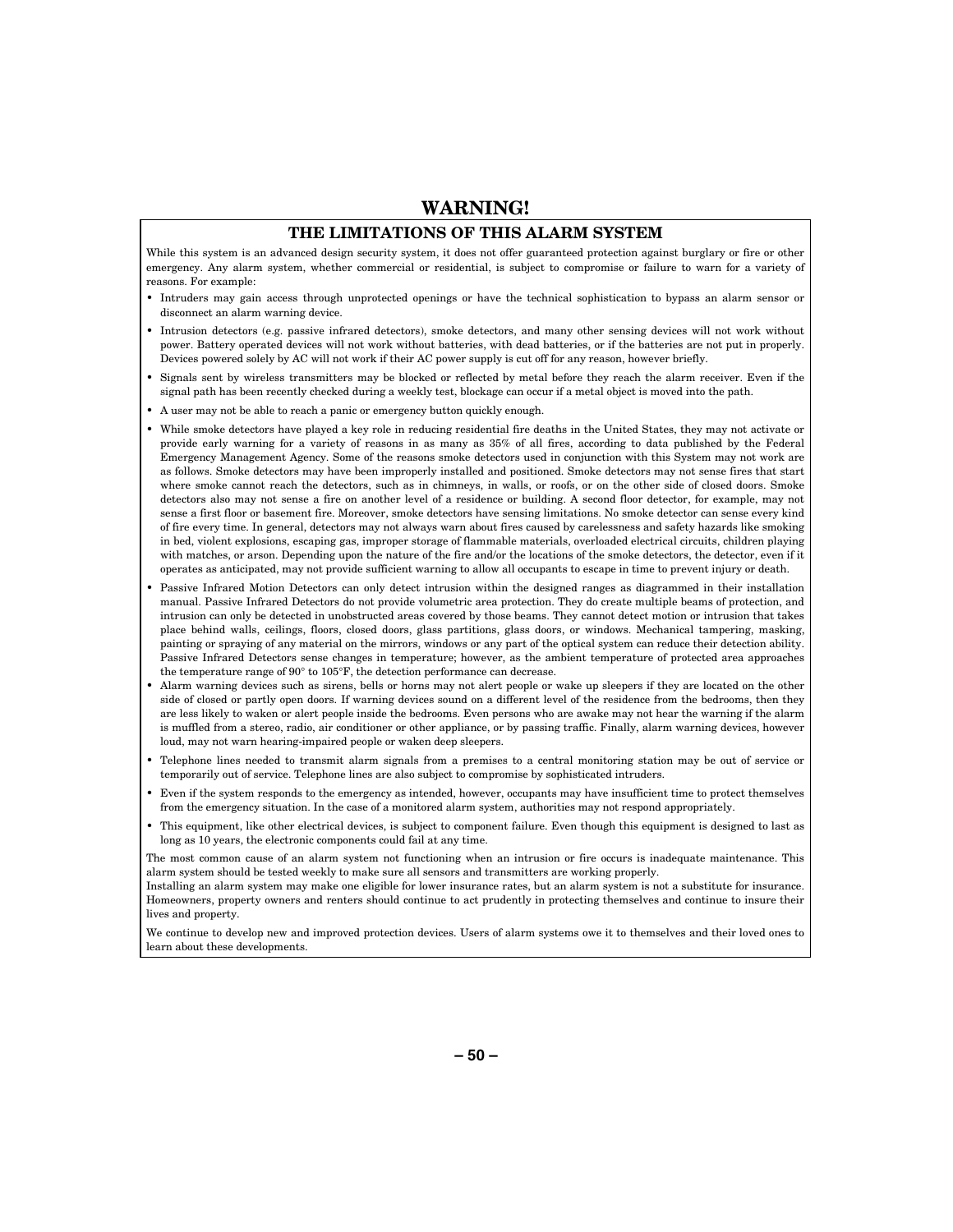### **ONE YEAR LIMITED WARRANTY**

Honeywell International Inc., acting through its Security & Custom Electronics business ("Seller"), 165 Eileen Way, Syosset, New York 11791, warrants its security equipment (the "product") to be free from defects in materials and workmanship for one year from date of original purchase, under normal use and service. Seller's obligation is limited to repairing or replacing, at its option, free of charge for parts, labor, or transportation, any product proven to be defective in materials or workmanship under normal use and service. Seller shall have no obligation under this warranty or otherwise if the product is altered or improperly repaired or serviced by anyone other than the Seller. In case of defect, contact the security professional who installed and maintains your security equipment or the Seller for product repair.

This one year Limited Warranty is in lieu of all other express warranties, obligations or liabilities. THERE ARE NO EXPRESS WARRANTIES, WHICH EXTEND BEYOND THE FACE HEREOF. ANY IMPLIED WARRANTIES, OBLIGATIONS OR LIABILITIES MADE BY SELLER IN CONNECTION WITH THIS PRODUCT, INCLUDING ANY IMPLIED WARRANTY OF MERCHANTABILITY, OR FITNESS FOR A PARTICULAR PURPOSE OR OTHERWISE, ARE LIMITED IN DURATION TO A PERIOD OF ONE YEAR FROM THE DATE OF ORIGINAL PURCHASE. ANY ACTION FOR BREACH OF ANY WARRANTY, INCLUDING BUT NOT LIMITED TO ANY IMPLIED WARRANTY OF MERCHANTABILITY, MUST BE BROUGHT WITHIN 12 MONTHS FROM DATE OF ORIGINAL PURCHASE. IN NO CASE SHALL SELLER BE LIABLE TO ANYONE FOR ANY CONSEQUENTIAL OR INCIDENTAL DAMAGES FOR BREACH OF THIS OR ANY OTHER WARRANTY, EXPRESS OR IMPLIED, OR UPON ANY OTHER BASIS OF LIABILITY WHATSOEVER, EVEN IF THE LOSS OR DAMAGE IS CAUSED BY THE SELLER'S OWN NEGLIGENCE OR FAULT. Some states do not allow limitation on how long an implied warranty lasts or the exclusion or limitation of incidental or consequential damages, so the above limitation or exclusion may not apply to you.

Seller does not represent that the product may not be compromised or circumvented; that the product will prevent any personal injury or property loss by burglary, robbery, fire or otherwise; or that the product will in all cases provide adequate warning or protection. Buyer understands that a properly installed and maintained alarm may only reduce the risk of a burglary, robbery, fire or other events occurring without providing an alarm, but it is not insurance or a guarantee that such will not occur or that there will be no personal injury or property loss as a result. CONSEQUENTLY, SELLER SHALL HAVE NO LIABILITY FOR ANY PERSONAL INJURY, PROPERTY DAMAGE OR OTHER LOSS BASED ON A CLAIM THE PRODUCT FAILED TO GIVE WARNING. HOWEVER, IF SELLER IS HELD LIABLE, WHETHER DIRECTLY OR INDIRECTLY, FOR ANY LOSS OR DAMAGE ARISING UNDER THIS LIMITED WARRANTY OR OTHERWISE, REGARDLESS OF CAUSE OR ORIGIN, SELLER'S MAXIMUM LIABILITY SHALL NOT IN ANY CASE EXCEED THE PURCHASE PRICE OF THE PRODUCT, WHICH SHALL BE THE COMPLETE AND EXCLUSIVE REMEDY AGAINST SELLER. This warranty gives you specific legal rights, and you may also have other rights, which vary from state to state. No increase or alteration, written or verbal, to this warranty is authorized.